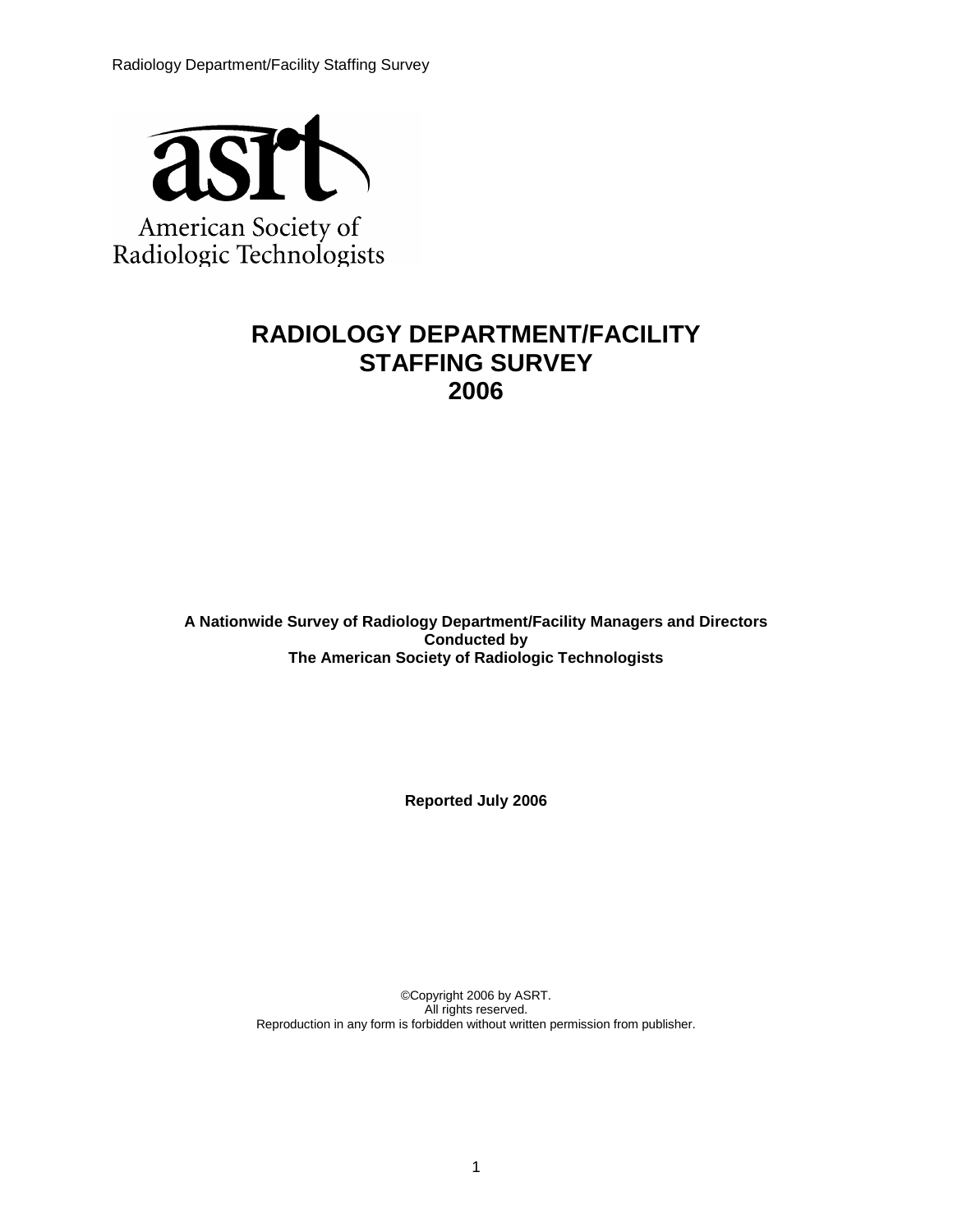# **TABLE OF CONTENTS**

| Introduction |  |
|--------------|--|
|              |  |
|              |  |
|              |  |
|              |  |
|              |  |
|              |  |
|              |  |
|              |  |
|              |  |
| .24          |  |
| 36           |  |
| 45           |  |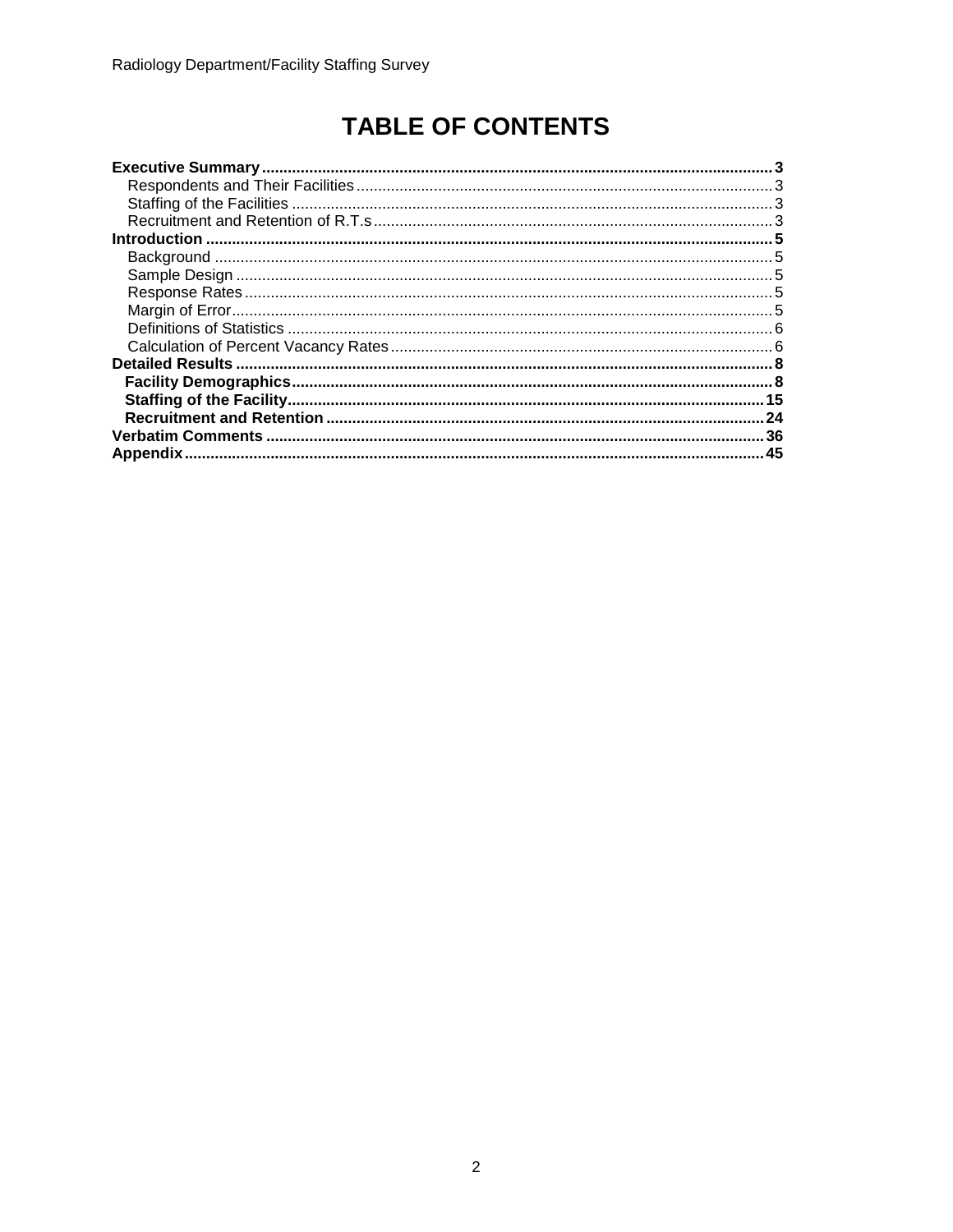# **EXECUTIVE SUMMARY**

<span id="page-2-0"></span>A Radiology Department/Facility Staffing Survey questionnaire was sent via mail or e-mail in the first quarter of 2006 to every person listed in a database as the manager or director of a U.S. hospital-based radiology department or facility. The database was rented from SK&A Information Services Inc. of Irvine, Calif. An accompanying letter offered each invitee the option of completing the questionnaire online or by return mail. The following is a summary of respondents' results:

# <span id="page-2-1"></span>**Respondents and Their Facilities**

- Almost 90% of the respondents chose "Department/Facility Manager or Director" as closest to their job titles, and 6% chose "Chief Technologist."
- More than 80% of the respondents indicated that their facilities are located in a community hospital, 6% in a government hospital and 2.5% in a university medical center.
- Almost all (99.4%) of the facilities reported that they provide radiography services and 88% provide computed tomography (CT) services. An additional 89% report providing sonography, 79% provide mammography and 69% provide nuclear medicine services. A total of 74% provide MR services and about 20% provide positron emission tomography (PET). By far the most common service listed by those who checked "Other" was bone densitometry services (dual energy x-ray absorptiometry, or DXA), which was mentioned by 12.5% of all respondents who answered the question and accounted for more than two-thirds of the "Other" services mentioned.
- About 61% of the respondents considered their facilities to be in rural locations, 16% suburban and 22% urban. However, rural locations accounted for only 17% of the cardiovascularinterventional FTEs reported, 25% of magnetic resonance (MR) FTEs, 34% of radiographer FTEs and 40% of mammographer FTEs reported by the sample of managers and directors.

# <span id="page-2-2"></span>**Staffing of the Facilities**

- The typical (median) facility reported having a 2006 budget that provided for 6.3 FTE radiographers, 2.8 CT technologists, 2.1 sonographers, 2 mammographers, 2 MR technologists, 1.9 nuclear medicine technologists, 1.4 cardiovascular/interventional technologists and 0.9 staff with other specialties. The medians for all specialties other than radiography, CT and "other" are statistically significantly higher than those reported in the 2004 Radiology Staffing Survey.
- The number of budgeted FTEs in each specialty reported currently vacant and recruiting produces estimates that 7.9% of all FTEs budgeted for cardiovascular interventional technologists, 9.1% of sonographer positions and 4.5% of radiographer positions in U.S. hospitalbased radiology facilities are unfilled. Vacancy estimates are 5.7% for nuclear medicine technologists, 6.2% for MR technologists, 5.1% for CT technologists and 4.9% for mammographers.
- Those respondents who provided their facilities' 2005 and 2006 staffing figures indicated that the percent of unfilled radiographer positions declined by .1% (5.0% vs. 4.9%) in that period. This decline was not statistically significant, nor were reported differences between 2005 and 2006 in the vacancy rates for any of the other specialties (change from .04% increase to 2.1% decrease).

### <span id="page-2-3"></span>**Recruitment and Retention of R.T.s**

• When asked whether recruiting for each specialty in 2006 was more difficult, less difficult, or equally as difficult as it had been in 2005, from 58% to 68% of the respondents (across the seven named specialties) chose "same." The percentage reporting that more effort has been expended in 2006 than in 2005 was substantially higher than those reporting the reverse for sonography, cardiovascular-interventional and nuclear medicine, while predominant opinion (among those who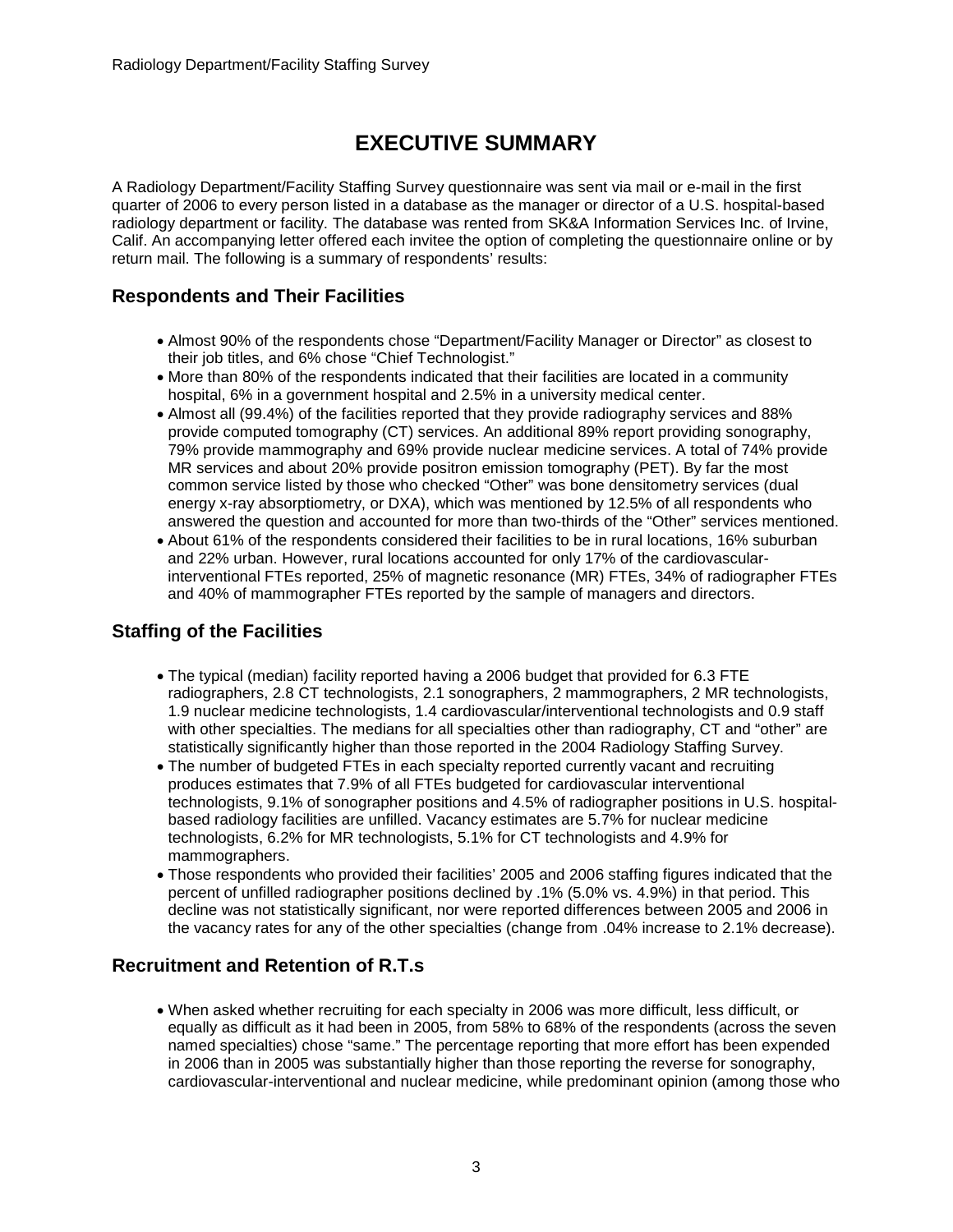perceived a difference) was that recruiting for radiography, mammography and CT has become substantially less difficult.

- Only about one-sixth of the respondents reported a decrease in budgeted FTEs for any of the specialties in which their facilities provide service. Of these 122 respondents, slightly more than one-half (53%) checked one or more of the six suggested reasons (including "Other") for the decline. Of those 65 respondents, 37% checked "Overall department or facility budget declined, forcing downsizing." Another 31% checked "Patient demand declined," while 22% cited an increase in number of patients processed per hour by each R.T., leading to fewer FTEs being required to handle the workload.
- A majority (52% to 65%) of the respondents reported that average length of employment and employee turnover rate have remained about the same since January 2005 for each of the specialties. However, with respect to each of these areas, at least four times as many said these two indicators have improved than said the indicators have gotten worse since January 2005.
- A significantly lower percentage of radiography (14% vs.20%), CT (12% vs. 15%), MR (9% vs.12%), and mammography (9% vs. 11%) facilities paid sign-on bonuses in 2006 than in 2005. The mean size of the bonus was not significantly different in 2006 than it was reported to have been in 2005 for any of these four specialties.
- The mean reported percentage of the FTEs in each of the four specialties that are filled with temps/travelers was quite low (from 0.6% of mammographers to 1.5% of radiographers). The mean reported percentage above average wages for a given specialty paid to temps/travelers was 8.8% for mammographers, 8.4% for MR technologists, 12.3% for CT technologists and 17.0% for radiographers. However, 86% to 97% of the facilities reported that they pay no more to temps/travelers than to their average technologist in that specialty.
- From 12% to 22% of respondents indicated that their facility has experienced increased wait times for procedures, cancelled procedures, decreased patient satisfaction and increased patient complaints as a consequence of a work force shortage. Fewer than 9% reported that their facility has had to curtail plans for facility expansion, curtail plans for acquiring new technology, reduce the number of staffed diagnostic units or discontinue R.T. educational programs.
- About three-tenths of the respondents accepted the invitation to "Please add any comments you feel are necessary to clarify your responses to the preceding seven questions and/or any additional comments you wish to share on your perceptions of the supply of radiologic technologists." These responses are reported verbatim (except for portions that might identify individuals or their facilities) toward the end of this report.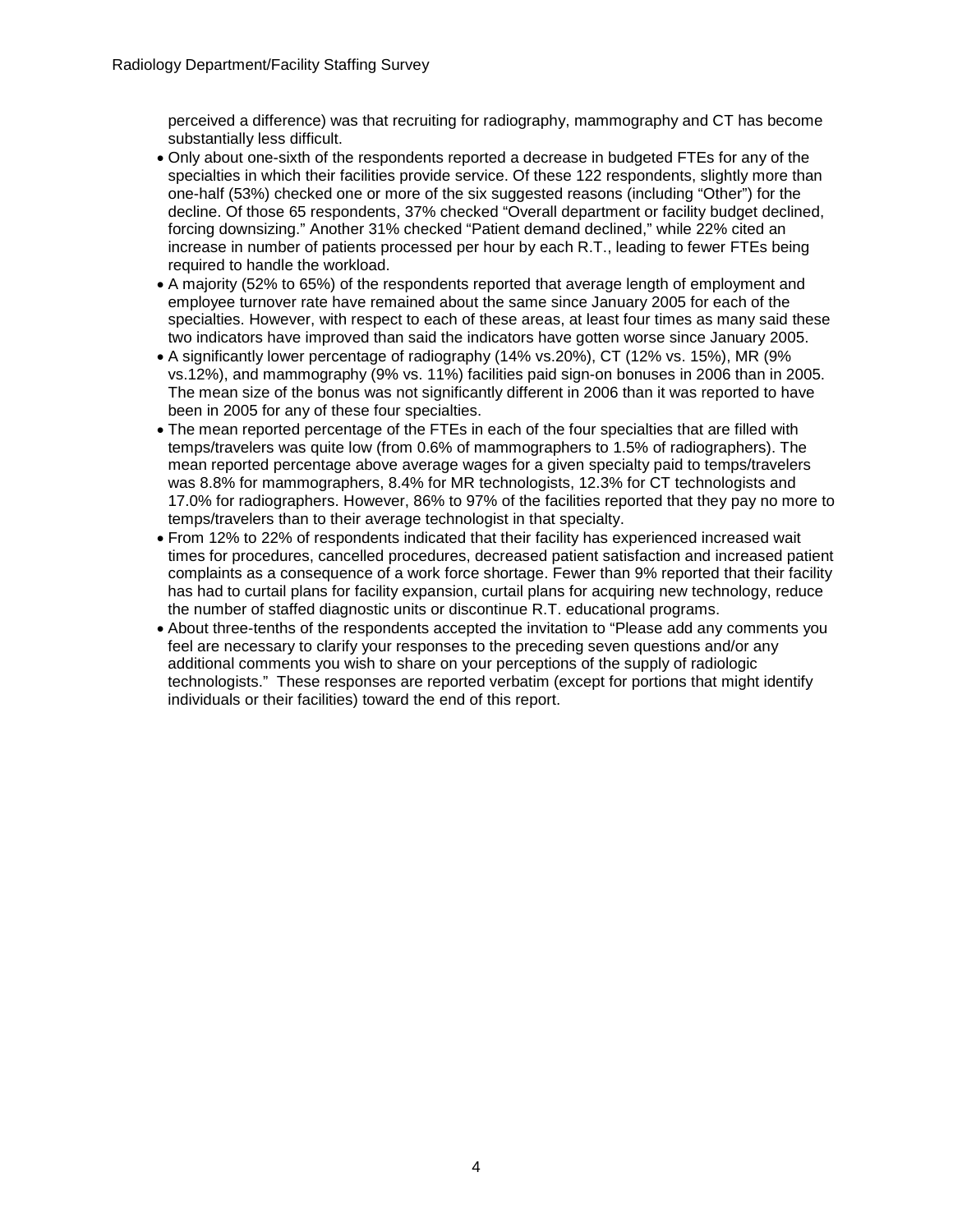# **INTRODUCTION**

### <span id="page-4-1"></span><span id="page-4-0"></span>**Background**

Few things could be more important for the profession – R.T.s, their managers and R.T. educators alike – than an accurate assessment of the current supply and demand for radiologic technologists. A 2001 American Hospital Association survey of managers and directors of hospital-based radiology facilities found that more than 15% of budgeted positions for radiologic technologists were at that time unfilled. A more recent survey by the Hodes Group found a 12% vacancy rate in fall 2003, but there were enough differences between those two surveys to raise some doubt as to whether this truly represented a decrease in vacancy rates. ASRT's Radiology Department/Facility Staffing Survey 2004 answered that question in the affirmative and provided more detailed information about particular specialties, as well as what directors and managers believed to be the reasons behind unfilled vacancies. This year's survey was intended to be the second in a biennial series of radiology facility staffing surveys and to thereby provide information regarding whether the downward trend in vacancy rates and the consequences of a shortage of radiologic technologists have continued.

### <span id="page-4-2"></span>**Sample Design**

A total of 7,125 Radiology Department/Facility Staffing Survey questionnaires were sent via mail or e-mail in mid-March, 2006, to every person identified by a commercial list provider as a director or manager of a U.S. hospital-based radiology facility, with a request for a response "within the next two weeks." Questionnaires were mailed to about 5,540 separate facilities. To reduce return postage costs and minimize the labor involved in verifying handwritten responses, recipients of the hardcopy questionnaire were encouraged to respond to an online version if they had Internet access. However, nearly one-half of the invitations sent via e-mail were returned as undeliverable. A second wave of invitations was sent in early April 2006 to the postal addresses of all individuals whose e-mail invitations had been returned. At about the same time postal and e-mail reminders to participate were sent to those whose first-wave invitations had not been returned undelivered.

### <span id="page-4-3"></span>**Response Rates**

As of June 2, 2006, a total of 693 completed questionnaires had been received (411 of them online). The overall response rate for the survey is approximately 10% of potential respondents and approximately 12.5% of facilities. However, an e-mail survey of all ASRT members for whom e-mail addresses were available and who were included in the 2004 Staffing Survey mail-out indicated that about one-third of the mailed questionnaire packets never reached their intended recipients. It is estimated that about 15% of the facilities who received the 2006 questionnaire completed and returned the questionnaire.

### <span id="page-4-4"></span>**Margin of Error**

The sample size of 693 returns yields a margin of error for overall percentages (width of the 95% confidence interval for the population percentage) of a maximum plus or minus 3.8%.

For percentages computed on subsets of respondents, the margin of error increases as the square root of the size of the subset. Thus, the margin of error for percentages based on a subset of 100 respondents would be plus or minus 10% or less, and for a subset of 30 respondents plus or minus 18.3% or less.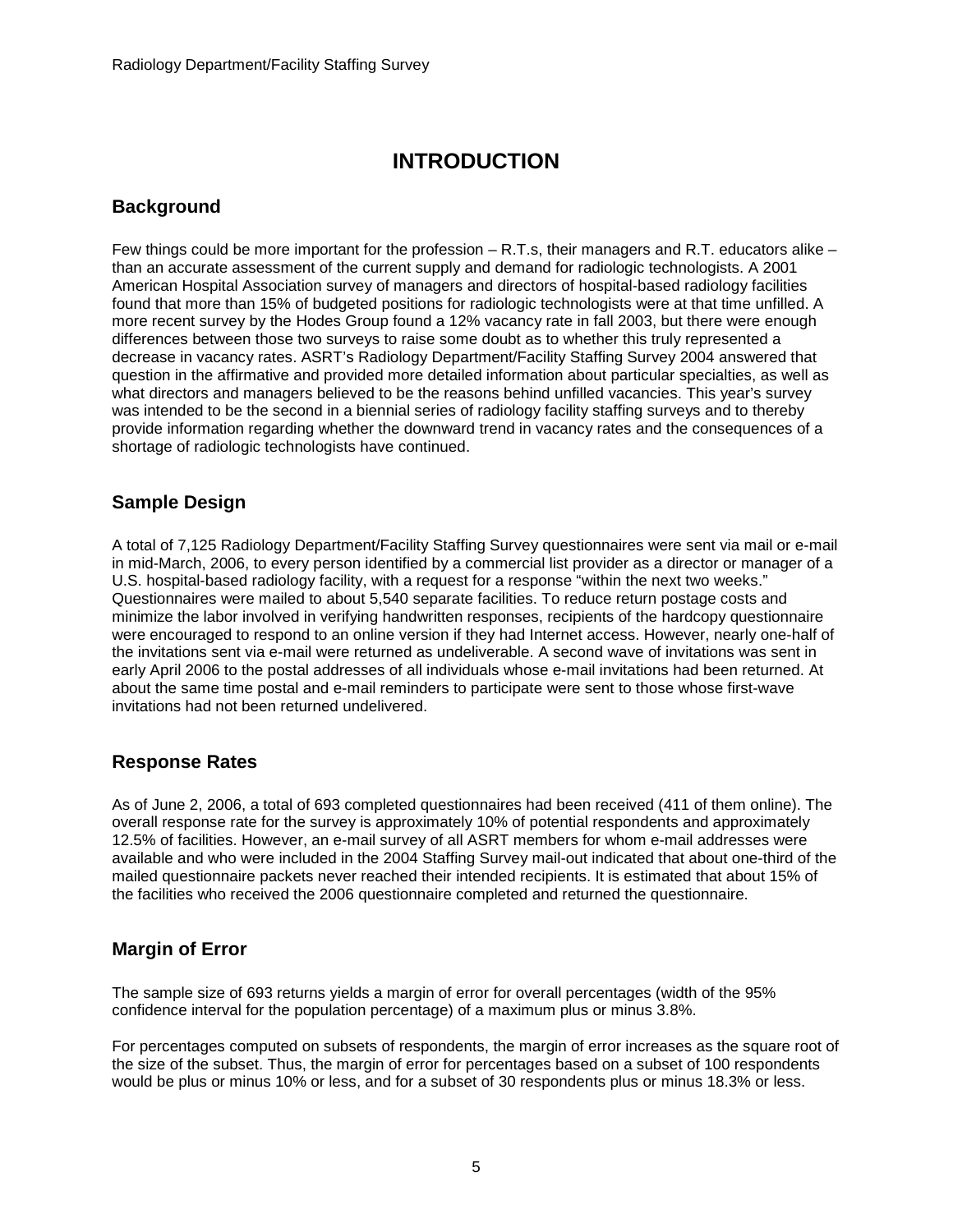(The "or less" comes from the fact that the margin of error for percentages is greatest for percentages in the 40% to 60% range and is less than one-half as wide for percentages below 5% or above 95%.)

## <span id="page-5-0"></span>**Definitions of Statistics**

The statistics reported in the question summaries include:

- **Frequency.** The number of responses given for each variable.
- **Percent.** The number of responses for each variable divided by the total number of usable surveys, including missing values.
- **Valid Percent.** The number of responses for each variable divided by the total number of usable surveys, excluding missing values.
- **Missing.** The number of respondents who either did not answer the question or who gave an unusable response.
- **Mean.** The arithmetic average; sum of the values of all observations divided by the number of observations.
- **Median.** The value above and below which one-half of the observations fall; 50th percentile. Usually, because of rounding, no number precisely satisfying the definition of the median exists. In such cases linear interpolation is used to estimate what the median in the population of unrounded scores would be.
- **Mode.** The figure that more respondents report than any other figure.
- **Standard deviation.** The square root of the average squared difference between each score in the set and the mean score. Subsets of respondents who have nearly identical responses on a given variable will have a near-zero standard deviation, while subsets of respondents with very different responses will have a high standard deviation. The major reason for using this relatively complex measure of variation is its close relationship to percentiles: For most sets of scores about 95% of the individual scores will fall within 2 standard deviations of the mean, and the mean of the set of scores will have a 95% chance of falling within 2 "standard errors" of the corresponding population mean, where the standard error is simply the standard deviation divided by the square root of the number of scores in the set.
- *t***.** Sample statistic of which the value is used to test the null hypothesis that the difference between two means observed in the sample is due entirely to chance fluctuation around corresponding means that do *not* differ from one another in the population to which results will be generalized (in this case, all managers of hospital-based radiology facilities). The larger the absolute value of *t,* the more implausible the null hypothesis is and thus the more confidence that the direction of the difference observed in the sample matches the directions of the corresponding population difference. Because differences based on large samples more closely approximate the differences in the population from which they were sampled, *t* has a degree of freedom parameter [usually listed in parentheses immediately after the *t*, as in "*t*(571)"] associated with it.
- *P***-value.** The probability that a *t* as large as or even larger in absolute value than the one observed in the sample would occur in random sampling from a population in which the null hypothesis of a zero population difference is true. If this value is smaller than some preselected value (often .05, but in the present report usually .01) called the alpha level (or just "level") of the test, the observed sample difference is discussed as though it is representative of (perfectly matches) the corresponding population difference.

# <span id="page-5-1"></span>**Calculation of Percent Vacancy Rates**

The individual-facility vacancy rate for a particular specialty at a facility type was computed as the number of FTEs reported as budgeted for that specialty, divided into the number of FTEs for the specialty reported as "vacant and recruiting," with some exceptions. The major exception to this calculation arose when both the number of budgeted FTEs and the number of vacant-and-recruiting FTEs were zero. In that case the individual-facility vacancy rate was assigned a missing-value code and did not enter into the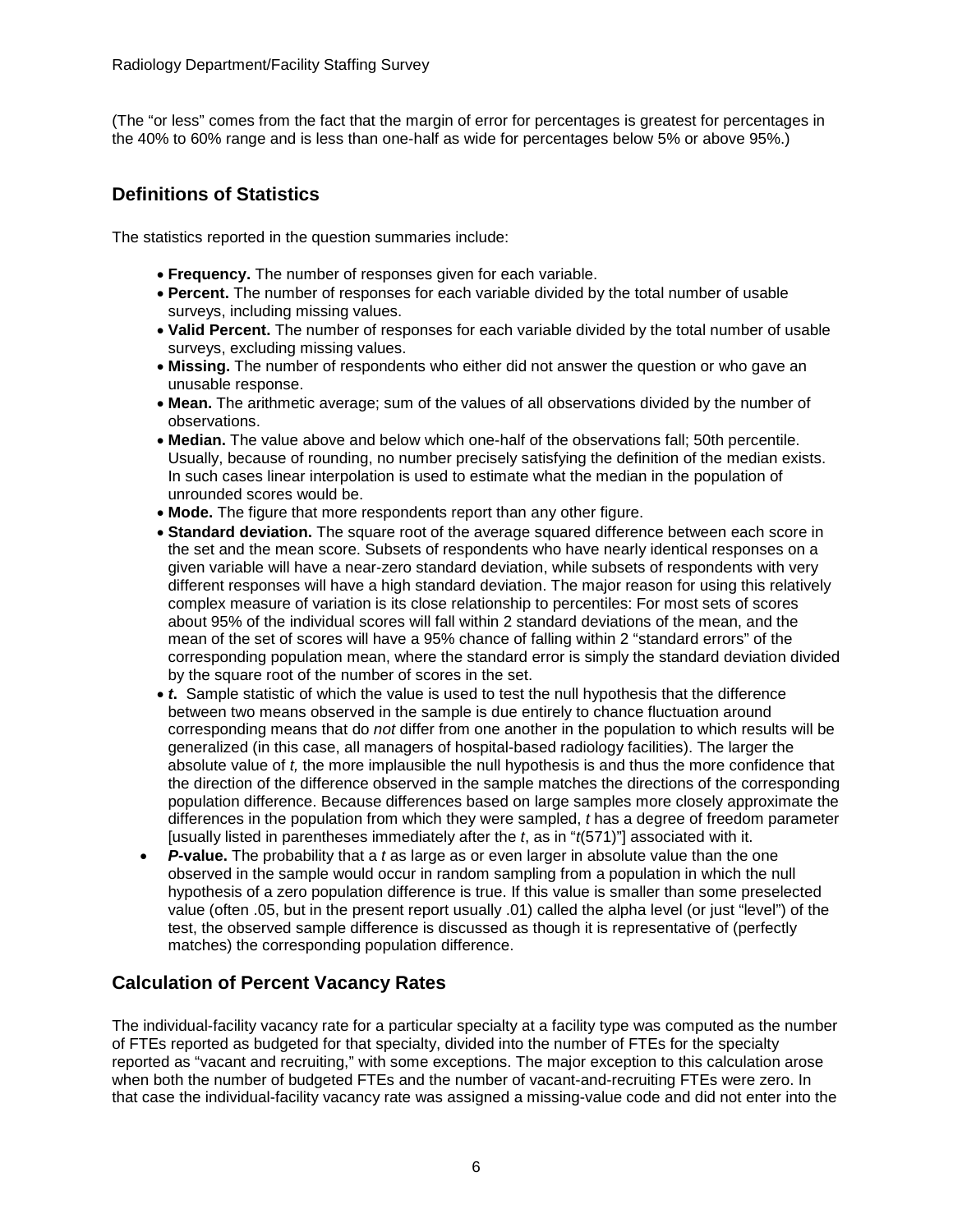calculation of descriptive statistics for that specialty's vacancy rates. The zero values for budgeted FTE and for vacant-and-recruiting FTE were, however, retained in calculation of descriptive statistics, with the result that the N on which descriptive statistics for budgeted FTE and vacant-and-recruiting FTE were based was always larger than the N on which the "percent vacant and recruiting" statistics were based.

Another major exception was the case where a nonzero budgeted FTE was entered but the space for vacant-and-recruiting FTE was left blank and the "Don't know" box next to vacant-and-recruiting FTE was not checked. In such cases the "missing" vacant-and-recruiting FTE was treated as zero in all subsequent calculations.

The estimated proportion of unfilled positions for a given specialty for the population of U.S. hospitalbased radiology facilities is defined as:

> (total # of FTEs vacant and recruiting) (total # of FTEs budgeted) for that specialty)

which equals:

(mean  $#$  of vacant-and-recruiting FTEs per facility) x (total  $#$  of facilities) (mean  $#$  of budgeted FTEs per facility) x (total  $#$  of facilities)

The total number of facilities that offer a given specialty is unknown, but drops out of the above equation, which thereby reduces to:

> (mean # of vacant-and-recruiting FTEs per facility) (mean # of budgeted FTEs per facility)

Percentage unfilled positions equals proportion unfilled times 100%.

Only facility/specialty combinations for which both the number of budgeted FTEs and the number of vacant and recruiting FTEs were reported (or, in the case of missing vacant and recruiting but nonzero budgeted and "don't know" not checked, implied to be zero) were included in the calculation of vacancy rates.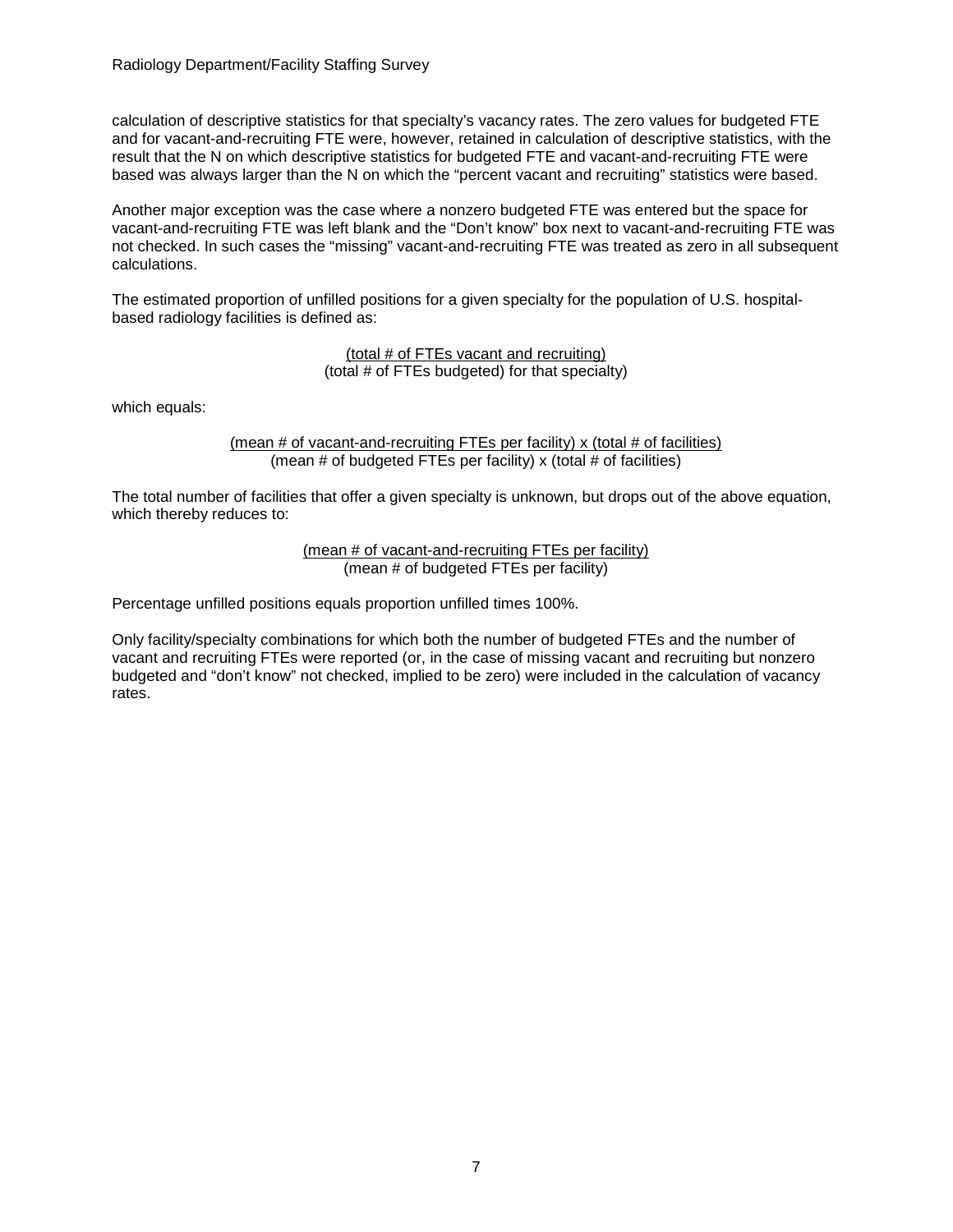# <span id="page-7-0"></span>**DETAILED RESULTS**

# **Facility Demographics**

# **Title of individual completing the questionnaire:**

|         |                                            | Frequency | Percent | <b>Valid Percent</b> |
|---------|--------------------------------------------|-----------|---------|----------------------|
| Valid   | Department/Facility<br>Manager or Director | 610       | 88.0    | 89.4                 |
|         | <b>Chief Technologist</b>                  | 41        | 5.9     | 6.0                  |
|         | Other                                      | 31        | 4.5     | 4.5                  |
| Missing | System                                     | 11        | 1.6     |                      |
| Total   |                                            | 693       | 100.0   |                      |

### **Other Title:**

|                                                                             | Frequency      | Percent         |
|-----------------------------------------------------------------------------|----------------|-----------------|
| <b>BLANK</b>                                                                | 603            | 87.0            |
| <b>Administrative Director</b>                                              | 1              | $\cdot$ 1       |
| Administrative director medical imaging                                     |                | $\cdot$ 1       |
| Administrative Director of Imaging Services                                 | 1              | $\cdot$ 1       |
| Administrative Director of Radiology                                        | 3              | $\mathbf{.4}$   |
| Administrative Director, Radiology                                          | 1              | $\cdot$ 1       |
| Administrator, Medical Imaging                                              | 1              | $\cdot$ 1       |
| Also do Radiologic and CT                                                   | 1              | $\cdot$ 1       |
| Asst. adm. diagnostics                                                      | 1              | $\cdot$ 1       |
| <b>Bariatric Hospital</b>                                                   | 1              | $\cdot$ 1       |
| Co-supervisor                                                               | 1              | $\cdot$ 1       |
| CT Lead Technologist                                                        | 1              | $\cdot$ 1       |
| <b>Department Director</b>                                                  | 1              | $\overline{.1}$ |
| Department Head                                                             | 1              | $\cdot$ 1       |
| Department Manager                                                          | 1              | $\cdot$ 1       |
| Department Manager for CT, Mammography, Nuclear Medicine, Radiology, MR and | 1              | $\cdot$ 1       |
| Ultrasound for Community Hospital, part of a hospital system.               |                |                 |
| Dept Manager                                                                | 1              | $\cdot$ 1       |
| Dept. Supervisor                                                            | 1              | $\cdot$ 1       |
| Diagnostic Imaging Manager                                                  | 1              | $\cdot$ 1       |
| Diagnostic supervisor                                                       | 1              | $\cdot$ 1       |
| <b>Director</b>                                                             | 1              | $\cdot$ 1       |
| <b>Director</b>                                                             | 2              | $\cdot$ 3       |
| <b>Director Imaging Services</b>                                            | 1              | $\cdot$ 1       |
| <b>Director of Ancillary Services</b>                                       | 1              | $\cdot$ 1       |
| <b>Director of Ancillary Services</b>                                       | 1              | $\cdot$ 1       |
| Director of Clinical Operations, Radiology                                  | 1              | $\overline{.1}$ |
| Director of Diagnostic Imaging and Cardiology Services                      | 1              | $\cdot$ 1       |
| Director of Diagnostic Services (radiology and lab)                         | 1              | $\overline{.1}$ |
| Director of Diagnostic Services/Medical Records                             | 1              | $\cdot$ 1       |
| Director of Diagnostic Imaging                                              | 1              | $\cdot$ 1       |
| Director of Imaging                                                         | 2              | $\cdot$ 3       |
| Director of imaging                                                         | 1              | $\cdot$ 1       |
| Director of Imaging Services                                                | $\overline{2}$ | $\overline{3}$  |
| Director of Medical Imaging                                                 | 3              | $\mathcal{A}$   |
| Director of medical imaging department                                      | 1              | $\overline{.1}$ |
| Director of radiology                                                       | 1              | $\cdot$ 1       |
| Director of Radiology                                                       | 6              | .9              |
| Director of Radiology Services                                              | 2              | .3              |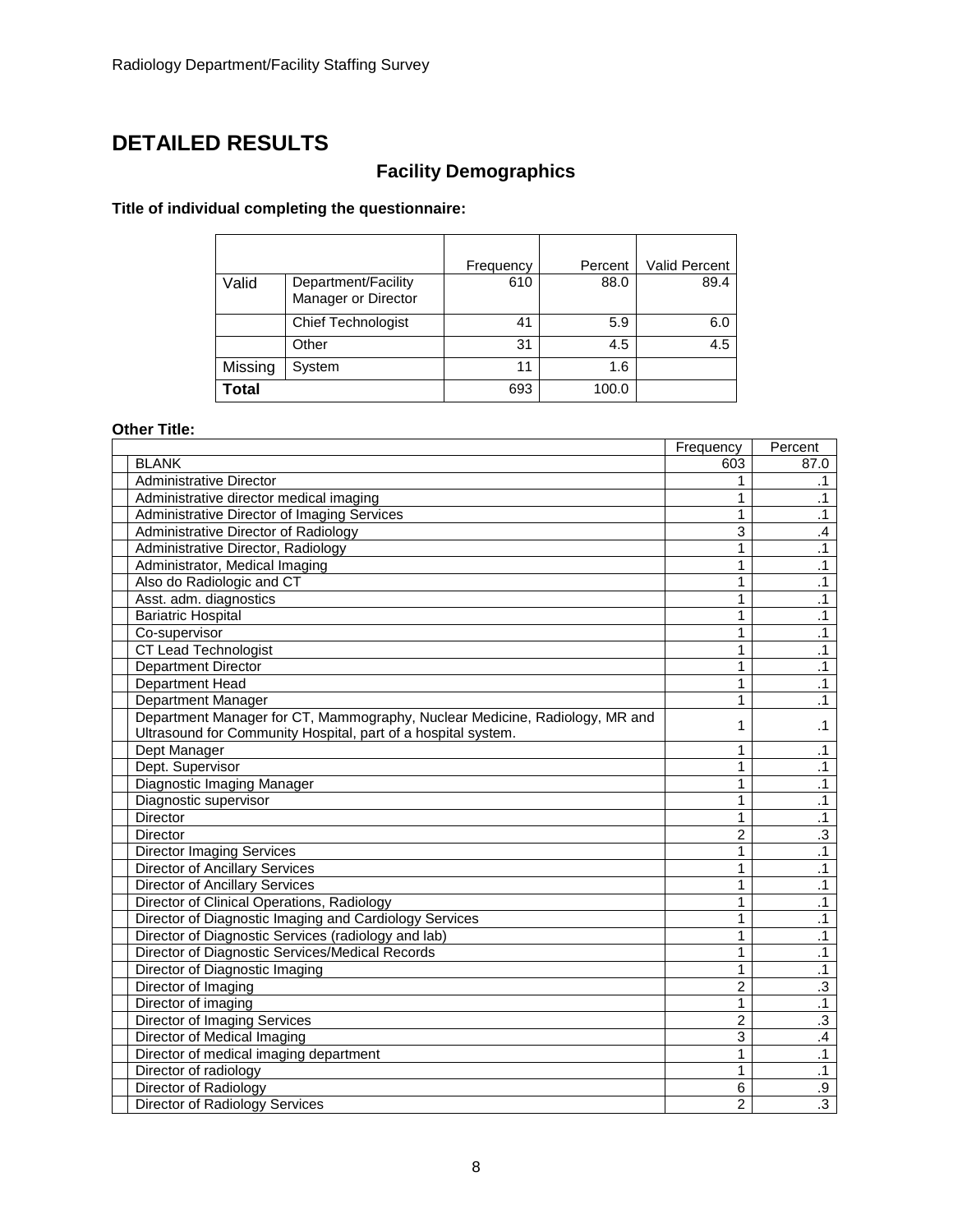| Director of Radiology/PACS Administrator                                                                                                                                                                      | 1              | $\cdot$ 1      |
|---------------------------------------------------------------------------------------------------------------------------------------------------------------------------------------------------------------|----------------|----------------|
| <b>Divisional Director</b>                                                                                                                                                                                    |                | $\cdot$ 1      |
| Education Director - Department of Radiology                                                                                                                                                                  | 1              | $\cdot$ 1      |
| [name]                                                                                                                                                                                                        | 1              | $\cdot$ 1      |
| <b>Executive Director Radiology</b>                                                                                                                                                                           | 1              | $\cdot$ 1      |
| HR manager                                                                                                                                                                                                    | 1              | $\cdot$ 1      |
| I am supervisor/technologist of our small 2 person department. Each of us works<br>part-time.                                                                                                                 | 1              | $\cdot$ 1      |
| I am the staff technologist, Dept. Director/Manager and Chief technologist. I work at<br>a long-term care facility serving the developmentally disable. We have 1.5<br>technologists staffing our department. | 1              | .1             |
| Lead Technologist                                                                                                                                                                                             | $\overline{2}$ | $\cdot$ 3      |
| Manager                                                                                                                                                                                                       | 2              | .3             |
| Manager of Radiology                                                                                                                                                                                          | 1              | $\cdot$ 1      |
| Manager, Radiology and Mammography                                                                                                                                                                            | 1              | $\cdot$ 1      |
| Manager/Director/Supervisor/Chief Tech/CT Tech                                                                                                                                                                | 1              | $\cdot$ 1      |
| Medical Imaging Manager                                                                                                                                                                                       | 1              | $\cdot$ 1      |
| Note: The network connection failed during the first survey submitted. This is a re-do<br>(respondent initials)                                                                                               | 1              | $\cdot$ 1      |
| Radiologist                                                                                                                                                                                                   | 1              | $\cdot$ 1      |
| Radiologist                                                                                                                                                                                                   | 1              | $\cdot$ 1      |
| Radiology Director                                                                                                                                                                                            | 1              | $\cdot$ 1      |
| Radiology Director for multiple facilities                                                                                                                                                                    | 1              | $\cdot$ 1      |
| Radiology Manager                                                                                                                                                                                             | 1              | $\cdot$ 1      |
| Radiology Operations Administrator                                                                                                                                                                            | 1              | $\cdot$ 1      |
| Regional director                                                                                                                                                                                             | 1              | $\cdot$ 1      |
| R.T.                                                                                                                                                                                                          | 1              | $\cdot$ 1      |
| <b>Staff Tech</b>                                                                                                                                                                                             | 1              | $\cdot$ 1      |
| <b>Staff Tech/Clinical Instructor</b>                                                                                                                                                                         | 1              | $\cdot$ 1      |
| Staff technologist                                                                                                                                                                                            | 1              | $\cdot$ 1      |
| <b>Staff Technologist</b>                                                                                                                                                                                     | $\overline{2}$ | $\overline{3}$ |
| Supervisor                                                                                                                                                                                                    | $\overline{2}$ | $\cdot$ 3      |
| Supervisor                                                                                                                                                                                                    | 3              | $\cdot$        |
| Supervisory Diagnostic Radiologic Technologist                                                                                                                                                                | 1              | $\cdot$ 1      |
| Taking over for departing Director of Imaging. Assumed duties 4/28/06                                                                                                                                         | 1              | $\cdot$ 1      |
| <b>Team Leader Radiology</b>                                                                                                                                                                                  | 1              | $\cdot$ 1      |
| The title is Director of Medical Imaging                                                                                                                                                                      | 1              | $\cdot$ 1      |
| Total                                                                                                                                                                                                         | 693            | 100.0          |

# **Type of Facility:**

|         |                                  | Frequency | Percent | <b>Valid Percent</b> |
|---------|----------------------------------|-----------|---------|----------------------|
| Valid   | <b>Community Hospital</b>        | 553       | 79.8    | 81.3                 |
|         | <b>Government Hospital</b>       | 43        | 6.2     | 6.3                  |
|         | <b>University Medical Center</b> | 17        | 2.5     | 2.5                  |
|         | <b>Freestanding Clinic</b>       | 6         | .9      | .9                   |
|         | <b>Teaching Facility</b>         | 9         | 1.3     | 1.3                  |
|         | Other                            | 52        | 7.5     | 7.6                  |
| Missing | System                           | 13        | 1.9     |                      |
| Total   |                                  | 693       | 100.0   |                      |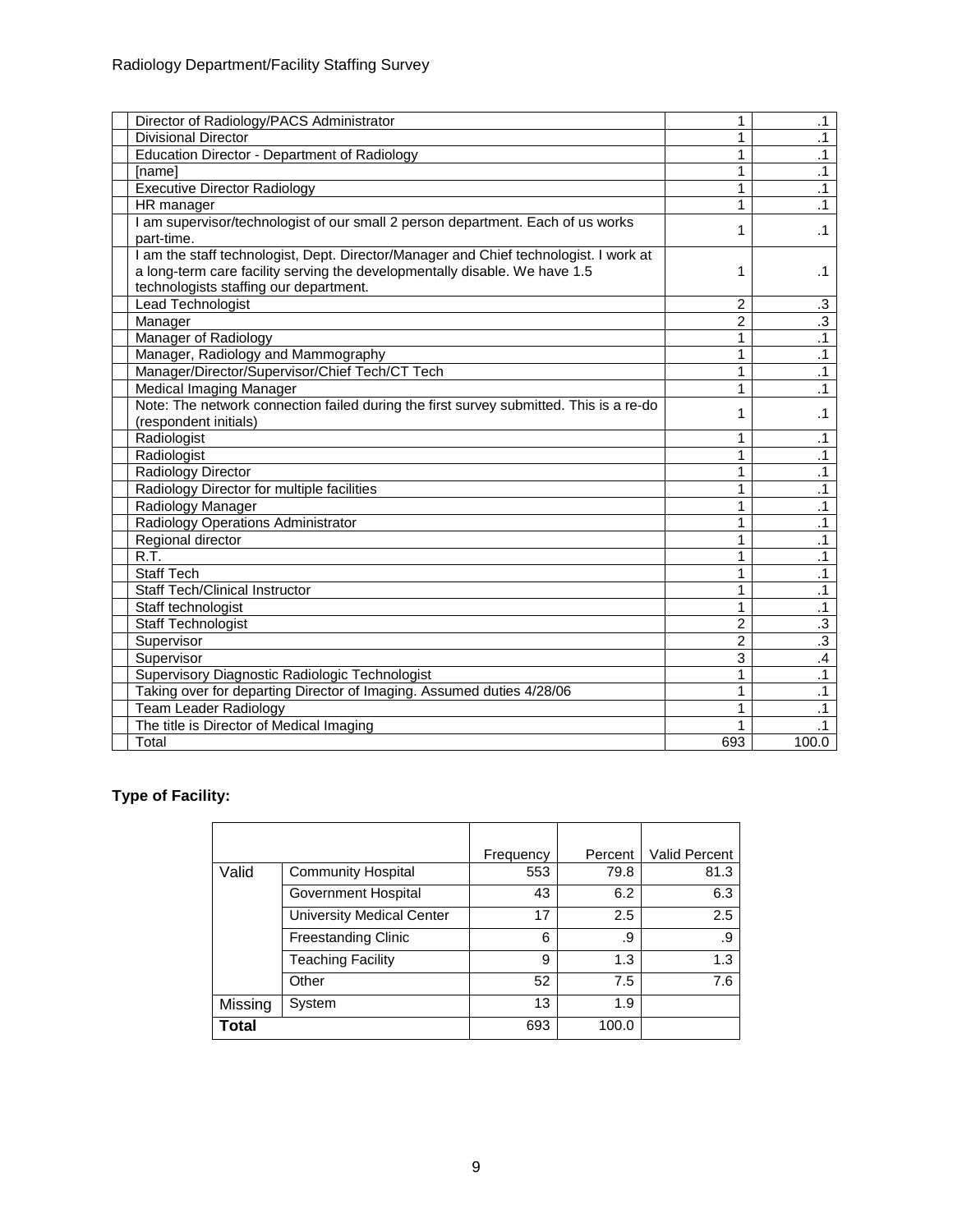# **Other Facility:**

| Response                                                                                       | Frequency         | Percent         |
|------------------------------------------------------------------------------------------------|-------------------|-----------------|
| <b>Blank</b>                                                                                   | 605               | 87.3            |
| 1 of 16 of a Health care Organization covering 3 states                                        | 1                 | $\cdot$ 1       |
| 2 hospital health system (589 beds)                                                            | 1                 | $\cdot$ 1       |
| 236 Bed Community Hospital                                                                     | 1                 | $\cdot$ 1       |
| 52 bed                                                                                         | 1                 | $\cdot$ 1       |
| And teaching facility                                                                          | $\overline{2}$    | $\overline{.3}$ |
| approx. 80 beds                                                                                | 1                 | $\cdot$ 1       |
| Cancer care center (hospital)                                                                  | $\mathbf{1}$      | $\cdot$ 1       |
| Children's Hospital                                                                            | 1                 | $\cdot$ 1       |
| Clinic associated with the university of Montana                                               | 1                 | $\overline{.1}$ |
| Compacted tribal facility                                                                      | 1                 | $\overline{.1}$ |
| Complex Medical and Rehabilitation Hospital.                                                   | 1                 | $\cdot$ 1       |
| <b>Country Hospital</b>                                                                        | 1                 | $\overline{.1}$ |
| <b>County Hospital</b>                                                                         | 2                 | $\overline{3}$  |
| County Hospital, not state                                                                     | 1                 | $\overline{.1}$ |
| <b>Critical Access Hospital</b>                                                                | $\overline{2}$    | $\overline{.3}$ |
| Dept. Of corrections - health                                                                  | 1                 | $\overline{.1}$ |
| <b>District</b>                                                                                | 1                 | $\cdot$ 1       |
| <b>District Hospital</b>                                                                       | 1                 | $\cdot$ 1       |
| Faith based hospital Licensed 260 beds.                                                        | $\mathbf{1}$      | $\cdot$ 1       |
| Freestanding academic pediatric hospital                                                       | 1                 | $\overline{.1}$ |
| <b>Freestanding Diagnostic Testing Facility</b>                                                | 1                 | $\overline{.1}$ |
| Government; University Medical Center, teaching facility                                       | 1                 | $\cdot$ 1       |
| Govt. Clinic                                                                                   | 1                 | $\cdot$ 1       |
| HMO Hospital [Name]                                                                            | 1                 | $\cdot$ 1       |
| Hospital - Part of the [Name] Healthcare System                                                | 1                 | $\overline{.1}$ |
| Hospital and Clinic                                                                            | 1                 | $\overline{.1}$ |
| Long-term Acute Care (Specialty) Hospital (64 beds)                                            | 1                 | $\cdot$ 1       |
| Long Term Acute Care Hospital (LTAC)                                                           | 5                 | .71             |
| Long term care(Itc)                                                                            | 1                 | $\cdot$ 1       |
| <b>LTAC Facility</b>                                                                           | 1                 | $\cdot$ 1       |
| Mental health                                                                                  | 1                 | $\overline{.1}$ |
| Multihospital IMMC and ILH                                                                     | 1                 | $\cdot$ 1       |
| [Name]                                                                                         | 1                 | $\overline{.1}$ |
| [Name] Community Hospital                                                                      | 2                 | $\overline{3}$  |
| [Name] Hospital                                                                                | 1                 | $\cdot$ 1       |
| [Name] Hospital is a non-profit organization                                                   | 1                 | $\cdot$ 1       |
| [Name] Hospitals                                                                               | 1                 | $\cdot$ 1       |
| [Name] Hospital and Medical Center                                                             | 1                 | $\cdot$ 1       |
| [Name] Hospitals Inc.                                                                          | 1                 | $\overline{.1}$ |
| [Name] Medical Center                                                                          |                   | $\cdot$ 3       |
| [Name] Medical School, [Name] General Hospital, [City], MA                                     | 2<br>$\mathbf{1}$ | $\overline{.1}$ |
| [Name] Resource Center- a long term care facility serving the developmentally disabled- run by |                   |                 |
| the state of [Name] under Dept of Human Services                                               | 1                 | $\cdot$ 1       |
| [Name] State Hospital, [City], IN                                                              | 1                 | $\cdot$ 1       |
| Nonprofit hospital                                                                             | 1                 | $\cdot$ 1       |
| Nonprofit                                                                                      | 1                 | $\cdot$ 1       |
|                                                                                                | 1                 |                 |
| Not for profit Health System<br>Not for Profit Hospital                                        | 1                 | $\cdot$ 1       |
|                                                                                                |                   | $\cdot$ 1       |
| Ortho Hospital                                                                                 | 1                 | $\cdot$ 1       |
| Orthopedic hospital                                                                            | 1                 | $\cdot$ 1       |
| <b>Orthopedic Office</b>                                                                       | $\mathbf{1}$      | $\cdot$ 1       |
| Part of a larger system                                                                        | 1                 | $\cdot$ 1       |
| Prison                                                                                         | 1                 | $\cdot$ 1       |
| Prison hospital                                                                                | 1                 | $\cdot$ 1       |
| Private psych/ms hospital                                                                      | 1                 | .1              |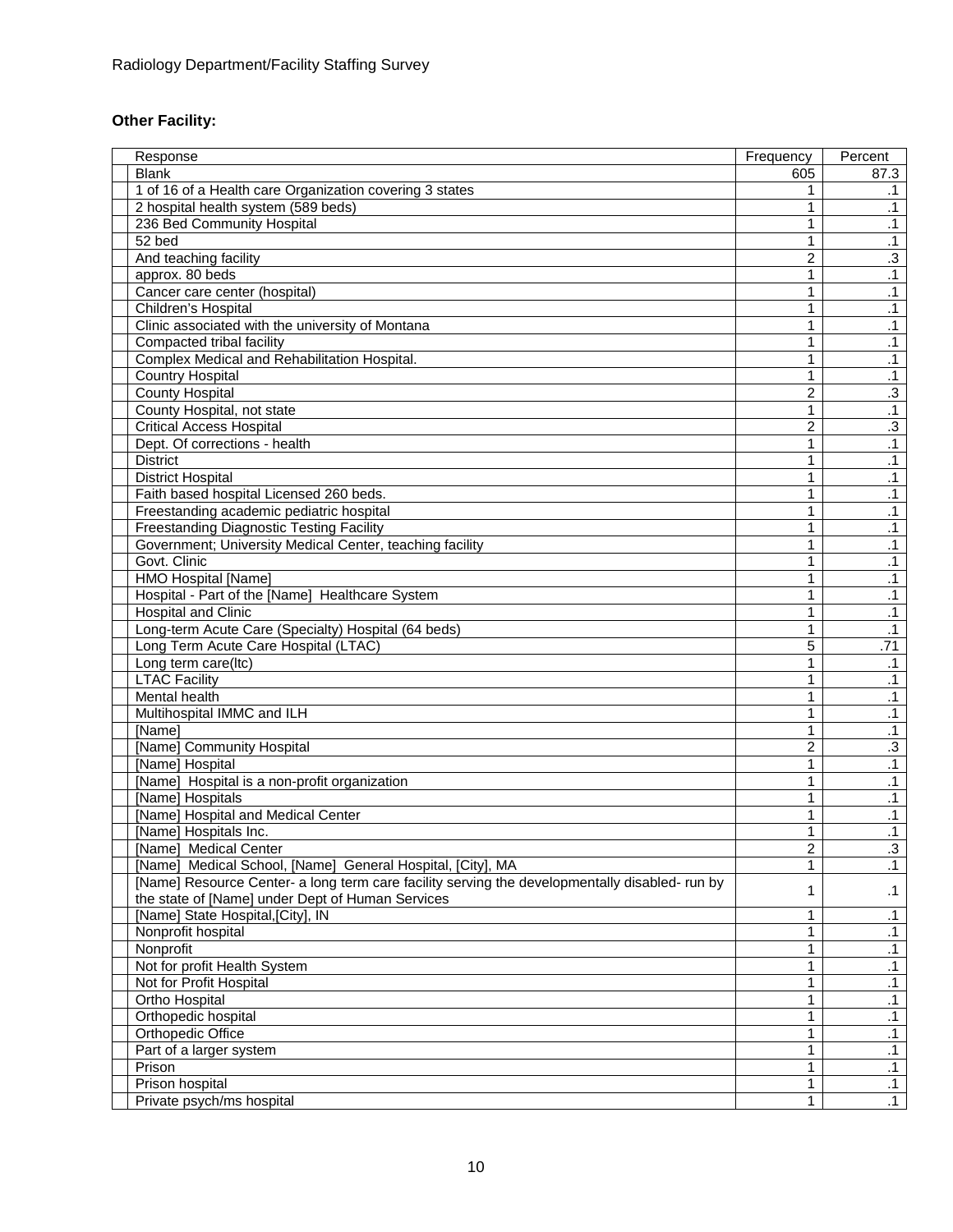| Radiation therapy                                                                                            |     |           |
|--------------------------------------------------------------------------------------------------------------|-----|-----------|
| Radiology services are more on the lines of a clinic setting                                                 |     |           |
| <b>Regional Medical Center</b>                                                                               | 2   | .3        |
| Rehabilitation Hospital 75%                                                                                  |     |           |
| Rehabilitation hospital                                                                                      |     |           |
| <b>Rehabilitation Hospital</b>                                                                               | 3   | .4        |
| <b>Research Center</b>                                                                                       |     |           |
| Rural Access Hospital                                                                                        |     | $\cdot$ 1 |
| <b>Rural Community Hospital</b>                                                                              |     |           |
| Sisters of Charity, Providence Hospitals                                                                     |     |           |
| <b>Staffing Agency</b>                                                                                       |     |           |
| Surgical hospital                                                                                            |     |           |
| Surgical specialty hospital                                                                                  |     | .1        |
| System                                                                                                       | 2   | .3        |
| System hospital and freestanding                                                                             |     | $\cdot$ 1 |
| The [Name] Resource Center is a long-term care facility for the mentally retarded in the state<br>of [Name]. |     | $\cdot$ 1 |
| Tribal Run Hospital and outpt. clinic                                                                        |     |           |
| <b>USPHS Indian Health Service</b>                                                                           |     |           |
| [Name] Hospital 160 beds                                                                                     |     |           |
| We are a community hospital that is part of a University medical center                                      |     |           |
| Total                                                                                                        | 693 | 100.0     |

#### **Radiology Services Provided:**

| Service |                         | Frequency* | Percent* | Valid Percent* |
|---------|-------------------------|------------|----------|----------------|
| Valid   | Radiography             |            | 98.1     | 99.4%          |
|         | CТ                      | 603        | 87.0     | 88.2%          |
|         | MR                      | 508        | 73.3     | 74.3%          |
|         | Mammography             | 541        | 78.1     | 79.1%          |
|         | Nuclear Medicine        | 472        | 68.1     | 69.0%          |
|         | Cardio/Intervent (CVIT) | 149        | 21.5     | 21.8%          |
|         | <b>PET</b>              | 137        | 19.8     | 20.0%          |
|         | Sonography              | 610        | 88.0     | 89.2%          |
|         | Other                   | 130        | 18.8     | 19.0%          |
| Missing | None of above checked   | 9          | 1.3      |                |
| Total*  |                         | 693        | 100.0    |                |

\*Base = number of respondents.

-

<span id="page-10-0"></span><sup>\*</sup> Frequencies sum to more than 693 and percents, to more than 100% because most facilities provide multiple radiology services. The most common combination of services (159, or 22.9%, of the facilities and more than twice as common as the second ranked combination) was in accord with the above overall percentages, namely, providing radiography, CT, MR, sonography, mammography and nuclear medicine (but not interventional, PET, or "other") services. The second most common combination (9.4% of the facilities) was all nine explicitly listed services, but not "other."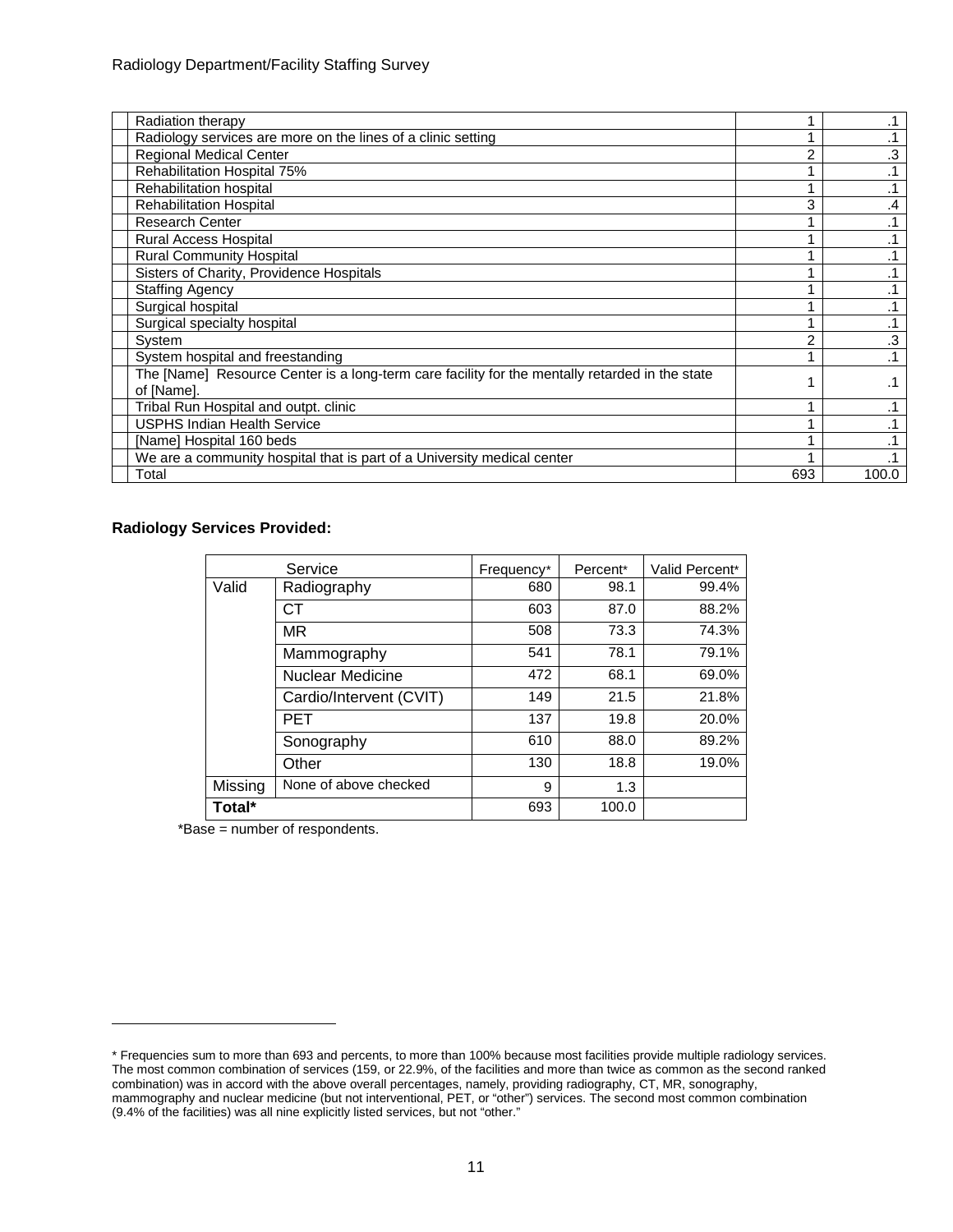# **Other Radiology Services Provided:**

| <b>BLANK</b><br>532<br>76.8<br>4 radiographers are cross trained for CT, Mammography.<br>1<br>.1<br>All others are sent to nearest Acute care facility.<br>.1<br>1<br>All services except for Radiography and Mammography are mobile services<br>1<br>$\cdot$ 1<br>1<br>$\cdot$ 1<br>Angio<br>Audiogram, Spirometry, Breath Alcohol Testing and EKG<br>1<br>$\cdot$ 1<br>BMA, special procedures<br>$\cdot$ 1<br>1<br><b>BMD</b><br>3<br>$\mathcal{A}$<br>10<br>1.4<br><b>Bone Densitometry</b><br>Bone Densitometry, Oncology, Vascular Sonography (As a specialty)<br>$\cdot$ 1<br>1<br>20<br>2.9<br><b>Bone Density</b><br><b>Bone Density Echocardiology</b><br>1<br>$\cdot$ 1<br>Bone density radiology RN<br>$\cdot$ 1<br>1<br>Bone Density The MR, Mammo, Nuc Med, Sonography and Bone Density are provided on site<br>$\cdot$ 1<br>1<br>by a contracted company - we do not employ the staff.<br><b>Bone Density (Mobile)</b><br>1<br>$\cdot$ 1<br>Bone Density (QCT)<br>$\cdot$ 1<br>1<br>Bone Density / Radiation Oncology / Vascular Laboratory<br>$\cdot$ 1<br>1<br>$\cdot$ 1<br>Bone density scan<br>1<br>$\overline{.1}$<br><b>Bone Density Study</b><br>1<br><b>Bone Density Vascular US</b><br>1<br>$\cdot$ 1<br>Bone density, MR is done at a facility own by the Radiologists across from the hospital<br>1<br>$\cdot$ 1<br>Bone Density, Non CVIT,<br>$\cdot$ 1<br>1<br>Bone Density, Interventional<br>1<br>$\cdot$ 1<br>Bone DEXA<br>1<br>$\cdot$ 1<br><b>Bone Mineral Density</b><br>$\cdot$ 1<br>1<br>C-arm fluoroscopy<br>1<br>$\cdot$ 1<br>C-Arm<br>$\cdot$ 1<br>1<br>Cardiac Cath - diagnostic and intervention<br>1<br>$\cdot$ 1<br>$\overline{.1}$<br>Cardiac cath<br>1<br>$\cdot$ 1<br>Cardiac vasculars;<br>1<br>Cardiology<br>1<br>$\cdot$ 1<br>Cardiovascular<br>$\cdot$ 1<br>1<br>CT, Mammo, and Sonography - Mobile services<br>$\cdot$ 1<br>1<br>CT, mammo, and sonography are mobile services<br>$\cdot$ 1<br>1<br>DEXA - bone density/sp. Procedure<br>1<br>$\cdot$ 1<br><b>DEXA</b><br>3.2<br>22<br><b>DEXA</b><br>(Nuclear Med, ultrasound, & MR are provided by a mobile service)<br>1<br>$\cdot$ 1<br><b>DEXA (Bone Density Scan)</b><br>$\cdot$ 1<br>1<br>$\overline{c}$<br>$\overline{3}$<br><b>DEXA Bone Density</b><br><b>DEXA PET/CT</b><br>$\overline{.1}$<br>3<br>$\cdot$<br>Dexa Scans<br>DEXA Sonography in mid to late 06<br>$\cdot$ 1<br>1<br><b>DEXA Vascular US</b><br>$\cdot$ 1<br>1<br>DEXA via vendor<br>$\cdot$ 1<br>1<br>DEXA, Interventional<br>$\overline{.1}$<br>1<br>$\cdot$ 1<br>DEXA, Vascular Sonography<br>1<br><b>DEXA</b><br>$\cdot$ 1<br>1<br>Diagnostic Cardiac Cath; Echocardiography<br>$\cdot$ 1<br>1<br>$\overline{\cdot}$<br><b>DXA</b><br>2<br>$\overline{.3}$<br>$\overline{c}$<br>Echo<br>$\cdot$ 1<br>Echocardiogram ultrasound, bone density<br>1<br>$\cdot$ 1<br>Echo/vascular, mobile radiology<br>1<br>$\overline{.3}$<br>Echocardiography<br>2<br>Echocardiography, Bone Densitometry<br>$\cdot$ 1<br>1<br>$\overline{.1}$<br>Echocardiography, bone density (DEXA)<br>1 | Frequency | Percent |
|---------------------------------------------------------------------------------------------------------------------------------------------------------------------------------------------------------------------------------------------------------------------------------------------------------------------------------------------------------------------------------------------------------------------------------------------------------------------------------------------------------------------------------------------------------------------------------------------------------------------------------------------------------------------------------------------------------------------------------------------------------------------------------------------------------------------------------------------------------------------------------------------------------------------------------------------------------------------------------------------------------------------------------------------------------------------------------------------------------------------------------------------------------------------------------------------------------------------------------------------------------------------------------------------------------------------------------------------------------------------------------------------------------------------------------------------------------------------------------------------------------------------------------------------------------------------------------------------------------------------------------------------------------------------------------------------------------------------------------------------------------------------------------------------------------------------------------------------------------------------------------------------------------------------------------------------------------------------------------------------------------------------------------------------------------------------------------------------------------------------------------------------------------------------------------------------------------------------------------------------------------------------------------------------------------------------------------------------------------------------------------------------------------------------------------------------------------------------------------------------------------------------------------------------------------------------------------------------------------------------------------------------------------------------------------------------------------------------------------------------------------------------------------------------------------------------------------------------------------------------------------------------------------------------------------------------------------------------------------------------------------------------------------------------------------------|-----------|---------|
|                                                                                                                                                                                                                                                                                                                                                                                                                                                                                                                                                                                                                                                                                                                                                                                                                                                                                                                                                                                                                                                                                                                                                                                                                                                                                                                                                                                                                                                                                                                                                                                                                                                                                                                                                                                                                                                                                                                                                                                                                                                                                                                                                                                                                                                                                                                                                                                                                                                                                                                                                                                                                                                                                                                                                                                                                                                                                                                                                                                                                                                               |           |         |
|                                                                                                                                                                                                                                                                                                                                                                                                                                                                                                                                                                                                                                                                                                                                                                                                                                                                                                                                                                                                                                                                                                                                                                                                                                                                                                                                                                                                                                                                                                                                                                                                                                                                                                                                                                                                                                                                                                                                                                                                                                                                                                                                                                                                                                                                                                                                                                                                                                                                                                                                                                                                                                                                                                                                                                                                                                                                                                                                                                                                                                                               |           |         |
|                                                                                                                                                                                                                                                                                                                                                                                                                                                                                                                                                                                                                                                                                                                                                                                                                                                                                                                                                                                                                                                                                                                                                                                                                                                                                                                                                                                                                                                                                                                                                                                                                                                                                                                                                                                                                                                                                                                                                                                                                                                                                                                                                                                                                                                                                                                                                                                                                                                                                                                                                                                                                                                                                                                                                                                                                                                                                                                                                                                                                                                               |           |         |
|                                                                                                                                                                                                                                                                                                                                                                                                                                                                                                                                                                                                                                                                                                                                                                                                                                                                                                                                                                                                                                                                                                                                                                                                                                                                                                                                                                                                                                                                                                                                                                                                                                                                                                                                                                                                                                                                                                                                                                                                                                                                                                                                                                                                                                                                                                                                                                                                                                                                                                                                                                                                                                                                                                                                                                                                                                                                                                                                                                                                                                                               |           |         |
|                                                                                                                                                                                                                                                                                                                                                                                                                                                                                                                                                                                                                                                                                                                                                                                                                                                                                                                                                                                                                                                                                                                                                                                                                                                                                                                                                                                                                                                                                                                                                                                                                                                                                                                                                                                                                                                                                                                                                                                                                                                                                                                                                                                                                                                                                                                                                                                                                                                                                                                                                                                                                                                                                                                                                                                                                                                                                                                                                                                                                                                               |           |         |
|                                                                                                                                                                                                                                                                                                                                                                                                                                                                                                                                                                                                                                                                                                                                                                                                                                                                                                                                                                                                                                                                                                                                                                                                                                                                                                                                                                                                                                                                                                                                                                                                                                                                                                                                                                                                                                                                                                                                                                                                                                                                                                                                                                                                                                                                                                                                                                                                                                                                                                                                                                                                                                                                                                                                                                                                                                                                                                                                                                                                                                                               |           |         |
|                                                                                                                                                                                                                                                                                                                                                                                                                                                                                                                                                                                                                                                                                                                                                                                                                                                                                                                                                                                                                                                                                                                                                                                                                                                                                                                                                                                                                                                                                                                                                                                                                                                                                                                                                                                                                                                                                                                                                                                                                                                                                                                                                                                                                                                                                                                                                                                                                                                                                                                                                                                                                                                                                                                                                                                                                                                                                                                                                                                                                                                               |           |         |
|                                                                                                                                                                                                                                                                                                                                                                                                                                                                                                                                                                                                                                                                                                                                                                                                                                                                                                                                                                                                                                                                                                                                                                                                                                                                                                                                                                                                                                                                                                                                                                                                                                                                                                                                                                                                                                                                                                                                                                                                                                                                                                                                                                                                                                                                                                                                                                                                                                                                                                                                                                                                                                                                                                                                                                                                                                                                                                                                                                                                                                                               |           |         |
|                                                                                                                                                                                                                                                                                                                                                                                                                                                                                                                                                                                                                                                                                                                                                                                                                                                                                                                                                                                                                                                                                                                                                                                                                                                                                                                                                                                                                                                                                                                                                                                                                                                                                                                                                                                                                                                                                                                                                                                                                                                                                                                                                                                                                                                                                                                                                                                                                                                                                                                                                                                                                                                                                                                                                                                                                                                                                                                                                                                                                                                               |           |         |
|                                                                                                                                                                                                                                                                                                                                                                                                                                                                                                                                                                                                                                                                                                                                                                                                                                                                                                                                                                                                                                                                                                                                                                                                                                                                                                                                                                                                                                                                                                                                                                                                                                                                                                                                                                                                                                                                                                                                                                                                                                                                                                                                                                                                                                                                                                                                                                                                                                                                                                                                                                                                                                                                                                                                                                                                                                                                                                                                                                                                                                                               |           |         |
|                                                                                                                                                                                                                                                                                                                                                                                                                                                                                                                                                                                                                                                                                                                                                                                                                                                                                                                                                                                                                                                                                                                                                                                                                                                                                                                                                                                                                                                                                                                                                                                                                                                                                                                                                                                                                                                                                                                                                                                                                                                                                                                                                                                                                                                                                                                                                                                                                                                                                                                                                                                                                                                                                                                                                                                                                                                                                                                                                                                                                                                               |           |         |
|                                                                                                                                                                                                                                                                                                                                                                                                                                                                                                                                                                                                                                                                                                                                                                                                                                                                                                                                                                                                                                                                                                                                                                                                                                                                                                                                                                                                                                                                                                                                                                                                                                                                                                                                                                                                                                                                                                                                                                                                                                                                                                                                                                                                                                                                                                                                                                                                                                                                                                                                                                                                                                                                                                                                                                                                                                                                                                                                                                                                                                                               |           |         |
|                                                                                                                                                                                                                                                                                                                                                                                                                                                                                                                                                                                                                                                                                                                                                                                                                                                                                                                                                                                                                                                                                                                                                                                                                                                                                                                                                                                                                                                                                                                                                                                                                                                                                                                                                                                                                                                                                                                                                                                                                                                                                                                                                                                                                                                                                                                                                                                                                                                                                                                                                                                                                                                                                                                                                                                                                                                                                                                                                                                                                                                               |           |         |
|                                                                                                                                                                                                                                                                                                                                                                                                                                                                                                                                                                                                                                                                                                                                                                                                                                                                                                                                                                                                                                                                                                                                                                                                                                                                                                                                                                                                                                                                                                                                                                                                                                                                                                                                                                                                                                                                                                                                                                                                                                                                                                                                                                                                                                                                                                                                                                                                                                                                                                                                                                                                                                                                                                                                                                                                                                                                                                                                                                                                                                                               |           |         |
|                                                                                                                                                                                                                                                                                                                                                                                                                                                                                                                                                                                                                                                                                                                                                                                                                                                                                                                                                                                                                                                                                                                                                                                                                                                                                                                                                                                                                                                                                                                                                                                                                                                                                                                                                                                                                                                                                                                                                                                                                                                                                                                                                                                                                                                                                                                                                                                                                                                                                                                                                                                                                                                                                                                                                                                                                                                                                                                                                                                                                                                               |           |         |
|                                                                                                                                                                                                                                                                                                                                                                                                                                                                                                                                                                                                                                                                                                                                                                                                                                                                                                                                                                                                                                                                                                                                                                                                                                                                                                                                                                                                                                                                                                                                                                                                                                                                                                                                                                                                                                                                                                                                                                                                                                                                                                                                                                                                                                                                                                                                                                                                                                                                                                                                                                                                                                                                                                                                                                                                                                                                                                                                                                                                                                                               |           |         |
|                                                                                                                                                                                                                                                                                                                                                                                                                                                                                                                                                                                                                                                                                                                                                                                                                                                                                                                                                                                                                                                                                                                                                                                                                                                                                                                                                                                                                                                                                                                                                                                                                                                                                                                                                                                                                                                                                                                                                                                                                                                                                                                                                                                                                                                                                                                                                                                                                                                                                                                                                                                                                                                                                                                                                                                                                                                                                                                                                                                                                                                               |           |         |
|                                                                                                                                                                                                                                                                                                                                                                                                                                                                                                                                                                                                                                                                                                                                                                                                                                                                                                                                                                                                                                                                                                                                                                                                                                                                                                                                                                                                                                                                                                                                                                                                                                                                                                                                                                                                                                                                                                                                                                                                                                                                                                                                                                                                                                                                                                                                                                                                                                                                                                                                                                                                                                                                                                                                                                                                                                                                                                                                                                                                                                                               |           |         |
|                                                                                                                                                                                                                                                                                                                                                                                                                                                                                                                                                                                                                                                                                                                                                                                                                                                                                                                                                                                                                                                                                                                                                                                                                                                                                                                                                                                                                                                                                                                                                                                                                                                                                                                                                                                                                                                                                                                                                                                                                                                                                                                                                                                                                                                                                                                                                                                                                                                                                                                                                                                                                                                                                                                                                                                                                                                                                                                                                                                                                                                               |           |         |
|                                                                                                                                                                                                                                                                                                                                                                                                                                                                                                                                                                                                                                                                                                                                                                                                                                                                                                                                                                                                                                                                                                                                                                                                                                                                                                                                                                                                                                                                                                                                                                                                                                                                                                                                                                                                                                                                                                                                                                                                                                                                                                                                                                                                                                                                                                                                                                                                                                                                                                                                                                                                                                                                                                                                                                                                                                                                                                                                                                                                                                                               |           |         |
|                                                                                                                                                                                                                                                                                                                                                                                                                                                                                                                                                                                                                                                                                                                                                                                                                                                                                                                                                                                                                                                                                                                                                                                                                                                                                                                                                                                                                                                                                                                                                                                                                                                                                                                                                                                                                                                                                                                                                                                                                                                                                                                                                                                                                                                                                                                                                                                                                                                                                                                                                                                                                                                                                                                                                                                                                                                                                                                                                                                                                                                               |           |         |
|                                                                                                                                                                                                                                                                                                                                                                                                                                                                                                                                                                                                                                                                                                                                                                                                                                                                                                                                                                                                                                                                                                                                                                                                                                                                                                                                                                                                                                                                                                                                                                                                                                                                                                                                                                                                                                                                                                                                                                                                                                                                                                                                                                                                                                                                                                                                                                                                                                                                                                                                                                                                                                                                                                                                                                                                                                                                                                                                                                                                                                                               |           |         |
|                                                                                                                                                                                                                                                                                                                                                                                                                                                                                                                                                                                                                                                                                                                                                                                                                                                                                                                                                                                                                                                                                                                                                                                                                                                                                                                                                                                                                                                                                                                                                                                                                                                                                                                                                                                                                                                                                                                                                                                                                                                                                                                                                                                                                                                                                                                                                                                                                                                                                                                                                                                                                                                                                                                                                                                                                                                                                                                                                                                                                                                               |           |         |
|                                                                                                                                                                                                                                                                                                                                                                                                                                                                                                                                                                                                                                                                                                                                                                                                                                                                                                                                                                                                                                                                                                                                                                                                                                                                                                                                                                                                                                                                                                                                                                                                                                                                                                                                                                                                                                                                                                                                                                                                                                                                                                                                                                                                                                                                                                                                                                                                                                                                                                                                                                                                                                                                                                                                                                                                                                                                                                                                                                                                                                                               |           |         |
|                                                                                                                                                                                                                                                                                                                                                                                                                                                                                                                                                                                                                                                                                                                                                                                                                                                                                                                                                                                                                                                                                                                                                                                                                                                                                                                                                                                                                                                                                                                                                                                                                                                                                                                                                                                                                                                                                                                                                                                                                                                                                                                                                                                                                                                                                                                                                                                                                                                                                                                                                                                                                                                                                                                                                                                                                                                                                                                                                                                                                                                               |           |         |
|                                                                                                                                                                                                                                                                                                                                                                                                                                                                                                                                                                                                                                                                                                                                                                                                                                                                                                                                                                                                                                                                                                                                                                                                                                                                                                                                                                                                                                                                                                                                                                                                                                                                                                                                                                                                                                                                                                                                                                                                                                                                                                                                                                                                                                                                                                                                                                                                                                                                                                                                                                                                                                                                                                                                                                                                                                                                                                                                                                                                                                                               |           |         |
|                                                                                                                                                                                                                                                                                                                                                                                                                                                                                                                                                                                                                                                                                                                                                                                                                                                                                                                                                                                                                                                                                                                                                                                                                                                                                                                                                                                                                                                                                                                                                                                                                                                                                                                                                                                                                                                                                                                                                                                                                                                                                                                                                                                                                                                                                                                                                                                                                                                                                                                                                                                                                                                                                                                                                                                                                                                                                                                                                                                                                                                               |           |         |
|                                                                                                                                                                                                                                                                                                                                                                                                                                                                                                                                                                                                                                                                                                                                                                                                                                                                                                                                                                                                                                                                                                                                                                                                                                                                                                                                                                                                                                                                                                                                                                                                                                                                                                                                                                                                                                                                                                                                                                                                                                                                                                                                                                                                                                                                                                                                                                                                                                                                                                                                                                                                                                                                                                                                                                                                                                                                                                                                                                                                                                                               |           |         |
|                                                                                                                                                                                                                                                                                                                                                                                                                                                                                                                                                                                                                                                                                                                                                                                                                                                                                                                                                                                                                                                                                                                                                                                                                                                                                                                                                                                                                                                                                                                                                                                                                                                                                                                                                                                                                                                                                                                                                                                                                                                                                                                                                                                                                                                                                                                                                                                                                                                                                                                                                                                                                                                                                                                                                                                                                                                                                                                                                                                                                                                               |           |         |
|                                                                                                                                                                                                                                                                                                                                                                                                                                                                                                                                                                                                                                                                                                                                                                                                                                                                                                                                                                                                                                                                                                                                                                                                                                                                                                                                                                                                                                                                                                                                                                                                                                                                                                                                                                                                                                                                                                                                                                                                                                                                                                                                                                                                                                                                                                                                                                                                                                                                                                                                                                                                                                                                                                                                                                                                                                                                                                                                                                                                                                                               |           |         |
|                                                                                                                                                                                                                                                                                                                                                                                                                                                                                                                                                                                                                                                                                                                                                                                                                                                                                                                                                                                                                                                                                                                                                                                                                                                                                                                                                                                                                                                                                                                                                                                                                                                                                                                                                                                                                                                                                                                                                                                                                                                                                                                                                                                                                                                                                                                                                                                                                                                                                                                                                                                                                                                                                                                                                                                                                                                                                                                                                                                                                                                               |           |         |
|                                                                                                                                                                                                                                                                                                                                                                                                                                                                                                                                                                                                                                                                                                                                                                                                                                                                                                                                                                                                                                                                                                                                                                                                                                                                                                                                                                                                                                                                                                                                                                                                                                                                                                                                                                                                                                                                                                                                                                                                                                                                                                                                                                                                                                                                                                                                                                                                                                                                                                                                                                                                                                                                                                                                                                                                                                                                                                                                                                                                                                                               |           |         |
|                                                                                                                                                                                                                                                                                                                                                                                                                                                                                                                                                                                                                                                                                                                                                                                                                                                                                                                                                                                                                                                                                                                                                                                                                                                                                                                                                                                                                                                                                                                                                                                                                                                                                                                                                                                                                                                                                                                                                                                                                                                                                                                                                                                                                                                                                                                                                                                                                                                                                                                                                                                                                                                                                                                                                                                                                                                                                                                                                                                                                                                               |           |         |
|                                                                                                                                                                                                                                                                                                                                                                                                                                                                                                                                                                                                                                                                                                                                                                                                                                                                                                                                                                                                                                                                                                                                                                                                                                                                                                                                                                                                                                                                                                                                                                                                                                                                                                                                                                                                                                                                                                                                                                                                                                                                                                                                                                                                                                                                                                                                                                                                                                                                                                                                                                                                                                                                                                                                                                                                                                                                                                                                                                                                                                                               |           |         |
|                                                                                                                                                                                                                                                                                                                                                                                                                                                                                                                                                                                                                                                                                                                                                                                                                                                                                                                                                                                                                                                                                                                                                                                                                                                                                                                                                                                                                                                                                                                                                                                                                                                                                                                                                                                                                                                                                                                                                                                                                                                                                                                                                                                                                                                                                                                                                                                                                                                                                                                                                                                                                                                                                                                                                                                                                                                                                                                                                                                                                                                               |           |         |
|                                                                                                                                                                                                                                                                                                                                                                                                                                                                                                                                                                                                                                                                                                                                                                                                                                                                                                                                                                                                                                                                                                                                                                                                                                                                                                                                                                                                                                                                                                                                                                                                                                                                                                                                                                                                                                                                                                                                                                                                                                                                                                                                                                                                                                                                                                                                                                                                                                                                                                                                                                                                                                                                                                                                                                                                                                                                                                                                                                                                                                                               |           |         |
|                                                                                                                                                                                                                                                                                                                                                                                                                                                                                                                                                                                                                                                                                                                                                                                                                                                                                                                                                                                                                                                                                                                                                                                                                                                                                                                                                                                                                                                                                                                                                                                                                                                                                                                                                                                                                                                                                                                                                                                                                                                                                                                                                                                                                                                                                                                                                                                                                                                                                                                                                                                                                                                                                                                                                                                                                                                                                                                                                                                                                                                               |           |         |
|                                                                                                                                                                                                                                                                                                                                                                                                                                                                                                                                                                                                                                                                                                                                                                                                                                                                                                                                                                                                                                                                                                                                                                                                                                                                                                                                                                                                                                                                                                                                                                                                                                                                                                                                                                                                                                                                                                                                                                                                                                                                                                                                                                                                                                                                                                                                                                                                                                                                                                                                                                                                                                                                                                                                                                                                                                                                                                                                                                                                                                                               |           |         |
|                                                                                                                                                                                                                                                                                                                                                                                                                                                                                                                                                                                                                                                                                                                                                                                                                                                                                                                                                                                                                                                                                                                                                                                                                                                                                                                                                                                                                                                                                                                                                                                                                                                                                                                                                                                                                                                                                                                                                                                                                                                                                                                                                                                                                                                                                                                                                                                                                                                                                                                                                                                                                                                                                                                                                                                                                                                                                                                                                                                                                                                               |           |         |
|                                                                                                                                                                                                                                                                                                                                                                                                                                                                                                                                                                                                                                                                                                                                                                                                                                                                                                                                                                                                                                                                                                                                                                                                                                                                                                                                                                                                                                                                                                                                                                                                                                                                                                                                                                                                                                                                                                                                                                                                                                                                                                                                                                                                                                                                                                                                                                                                                                                                                                                                                                                                                                                                                                                                                                                                                                                                                                                                                                                                                                                               |           |         |
|                                                                                                                                                                                                                                                                                                                                                                                                                                                                                                                                                                                                                                                                                                                                                                                                                                                                                                                                                                                                                                                                                                                                                                                                                                                                                                                                                                                                                                                                                                                                                                                                                                                                                                                                                                                                                                                                                                                                                                                                                                                                                                                                                                                                                                                                                                                                                                                                                                                                                                                                                                                                                                                                                                                                                                                                                                                                                                                                                                                                                                                               |           |         |
|                                                                                                                                                                                                                                                                                                                                                                                                                                                                                                                                                                                                                                                                                                                                                                                                                                                                                                                                                                                                                                                                                                                                                                                                                                                                                                                                                                                                                                                                                                                                                                                                                                                                                                                                                                                                                                                                                                                                                                                                                                                                                                                                                                                                                                                                                                                                                                                                                                                                                                                                                                                                                                                                                                                                                                                                                                                                                                                                                                                                                                                               |           |         |
|                                                                                                                                                                                                                                                                                                                                                                                                                                                                                                                                                                                                                                                                                                                                                                                                                                                                                                                                                                                                                                                                                                                                                                                                                                                                                                                                                                                                                                                                                                                                                                                                                                                                                                                                                                                                                                                                                                                                                                                                                                                                                                                                                                                                                                                                                                                                                                                                                                                                                                                                                                                                                                                                                                                                                                                                                                                                                                                                                                                                                                                               |           |         |
|                                                                                                                                                                                                                                                                                                                                                                                                                                                                                                                                                                                                                                                                                                                                                                                                                                                                                                                                                                                                                                                                                                                                                                                                                                                                                                                                                                                                                                                                                                                                                                                                                                                                                                                                                                                                                                                                                                                                                                                                                                                                                                                                                                                                                                                                                                                                                                                                                                                                                                                                                                                                                                                                                                                                                                                                                                                                                                                                                                                                                                                               |           |         |
|                                                                                                                                                                                                                                                                                                                                                                                                                                                                                                                                                                                                                                                                                                                                                                                                                                                                                                                                                                                                                                                                                                                                                                                                                                                                                                                                                                                                                                                                                                                                                                                                                                                                                                                                                                                                                                                                                                                                                                                                                                                                                                                                                                                                                                                                                                                                                                                                                                                                                                                                                                                                                                                                                                                                                                                                                                                                                                                                                                                                                                                               |           |         |
|                                                                                                                                                                                                                                                                                                                                                                                                                                                                                                                                                                                                                                                                                                                                                                                                                                                                                                                                                                                                                                                                                                                                                                                                                                                                                                                                                                                                                                                                                                                                                                                                                                                                                                                                                                                                                                                                                                                                                                                                                                                                                                                                                                                                                                                                                                                                                                                                                                                                                                                                                                                                                                                                                                                                                                                                                                                                                                                                                                                                                                                               |           |         |
|                                                                                                                                                                                                                                                                                                                                                                                                                                                                                                                                                                                                                                                                                                                                                                                                                                                                                                                                                                                                                                                                                                                                                                                                                                                                                                                                                                                                                                                                                                                                                                                                                                                                                                                                                                                                                                                                                                                                                                                                                                                                                                                                                                                                                                                                                                                                                                                                                                                                                                                                                                                                                                                                                                                                                                                                                                                                                                                                                                                                                                                               |           |         |
|                                                                                                                                                                                                                                                                                                                                                                                                                                                                                                                                                                                                                                                                                                                                                                                                                                                                                                                                                                                                                                                                                                                                                                                                                                                                                                                                                                                                                                                                                                                                                                                                                                                                                                                                                                                                                                                                                                                                                                                                                                                                                                                                                                                                                                                                                                                                                                                                                                                                                                                                                                                                                                                                                                                                                                                                                                                                                                                                                                                                                                                               |           |         |
|                                                                                                                                                                                                                                                                                                                                                                                                                                                                                                                                                                                                                                                                                                                                                                                                                                                                                                                                                                                                                                                                                                                                                                                                                                                                                                                                                                                                                                                                                                                                                                                                                                                                                                                                                                                                                                                                                                                                                                                                                                                                                                                                                                                                                                                                                                                                                                                                                                                                                                                                                                                                                                                                                                                                                                                                                                                                                                                                                                                                                                                               |           |         |
|                                                                                                                                                                                                                                                                                                                                                                                                                                                                                                                                                                                                                                                                                                                                                                                                                                                                                                                                                                                                                                                                                                                                                                                                                                                                                                                                                                                                                                                                                                                                                                                                                                                                                                                                                                                                                                                                                                                                                                                                                                                                                                                                                                                                                                                                                                                                                                                                                                                                                                                                                                                                                                                                                                                                                                                                                                                                                                                                                                                                                                                               |           |         |
|                                                                                                                                                                                                                                                                                                                                                                                                                                                                                                                                                                                                                                                                                                                                                                                                                                                                                                                                                                                                                                                                                                                                                                                                                                                                                                                                                                                                                                                                                                                                                                                                                                                                                                                                                                                                                                                                                                                                                                                                                                                                                                                                                                                                                                                                                                                                                                                                                                                                                                                                                                                                                                                                                                                                                                                                                                                                                                                                                                                                                                                               |           |         |
|                                                                                                                                                                                                                                                                                                                                                                                                                                                                                                                                                                                                                                                                                                                                                                                                                                                                                                                                                                                                                                                                                                                                                                                                                                                                                                                                                                                                                                                                                                                                                                                                                                                                                                                                                                                                                                                                                                                                                                                                                                                                                                                                                                                                                                                                                                                                                                                                                                                                                                                                                                                                                                                                                                                                                                                                                                                                                                                                                                                                                                                               |           |         |
|                                                                                                                                                                                                                                                                                                                                                                                                                                                                                                                                                                                                                                                                                                                                                                                                                                                                                                                                                                                                                                                                                                                                                                                                                                                                                                                                                                                                                                                                                                                                                                                                                                                                                                                                                                                                                                                                                                                                                                                                                                                                                                                                                                                                                                                                                                                                                                                                                                                                                                                                                                                                                                                                                                                                                                                                                                                                                                                                                                                                                                                               |           |         |
|                                                                                                                                                                                                                                                                                                                                                                                                                                                                                                                                                                                                                                                                                                                                                                                                                                                                                                                                                                                                                                                                                                                                                                                                                                                                                                                                                                                                                                                                                                                                                                                                                                                                                                                                                                                                                                                                                                                                                                                                                                                                                                                                                                                                                                                                                                                                                                                                                                                                                                                                                                                                                                                                                                                                                                                                                                                                                                                                                                                                                                                               |           |         |
|                                                                                                                                                                                                                                                                                                                                                                                                                                                                                                                                                                                                                                                                                                                                                                                                                                                                                                                                                                                                                                                                                                                                                                                                                                                                                                                                                                                                                                                                                                                                                                                                                                                                                                                                                                                                                                                                                                                                                                                                                                                                                                                                                                                                                                                                                                                                                                                                                                                                                                                                                                                                                                                                                                                                                                                                                                                                                                                                                                                                                                                               |           |         |
|                                                                                                                                                                                                                                                                                                                                                                                                                                                                                                                                                                                                                                                                                                                                                                                                                                                                                                                                                                                                                                                                                                                                                                                                                                                                                                                                                                                                                                                                                                                                                                                                                                                                                                                                                                                                                                                                                                                                                                                                                                                                                                                                                                                                                                                                                                                                                                                                                                                                                                                                                                                                                                                                                                                                                                                                                                                                                                                                                                                                                                                               |           |         |
|                                                                                                                                                                                                                                                                                                                                                                                                                                                                                                                                                                                                                                                                                                                                                                                                                                                                                                                                                                                                                                                                                                                                                                                                                                                                                                                                                                                                                                                                                                                                                                                                                                                                                                                                                                                                                                                                                                                                                                                                                                                                                                                                                                                                                                                                                                                                                                                                                                                                                                                                                                                                                                                                                                                                                                                                                                                                                                                                                                                                                                                               |           |         |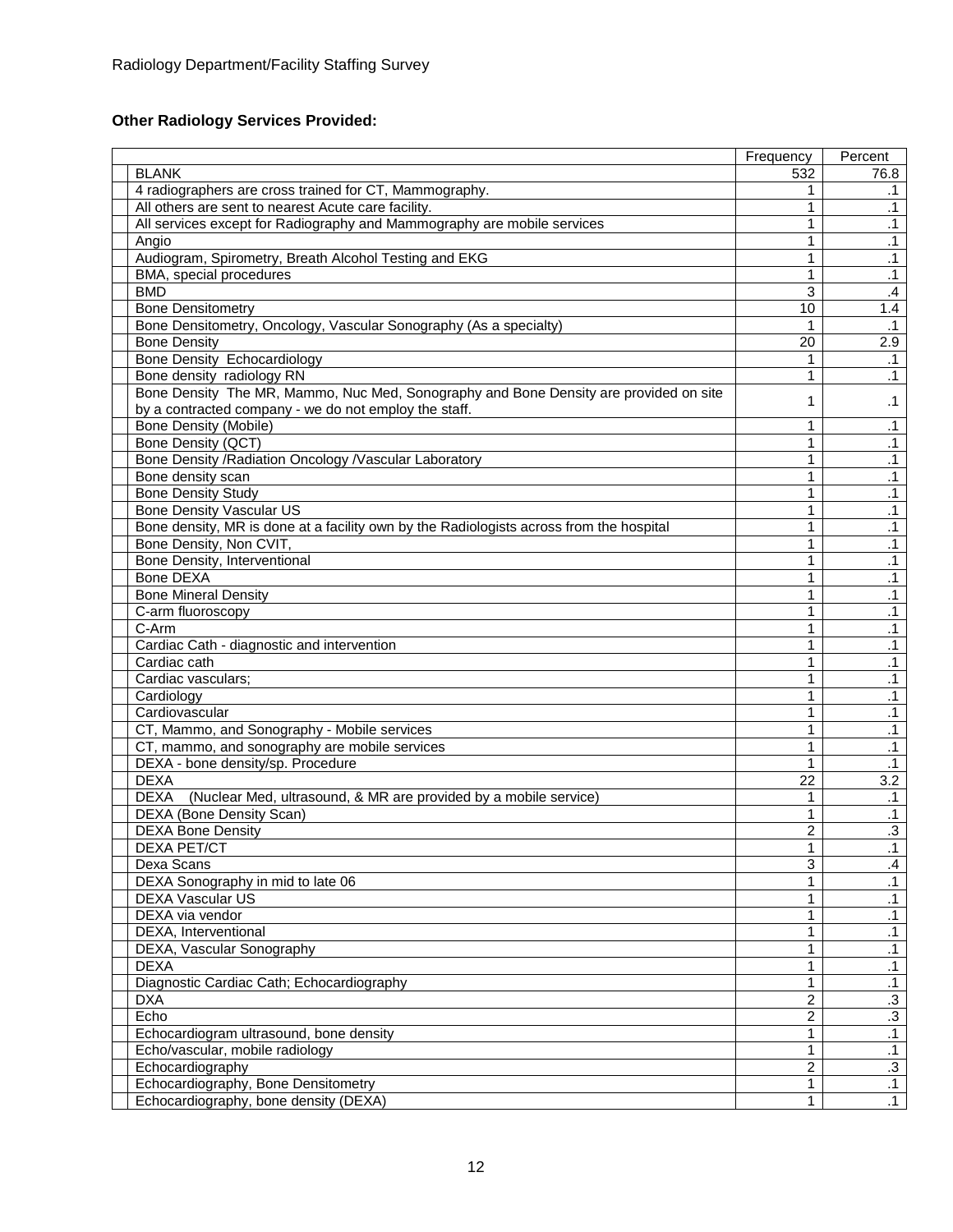| Echocardiography, DEXA                                                                         | 1              | $\cdot$ 1       |
|------------------------------------------------------------------------------------------------|----------------|-----------------|
| EEG, Mobile Mammography                                                                        | 1              | $\cdot$ 1       |
| Fluoro for Swallow studies, all other exams are sent out.                                      | 1              | $\cdot$ 1       |
| Interventional Radiography Radiation Oncology                                                  | 1              | $\cdot$ 1       |
| Interventional Radiology-Special Procedures                                                    | 1              | .1              |
| <b>Interventional Radiology</b>                                                                | $\overline{2}$ | $\overline{.3}$ |
| Lithotripsy                                                                                    | 1              | $\overline{.1}$ |
| Mammography is provided on site by a mobile mammography unit.                                  | 1              | .1              |
| Mobile CT, MR Nuclear                                                                          | 1              | .1              |
| Mobile MR, CT, Sonography, Mammo                                                               | 1              | .1              |
| Mobile MR Mobile Mammography Mobile Echocardiography/ Vascular ultrasound                      | 1              | $\cdot$ 1       |
| Mobile Services CT, Mammo, Sonography                                                          | 1              | $\cdot$ 1       |
| MR mobile unit biweekly                                                                        | 1              | $\overline{.1}$ |
| Neuro and vascular interventional radiology                                                    | 1              | $\cdot$ 1       |
| Nuclear Cardiology, PET/CT                                                                     | 1              | $\cdot$ 1       |
| Nuclear medicine is provided by a mobile service                                               | 1              | $\cdot$ 1       |
| Pain Management                                                                                | 1              | $\cdot$ 1       |
| PET is mobile 1 day per week                                                                   | 1              | $\cdot$ 1       |
| PET/CT                                                                                         | 1              | $\cdot$ 1       |
| PET/CT, DEXA, Echo                                                                             | 1              | $\cdot$ 1       |
| PET/CT not plain PET                                                                           | 1              | $\cdot$ 1       |
| QCT, BMD                                                                                       | 1              | .1              |
| <b>Radiation Oncology</b>                                                                      | 1              | $\overline{.1}$ |
| Radiation Therapy                                                                              | 4              | $\overline{6}$  |
| Radiation therapy                                                                              | 1              | $\cdot$ 1       |
| Scheduling for all other types of radiologic exams                                             | 1              | .1              |
| Several of these are mobile services that I do not staff.                                      | 1              | $\cdot$ 1       |
| Sonography is done by a contract company Video swallowing studies are done under flouro,       | 1              | .1              |
| on site                                                                                        |                |                 |
| Special procedures                                                                             | $\overline{2}$ | $\cdot$ 3       |
| Stereo/interventional                                                                          | 1              | $\cdot$ 1       |
| Stereotactic Breast Biopsy, Vascular Ultrasound                                                | 1              | .1              |
| Ultrasound                                                                                     | $\mathbf{1}$   | $\cdot$ 1       |
| Ultrasound is provided in-house via a mobile company--staffing is not an issue for us, but the | 1              | $\cdot$ 1       |
| service provider                                                                               |                |                 |
| Ultrasound                                                                                     | 1              | $\cdot$ 1       |
| Vascular Sonography/Doppler                                                                    | 1              | .1              |
| Vascular, ECHO, Bone Density                                                                   | 1              | $\cdot$ 1       |
| We are a nursing home/drug alcohol, Alzheimer, mentally disabled etc. facility- county govt.   | 1              | $\cdot$ 1       |
| operated.                                                                                      |                |                 |
| Total                                                                                          | 693            | 100.0           |

By far the most commonly specified "Other" service provided was DXA/bone densitometry, which was cited by 87 (12.5%) of the facilities (66.9% of the services who mentioned one or more "Other" services).

#### **State in which facility is located:**

All 50 states and the District of Columbia were represented in the returns.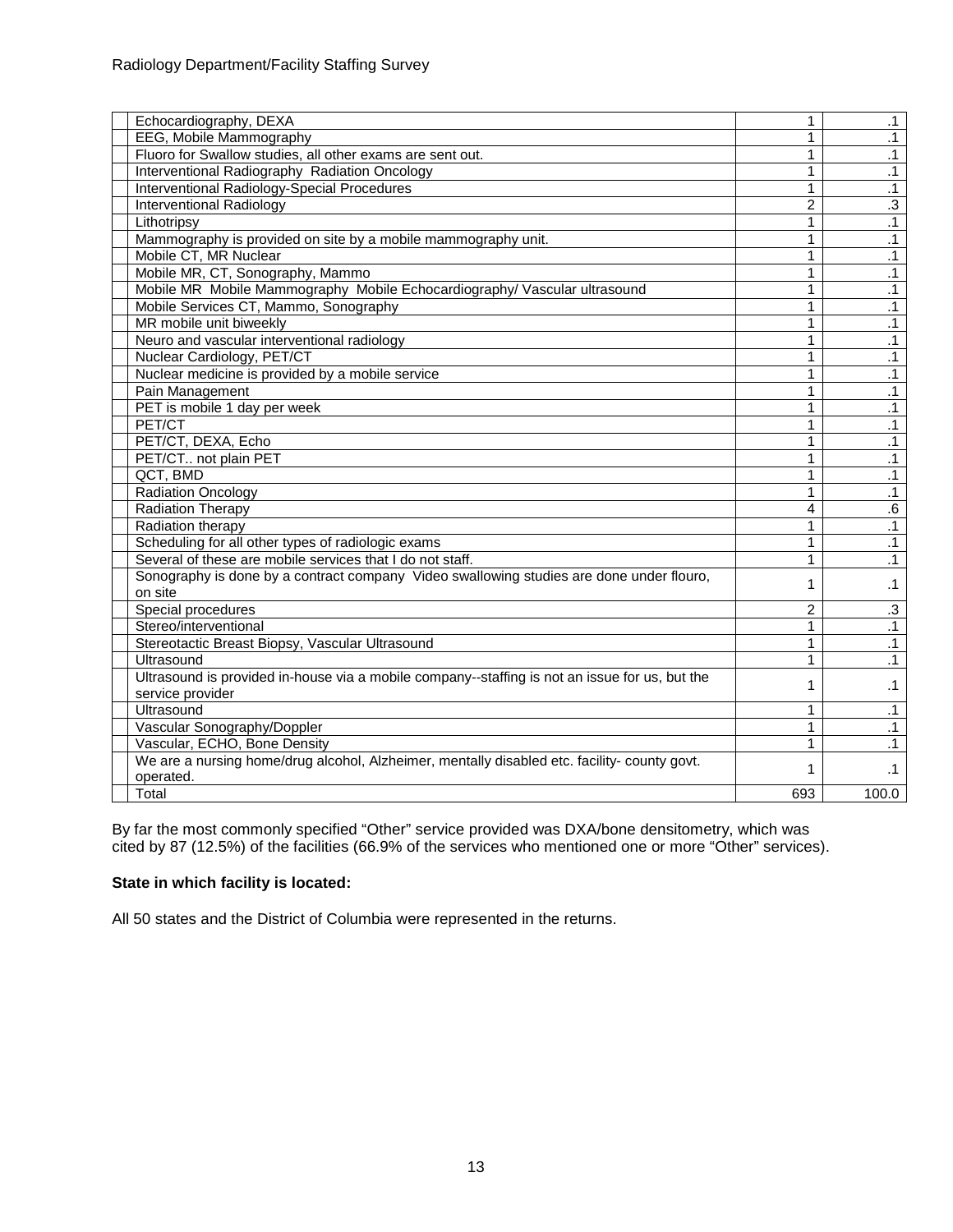#### **Facility Location:**

|              |          | Frequency | Percent | Valid Percent | Cumulative<br>Percent |
|--------------|----------|-----------|---------|---------------|-----------------------|
| Valid        | Urban    | 151       | 21.8    | 22.4          | 22.4                  |
|              | Suburban | 108       | 15.6    | 16.0          | 38.5                  |
|              | Rural    | 414       | 59.7    | 61.5          | 100.0                 |
| Missing      | System   | 20        | 2.9     |               |                       |
| <b>Total</b> |          | 693       | 100.0   |               |                       |

More than 60% of the facilities are located in rural areas. However, rural facilities tend to have fewer FTEs than suburban and urban facilities, so the percentage of total FTEs in a given specialty/modality accounted for by the 61.5% of facilities with rural locations varies from a high of 40% of mammographer FTEs to a low of 17% of cardiovascular-interventional FTEs, as shown below:

#### **Location by Specialty FTE**

|          |                  |                     |                 |                 | <b>Budgeted</b> |                 |                 | <b>Budgeted</b> |
|----------|------------------|---------------------|-----------------|-----------------|-----------------|-----------------|-----------------|-----------------|
|          |                  | <b>Budgeted FTE</b> | <b>Budgeted</b> | <b>Budgeted</b> | FTE.            | <b>Budgeted</b> | <b>Budgeted</b> | <b>FTE</b>      |
| Facility |                  | Radiography         | FTE CT          | FTE MR          | Mammog-         | FTE NMT         | FTE CVIT        | Sonog-          |
| Location | <b>Statistic</b> | 2006                | 2006            | 2006            | raphy 2006      | 2006            | 2006            | raphy 2006      |
| Urban    | N                | 138                 | 115             | 103             | 88              | 102             | 76              | 122             |
|          | Mean             | 21.0923             | 8.6010          | 5.7670          | 4.8205          | 4.9211          | 5.095           | 5.8128          |
|          | Sum              | 2910.74             | 989.12          | 594.00          | 424.20          | 501.95          | 387.2           | 709.16          |
|          | % of total FTE   | 43.39%              | 43.99%          | 52.15%          | 34.99%          | 46.39%          | 62.38%          | 41.36%          |
| Suburban | N                | 100                 | 95              | 83              | 83              | 86              | 57              | 94              |
|          | Mean             | 15.0880             | 6.0835          | 3.1349          | 3.5988          | 3.2050          | 2.286           | 4.7090          |
|          | Sum              | 1508.80             | 577.93          | 260.20          | 298.70          | 275.63          | 130.3           | 442.65          |
|          | % of total FTE   | 22.49%              | 25.70%          | 22.84%          | 24.64%          | 25.47%          | 20.99%          | 25.82%          |
| Rural    | N                | 384                 | 300             | 199             | 281             | 225             | 138             | 301             |
|          | Mean             | 5.9616              | 2.2710          | 1.4315          | 1.7413          | 1.3535          | .748            | 1.8693          |
|          | Sum              | 2289.27             | 681.31          | 284.86          | 489.31          | 304.54          | 103.2           | 562.67          |
|          | % of total FTE   | 34.12%              | 30.30%          | 25.01%          | 40.37%          | 28.14%          | 16.63%          | 32.82%          |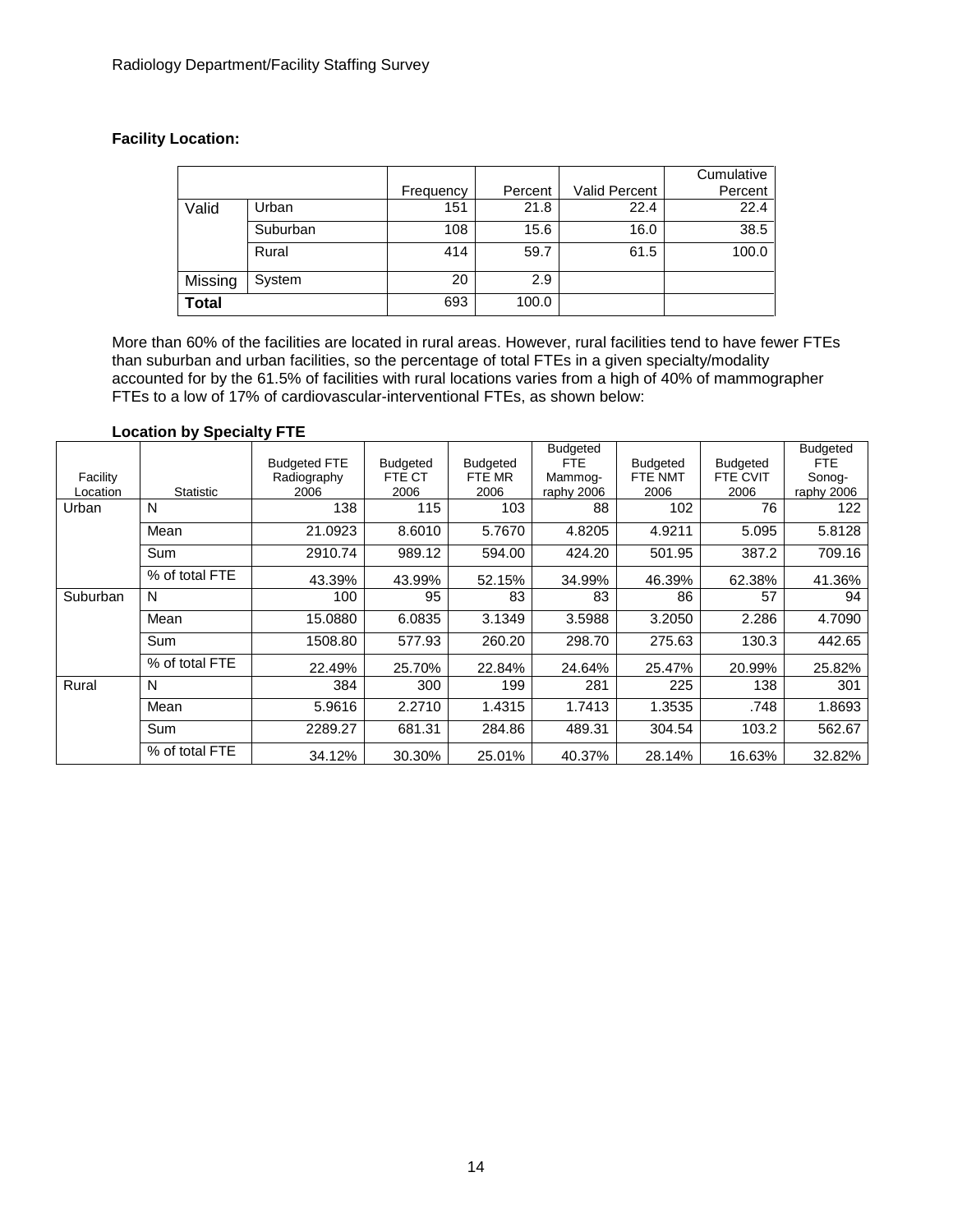

#### **1. For each of the following specialties within radiologic technology, please provide the budgeted and vacant FTEs for your organization in 2005 and today. (Leave blank the rows for any services not performed at your facility.)**

|                     | Radiography: |                     |                   |                                  |                     |                 |                       |  |
|---------------------|--------------|---------------------|-------------------|----------------------------------|---------------------|-----------------|-----------------------|--|
|                     |              | <b>Budgeted FTE</b> | FTE<br>Vacant and | Percent vacant<br>and recruiting | <b>Budgeted FTE</b> | FTE vacant and  | Percent<br>Vacant and |  |
|                     |              | 2005                | recruiting 2005   | 2005                             | 2006                | recruiting 2006 | recruiting 2006       |  |
| N                   | Valid        | 639                 | 639               | 637                              | 633                 | 633             | 624                   |  |
|                     | Missing      | 54                  | 54                | 56                               | 60                  | 60              | 69                    |  |
| Mean                |              | 10.3733             | .5565             | 5.1835                           | 10.8277             | .4913           | 4.9515                |  |
| Median <sup>a</sup> |              | 6.1024              | .0706             | .5909                            | 6.2846              | .0369           | .2897                 |  |
| Std. Deviation      |              | 12.38987            | 1.38237           | 12.83921                         | 12.98858            | 1.05872         | 11.97346              |  |
| <b>Minimum</b>      |              | .00                 | .00               | .00                              | .00                 | .00             |                       |  |
| <b>Maximum</b>      |              | 118.00              | 13.00             | 100.00                           | 125.00              | 7.00            | 100                   |  |
| Percent zeroes      |              | 0.3%                | 73.9%             | 73.8%                            | 1.4%                | 73.0%           | 72.6%                 |  |

j

<span id="page-14-0"></span><sup>&</sup>lt;sup>a</sup> Calculated from grouped data. Estimated percentage of all U.S. hospital-based radiography positions unfilled = 100(.5619/10.3727) = 5.4% in 2005, 4.5% in 2006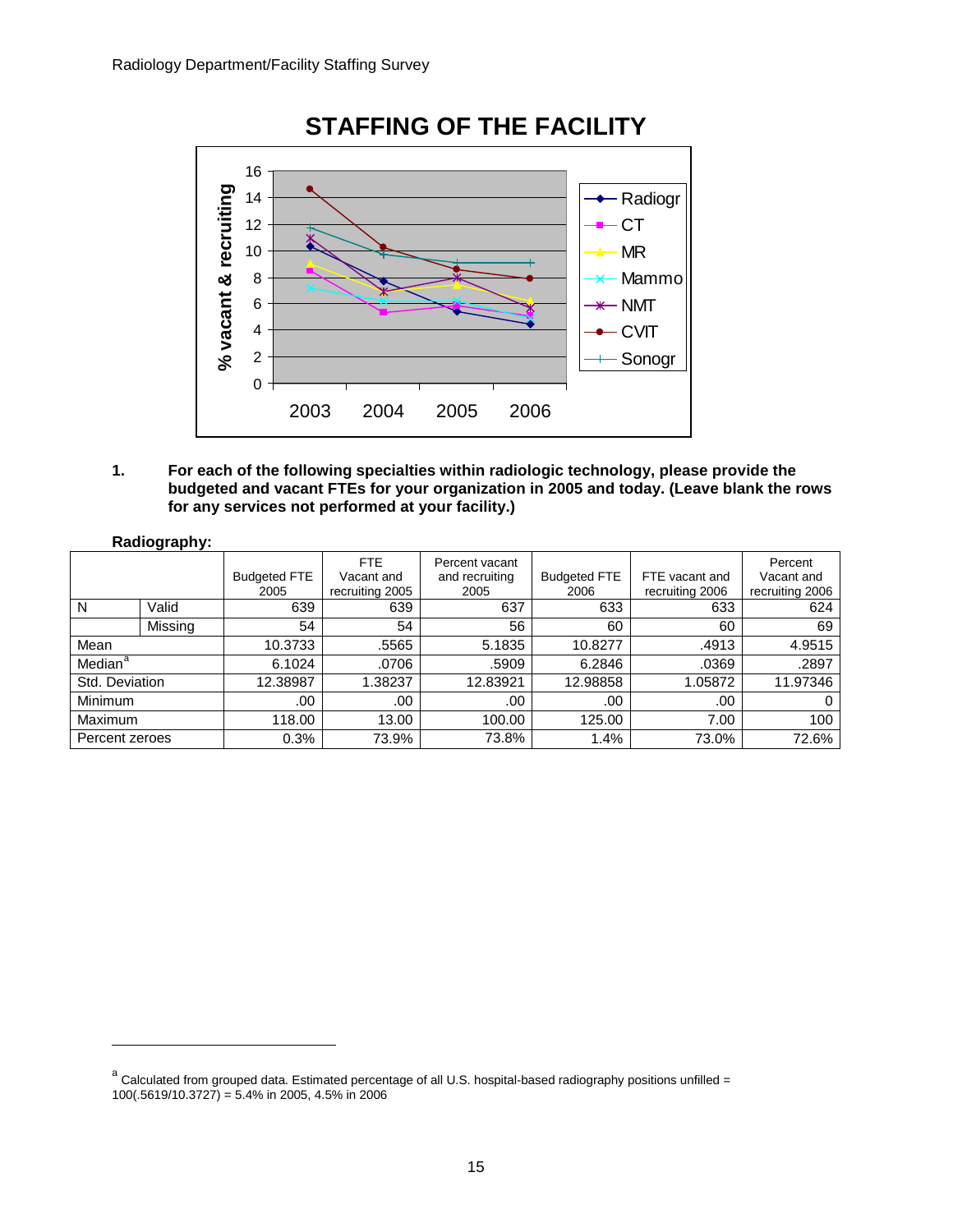#### **Computed Tomography:**

|      |                     |                     | FTE             | Percent vacant |                     |                 | Percent         |
|------|---------------------|---------------------|-----------------|----------------|---------------------|-----------------|-----------------|
|      |                     | <b>Budgeted FTE</b> | Vacant and      | and recruiting | <b>Budgeted FTE</b> | FTE vacant and  | Vacant and      |
|      |                     | 2005                | recruiting 2005 | 2005           | 2006                | recruiting 2006 | recruiting 2006 |
| N    | Valid               | 509                 | 509             | 481            | 520                 | 520             | 493             |
|      | Missing             | 184                 | 184             | 212            | 173                 | 173             | 200             |
| Mean |                     | 4.2923              | .2540           | 4.5134         | 4.4303              | .2262           | 4.3851          |
|      | Median <sup>a</sup> | 2.8000              | .0469           | .2278          | 2.8250              | .0171           | .2491           |
|      | Std. Deviation      | 5.68765             | .91062          | 15.06821       | 5.39946             | .81141          | 16.64583        |
|      | <b>Minimum</b>      | .00                 | .00             | .00            | .00                 | .00             | .00.            |
|      | <b>Maximum</b>      | 64.00               | 10.00           | 105.26         | 45.00               | 11.00           | 200.00          |
|      | Percent zeroes      | 5.5%                | 86.4%           | 85.7%          | 5.2%                | 85.4%           | 84.6%           |

#### **Magnetic Resonance Imaging:**

|      | . .                 | - -                 | FTE             | Percent vacant |                     |                 | Percent         |
|------|---------------------|---------------------|-----------------|----------------|---------------------|-----------------|-----------------|
|      |                     | <b>Budgeted FTE</b> | Vacant and      | and recruiting | <b>Budgeted FTE</b> | FTE vacant and  | Vacant and      |
|      |                     | 2005                | recruiting 2005 | 2005           | 2006                | recruiting 2006 | recruiting 2006 |
| N    | Valid               | 380                 | 380             | 304            | 389                 | 389             | 323             |
|      | Missing             | 313                 | 313             | 389            | 304                 | 304             | 370             |
| Mean |                     | 2.8166              | .2097           | 5.2353         | 3.0032              | .1870           | 6.5584          |
|      | Median <sup>b</sup> | 1.8803              | .0121           | .5205          | 2.0108              | .0168           | .7205           |
|      | Std. Deviation      | 3.81699             | .98003          | 17.93541       | 3.97136             | .55689          | 19.46326        |
|      | Minimum             | .00                 | .00             | .00            | .00                 | .00             | .00             |
|      | <b>Maximum</b>      | 37.00               | 15.00           | 100.00         | 37.00               | 4.00            | 100.00          |
|      | Percent zeroes      | 20.0%               | 89.2%           | 86.%           | 17.0%               | 85.6%           | 82.7%           |

#### **Mammography:**

j

|                     |         | <b>Budgeted FTE</b><br>2005 | <b>FTE</b><br>Vacant and<br>recruiting 2005 | Percent vacant<br>and recruiting<br>2005 | <b>Budgeted FTE</b><br>2006 | FTE vacant and<br>recruiting 2006 | Percent<br>Vacant and<br>recruiting 2006 |
|---------------------|---------|-----------------------------|---------------------------------------------|------------------------------------------|-----------------------------|-----------------------------------|------------------------------------------|
| N                   | Valid   | 458                         | 458                                         | 423                                      | 461                         | 461                               | 425                                      |
|                     | Missing | 235                         | 235                                         | 270                                      | 232                         | 232                               | 268                                      |
| Mean                |         | 2.6375                      | .1639                                       | 5.2682                                   | 2.7228                      | .1330                             | 4.0806                                   |
| Median <sup>c</sup> |         | 1.9827                      | .0556                                       | 1.0002                                   | 1.9953                      | .0308                             | .3302                                    |
| Std. Deviation      |         | 2.79553                     | .61992                                      | 18.62916                                 | 3.02130                     | .52120                            | 15.45889                                 |
| Minimum             |         | .00                         | .00                                         | .00                                      | .00                         | .00                               | .00                                      |
| Maximum             |         | 30.00                       | 6.00                                        | 100.00                                   | 34.00                       | 4.00                              | 100.00                                   |
| Percent zeroes      |         | 7.6%                        | 90.0%                                       | 89.1%                                    | 7.8%                        | 90.7%                             | 89.9%                                    |

<span id="page-15-2"></span><span id="page-15-0"></span>

<span id="page-15-1"></span>

<sup>&</sup>lt;sup>a</sup>Calculated from grouped data. Estimated percent unfilled CT positions = 5.9% in 2005, 5.1% in 2006.<br><sup>b</sup>Calculated from grouped data. Estimated percent unfilled MR positions = 7.4% in 2005, 6.2% in 2006.<br>°Calculated from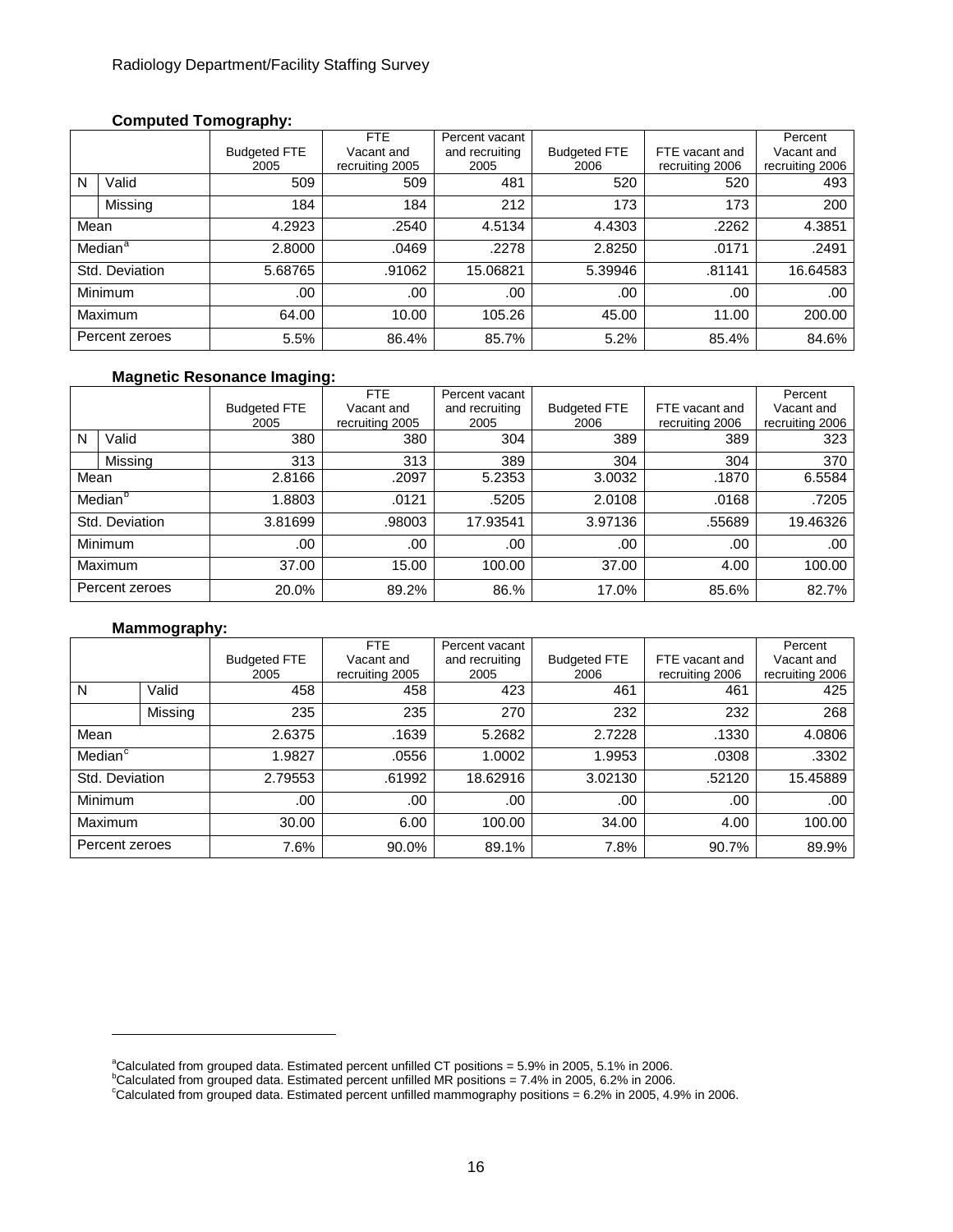#### **Nuclear Medicine Technology:**

|                     |         |                             | <b>FTE</b>                    | Percent<br>vacant and |                             |                                   | Percent<br>Vacant and |
|---------------------|---------|-----------------------------|-------------------------------|-----------------------|-----------------------------|-----------------------------------|-----------------------|
|                     |         | <b>Budgeted FTE</b><br>2005 | Vacant and<br>recruiting 2005 | recruiting<br>2005    | <b>Budgeted FTE</b><br>2006 | FTE vacant and<br>recruiting 2006 | recruiting<br>2006    |
| N                   | Valid   | 415                         | 415                           | 359                   | 419                         | 419                               | 358                   |
|                     | Missing | 278                         | 278                           | 334                   | 274                         | 274                               | 335                   |
| Mean                |         | 2.5887                      | .2080                         | 6.9706                | 2.6304                      | .1496                             | 5.7583                |
| Median <sup>a</sup> |         | 1.8361                      | .0476                         | .3684                 | 1.8967                      | .0234                             | .1814                 |
| Std. Deviation      |         | 3.48941                     | .74578                        | 20.84403              | 3.17749                     | .62086                            | 20.78336              |
| Minimum             |         | .00                         | .00                           | .00                   | .00                         | .00                               | .00                   |
| <b>Maximum</b>      |         | 45.00                       | 8.00                          | 100.00                | 33.00                       | 7.00                              | 150.00                |
| Percent zeroes      |         | 13.5%                       | 86.3%                         | 84.4%                 | 14.6%                       | 89.5%                             | 88.0%                 |

#### **Cardiovascular Interventional Technology:**

|                     |                |                     | --              | Percent    |                     |                 | Percent    |
|---------------------|----------------|---------------------|-----------------|------------|---------------------|-----------------|------------|
|                     |                |                     | FTE             | vacant and |                     |                 | Vacant and |
|                     |                | <b>Budgeted FTE</b> | Vacant and      | recruiting | <b>Budgeted FTE</b> | FTE vacant and  | recruiting |
|                     |                | 2005                | recruiting 2005 | 2005       | 2006                | recruiting 2006 | 2006       |
| N                   | Valid          | 260                 | 260             | 149        | 267                 | 267             | 158        |
|                     | Missing        | 433                 | 433             | 544        | 436                 | 436             | 535        |
| Mean                |                | 2.2427              | .1923           | 9.3857     | 2.4034              | .1891           | 8.3118     |
| Median <sup>b</sup> |                | 1.2083              | .1486           | 1.8576     | 1.4000              | .0776           | 2.0737     |
|                     | Std. Deviation | 3.32436             | .52866          | 22.43828   | 3.45534             | .55080          | 19.60432   |
| Minimum             |                | .00                 | .00             | .00        | .00                 | .00             | .00        |
| Maximum             |                | 22.00               | 4.00            | 100.00     | 23.00               | 4.00            | 100.00     |
|                     | Percent zeroes | 42.7%               | 85.8%           | 75.8%      | 40.8%               | 86.5%           | 77.2%      |

#### **Sonography:**

-

|                       |         | <b>Budgeted FTE</b><br>2005 | FTE<br>Vacant and<br>recruiting 2005 | Percent vacant<br>and recruiting<br>2005 | <b>Budgeted FTE</b><br>2006 | FTE vacant and<br>recruiting 2006 | Percent<br>Vacant and<br>recruiting 2006 |
|-----------------------|---------|-----------------------------|--------------------------------------|------------------------------------------|-----------------------------|-----------------------------------|------------------------------------------|
| N                     | Valid   | 529                         | 529                                  | 502                                      | 527                         | 527                               | 496                                      |
|                       | Missing | 164                         | 164                                  | 191                                      | 166                         | 166                               | 197                                      |
| Mean                  |         | 3.2320                      | .2938                                | 8.9656                                   | 3.3205                      | .3013                             | 8.4504                                   |
| Median $\overline{c}$ |         | 2.0943                      | .0965                                | 1.3205                                   | 2.0864                      | .0489                             | .6616                                    |
| Std. Deviation        |         | 3.33048                     | .78062                               | 23.17580                                 | 3.37213                     | .88092                            | 22.55935                                 |
| Minimum               |         | .00                         | .00                                  | .00                                      | .00                         | .00                               | .00.                                     |
| <b>Maximum</b>        |         | 30.00                       | 7.00                                 | 100.00                                   | 26.00                       | 9.50                              | 143.48                                   |
| Percent zeroes        |         | 5.1%                        | 80.5%                                | 79.5%                                    | 5.9%                        | 80.3%                             | 79.0%                                    |

<span id="page-16-0"></span><sup>&</sup>lt;sup>a</sup>Calculated from grouped data. Estimated percent unfilled NMT positions = 8.0% in 2005, 5.7% in 2006.<br><sup>b</sup>Calculated from grouped data. Estimated percent unfilled CVIT positions = 8.6% in 2005, 7.9% in 2006.<br>°Calculated f

<span id="page-16-1"></span>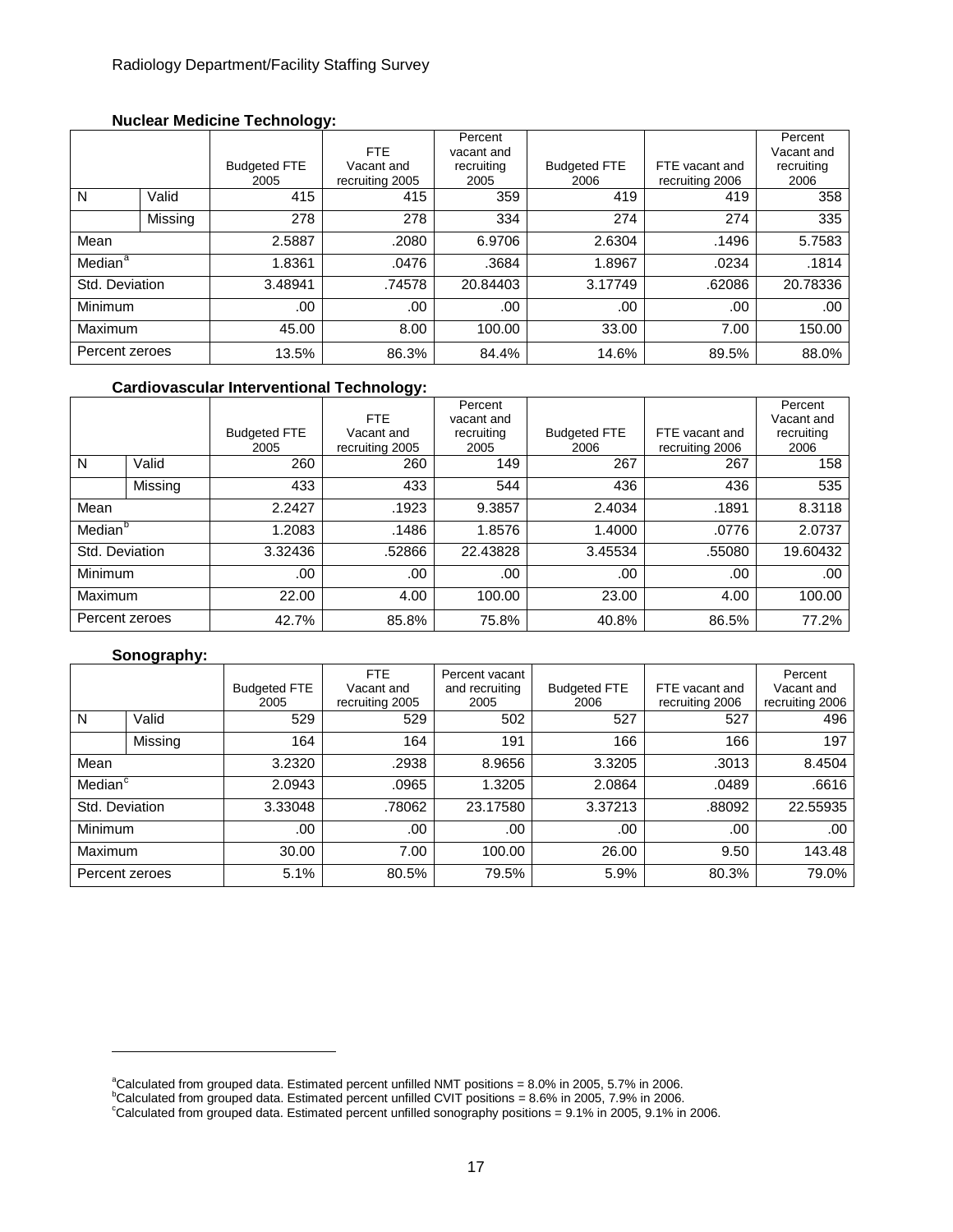# **"Other" (Please specify)**

-

|                     |                |                     | <b>FTE</b>      | Percent vacant |                     |                 | Percent         |
|---------------------|----------------|---------------------|-----------------|----------------|---------------------|-----------------|-----------------|
|                     |                | <b>Budgeted FTE</b> | Vacant and      | and recruiting | <b>Budgeted FTE</b> | FTE vacant and  | Vacant and      |
|                     |                | 2005                | recruiting 2005 | 2005           | 2006                | recruiting 2006 | recruiting 2006 |
| N                   | Valid          | 88                  | 88              | 53             | 92                  | 92              | 53              |
|                     | Missing        | 605                 | 605             | 640            | 601                 | 601             | 640             |
| Mean                |                | 1.8984              | .1545           | 6.4529         | 1.8821              | .1620           | 8.0683          |
| Median <sup>a</sup> |                | .9550               | .1084           | 1.9222         | .9433               | .1124           | 2.8571          |
|                     | Std. Deviation | 3.99639             | .48611          | 20.63748       | 3.80038             | .55268          | 23.82429        |
| Minimum             |                | .00                 | .00             | .00            | .00                 | .00             | .00             |
| <b>Maximum</b>      |                | 28.00               | 2.10            | 100.00         | 26.00               | 4.00            | 100.00          |
|                     | Percent zeroes | 39.8%               | 89.8%           | 84.9%          | 42.4%               | 89.1%           | 83.0%           |

<span id="page-17-0"></span>a Calculated from grouped data. Estimated percent unfilled "Other" positions = 8.1% in 2005, 8.6% in 2006.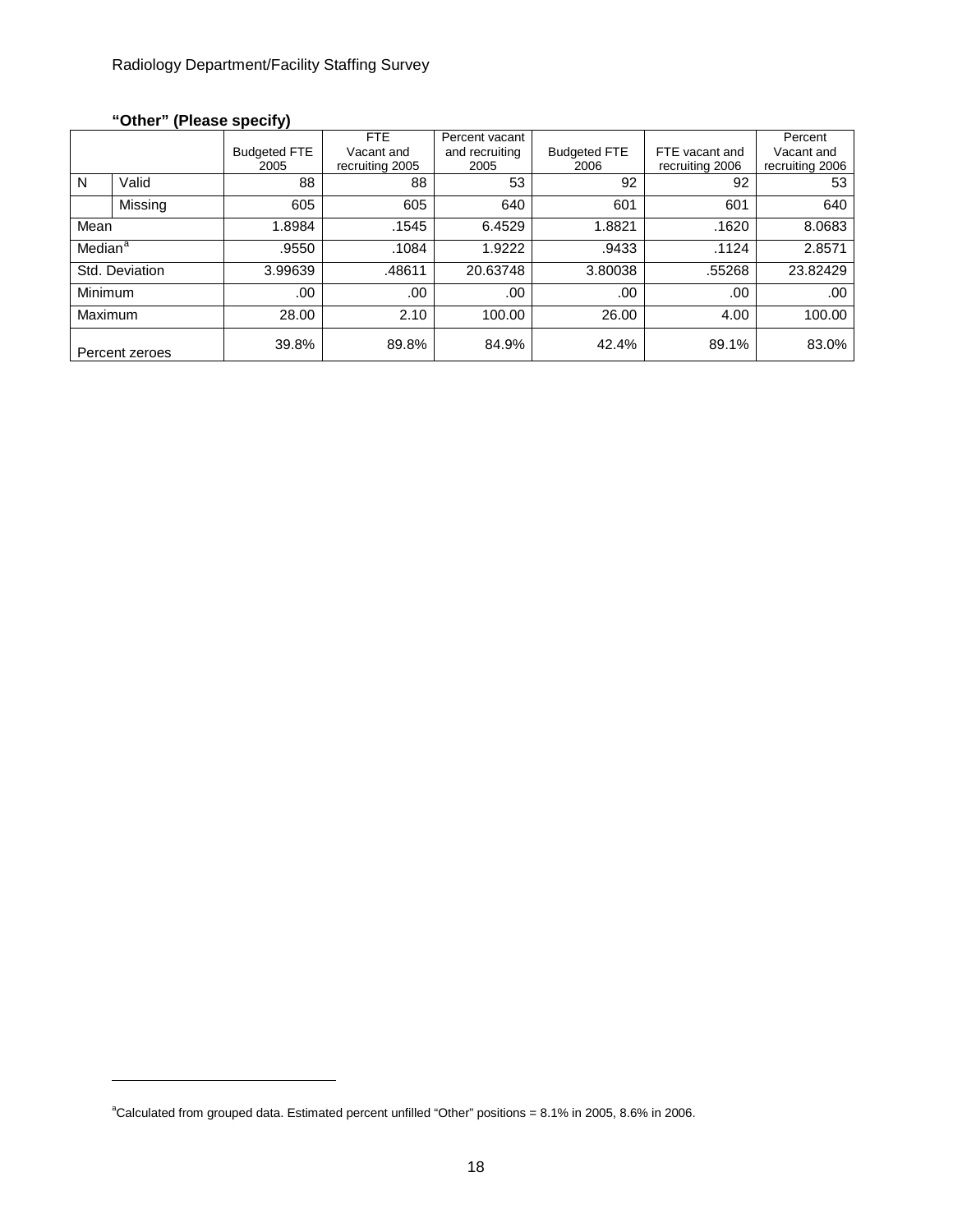|  | Change in mean percent vacant and recruiting from 2005 to 2006: |  |  |
|--|-----------------------------------------------------------------|--|--|
|--|-----------------------------------------------------------------|--|--|

|                        |                                          | Mean   | N   | Std. Deviation | $t(N-1)$ for<br>change from<br>'05 to '06 | P-value |
|------------------------|------------------------------------------|--------|-----|----------------|-------------------------------------------|---------|
| Pair 1:<br>Radiography | Percent vacant<br>and recruiting<br>2006 | 4.8834 | 602 | 12.06933       | $-.334$                                   | .738    |
|                        | Percent vacant<br>and recruiting<br>2005 | 5.0396 | 602 | 11.89079       |                                           |         |
| Pair 2: CT             | Percent vacant<br>and recruiting<br>2006 | 3.7777 | 461 | 13.70692       | $-1.324$                                  | .186    |
|                        | Percent vacant<br>and recruiting<br>2005 | 4.6473 | 461 | 15.32335       |                                           |         |
| Pair 3: MR             | Percent vacant<br>and recruiting<br>2006 | 5.5512 | 289 | 17.48266       | .043                                      | .966    |
|                        | Percent vacant<br>and recruiting<br>2005 | 5.5071 | 289 | 18.35569       |                                           |         |
| Pair 4: Mammo          | Percent vacant<br>and recruiting<br>2006 | 4.0168 | 403 | 15.52557       | $-1.519$                                  | .130    |
|                        | Percent vacant<br>and recruiting<br>2005 | 5.1370 | 403 | 18.32479       |                                           |         |
| Pair 5: NMT            | Percent vacant<br>and recruiting<br>2006 | 5.3594 | 338 | 19.93072       | $-1.782$                                  | .076    |
|                        | Percent vacant<br>and recruiting<br>2005 | 7.4036 | 338 | 21.40868       |                                           |         |
| Pair 6: CVIT           | Percent vacant<br>and recruiting<br>2006 | 7.8434 | 143 | 18.69153       |                                           |         |
|                        | Percent vacant<br>and recruiting<br>2006 | 9.7795 | 143 | 22.82261       | $-0.993$                                  | .323    |
| Pair 7:                | Percent vacant<br>and recruiting<br>2006 | 8.0832 | 472 | 21.75298       | -.883                                     |         |
| Sonography             | Percent vacant<br>and recruiting<br>2005 | 8.8928 | 472 | 22.95154       |                                           | .378    |
| Pair 8: None of        | Percent vacant<br>and recruiting<br>2006 | 8.5524 | 50  | 24.45656       |                                           |         |
| the above              | Percent vacant<br>and recruiting<br>2005 | 6.8401 | 50  | 21.19620       | .465                                      | .644    |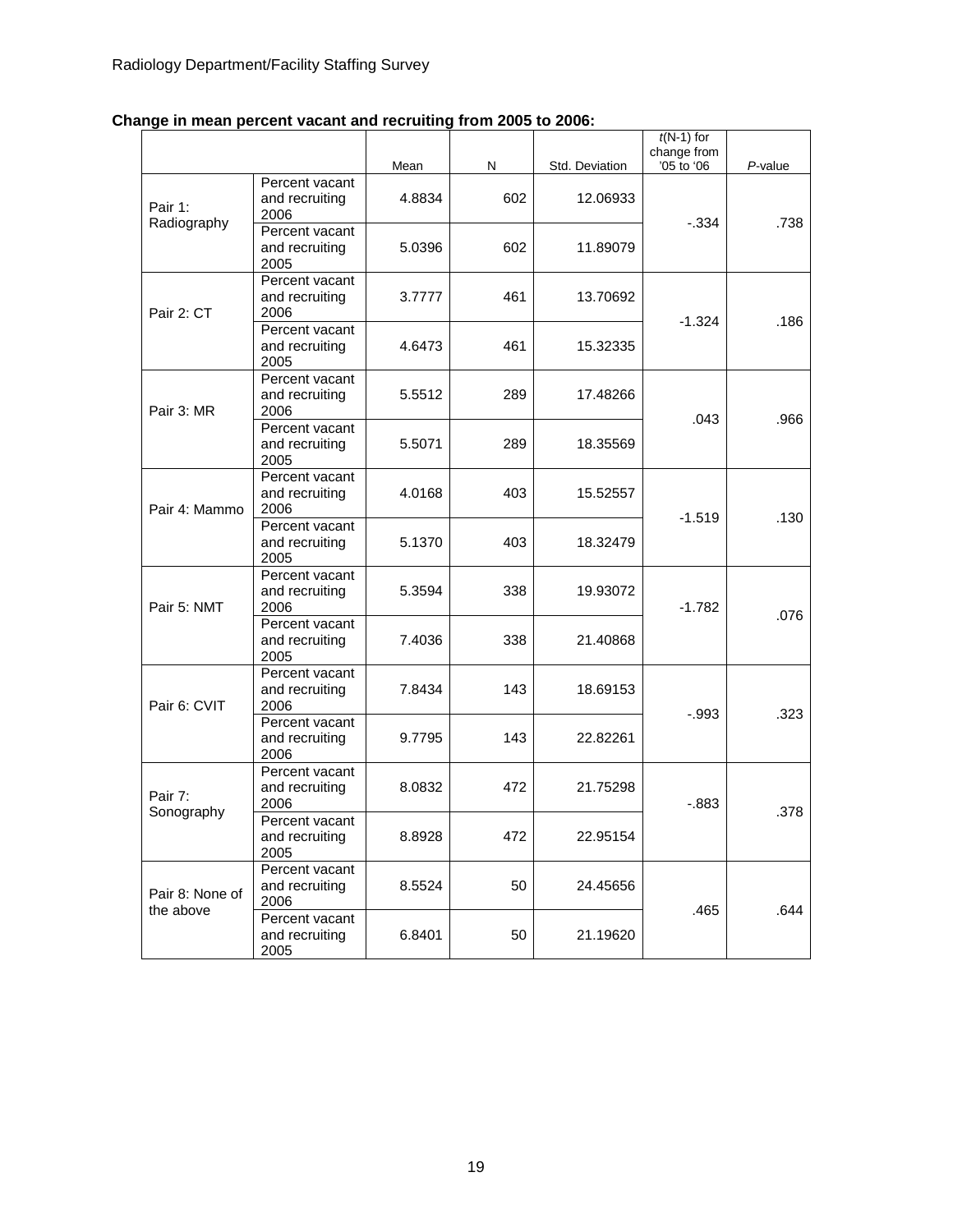### **Other Specialties for Which FTEs Were Reported:**

| Response                                                                                           | Frequency      | Percent         |
|----------------------------------------------------------------------------------------------------|----------------|-----------------|
| <b>BLANK</b>                                                                                       | 581            | 83.8            |
| Community rural hospital . Budgeted FTEs are 4 full time they are cross trained and work in all    |                |                 |
| areas ct, mammo, rad.                                                                              | 1              | $\cdot$ 1       |
| 1 Full time RT, 2 part-time LPH, and 1 part-time U/S                                               | 1              | .1              |
| 1/2 part-time ojt also works here                                                                  | $\mathbf{1}$   | $\cdot$ 1       |
| Admin                                                                                              | 1              | $\cdot$ 1       |
| Aides, Transporters, Student Techs, etc.                                                           | $\mathbf{1}$   | $\cdot$ 1       |
| All FTEs are hired for radiography with, if male=CT crosstraining, if female=mammo                 |                |                 |
| crosstraining.                                                                                     | 1              | $\cdot$ 1       |
| All of the radiographers are able to do CT. 5 of the radiographers perform Mammography. 2          |                |                 |
|                                                                                                    | 1              | $\cdot$ 1       |
| Radiographers are sonographers and vascular technologist.                                          |                |                 |
| All Radiographers cross-train in CT                                                                | 1              | .1              |
| All R.T.(R) are cross-trained in other modalities and rotate on a monthly basis excluding mr       | 1              | $\cdot$ 1       |
| All tech do both x-ray and ct                                                                      | $\mathbf{1}$   | $\cdot$ 1       |
| All techs are crossed trained in CT, U/S, Mammo, and DEXA.                                         | $\mathbf{1}$   | $\overline{.1}$ |
| All technologists are multi modality trained.                                                      | $\mathbf{1}$   | $\cdot$ 1       |
| All Techs can perform CT exams                                                                     | 1              | $\cdot$ 1       |
| All Techs cover all fields CT/RAD/US                                                               | 1              | $\cdot$ 1       |
| All techs cross-trained, all do ct and 2 do US, 2 do Mammo                                         | $\mathbf{1}$   | $\overline{.1}$ |
| All techs cross-trained and used in diff areas                                                     | 1              | $\overline{.1}$ |
| All techs cross-train CT/rad with two more also US/CT/rad                                          | $\mathbf{1}$   | $\cdot$ 1       |
| BMD -- Also, MR Tech = mobile service                                                              | 1              | $\cdot$ 1       |
| <b>BMD</b>                                                                                         | 1              | $\cdot$ 1       |
| <b>Bone Density</b>                                                                                | $\overline{2}$ | $\overline{3}$  |
| Bone density and specialty clinic                                                                  | $\mathbf{1}$   | $\overline{.1}$ |
|                                                                                                    | $\mathbf{1}$   |                 |
| Cardiovascular techs are budgeted in another department                                            |                | $\overline{.1}$ |
| Cardiovascular US Technologist                                                                     | 1              | $\cdot$ 1       |
| <b>CASML</b>                                                                                       | 1              | $\cdot$ 1       |
| <b>Clinical Coordinator</b>                                                                        | 1              | $\cdot$ 1       |
| <b>Contract for Sonographer</b>                                                                    | 1              | $\overline{.1}$ |
| <b>Contract Service for Nuclear Medicine</b>                                                       | 1              | $\cdot$ 1       |
| Cross-trained after Radiology Registry                                                             | $\mathbf{1}$   | $\cdot$ 1       |
| CT and Rad covered by one FTE                                                                      | 1              | $\cdot$ 1       |
| CT in house, all other modalities are mobile with Technologist supplied.                           | 1              | $\cdot$ 1       |
| CT/MR                                                                                              | 1              | $\cdot$ 1       |
| Department Manager                                                                                 | $\mathbf{1}$   | $\overline{.1}$ |
| Dept. only has 7 FTEs                                                                              | $\mathbf{1}$   | $\cdot$ 1       |
| <b>DEXA</b>                                                                                        | 1              | $\cdot$ 1       |
| DI Assts.- 3 FTE for weekends and off-shifts                                                       | 1              | $\cdot$ 1       |
| Director of radiology                                                                              | 1              | $\overline{.1}$ |
| <b>DXA</b>                                                                                         |                | $\overline{.1}$ |
| Echo                                                                                               | $\mathbf{1}$   | $\cdot$ 1       |
| Echo and vascular techs                                                                            | 1              | $\cdot$ 1       |
| Echo tech                                                                                          |                |                 |
|                                                                                                    | 1              | $\cdot$ 1       |
| Echo tech                                                                                          | 1              | $\cdot$ 1       |
| Echo ultrasound technologist                                                                       | 1              | $\cdot$ 1       |
| Echocardiology Tech                                                                                | $\mathbf{1}$   | $\cdot$ 1       |
| Except for radiology all other modalities are outsourced                                           | 1              | $\cdot$ 1       |
| File room .5 and receptionist 1.0                                                                  | 1              | $\cdot$ 1       |
| For MR, Nuc. Med, US and DEXA, those services are provided to us by a mobile/contract              | 1              |                 |
| service.                                                                                           |                | $\cdot$ 1       |
| Fully staffed - yay!                                                                               | $\mathbf{1}$   | $\cdot$ 1       |
| I am a full time tech, but I use 2 part time techs.                                                | $\mathbf{1}$   | $\cdot$ 1       |
| I am the only Tech, Manager, Sonographer with on-call 24/hr/day, with only relief every other Fri, |                |                 |
| Sat, Sun off.                                                                                      | 1              | $\cdot$ 1       |
| I have been working for a staffing agency for the last 6 months and do not know previous           |                |                 |
| statistics.                                                                                        | 1              | $\cdot$ 1       |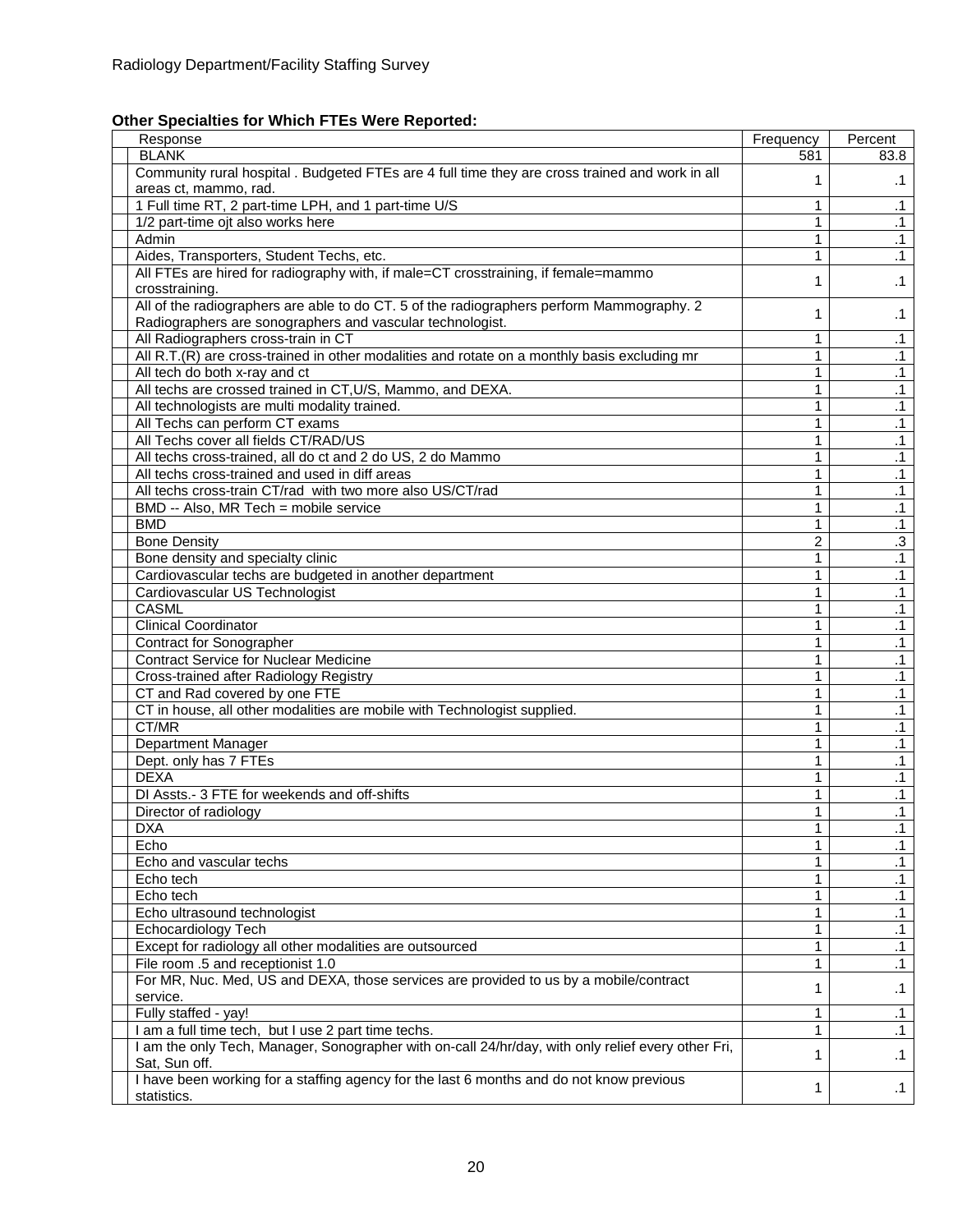| I lumped together Nuc Med (8), PET (9) and Nuc Card (16) under Nuclear Medicine                  | 1              | $\cdot$ 1              |
|--------------------------------------------------------------------------------------------------|----------------|------------------------|
| I wasn't here in 2005 and can't answer for that time period                                      | 1              | $\cdot$ 1              |
| Interventional                                                                                   | 1              | $\overline{.1}$        |
| Interventional Radiology (Special Procedures)                                                    | 1              | $\cdot$ 1              |
| Lead techs Ct(1) MR(1) Mammo(1) NM(1), US(1), Rad(3)                                             | 1              | $\cdot$ 1              |
| Machine Operator                                                                                 | 1              | $\cdot$ 1              |
| Mammo, Ultrasound, and Nuclear Med is a mobile service                                           | $\mathbf{1}$   | $\overline{.1}$        |
| Mammography and Nuc Med are not under my dept.                                                   | $\mathbf{1}$   | $\overline{.1}$        |
| Manager                                                                                          | $\mathbf{1}$   | $\cdot$ 1              |
| Many of our RAD Techs are cross trained, but do not taken advanced registry or just assist part  |                |                        |
| time in the CT/US/MR/Mammo depts.                                                                | 1              | $\cdot$ 1              |
| Mobile service for MR. Mammography and CT are crosstrained staff Are using PRN staff for         | 1              |                        |
| <b>RAD</b>                                                                                       |                | .1                     |
| Most of our techs are crosstrained in at least 2 areas, most 3. (9FTE, 1PTE and 1PRN)            | 1              | $\cdot$ 1              |
| MR and Nuc Med are mobile                                                                        | 1              | $\cdot$ 1              |
| MR, Mammo, and Sonography all mobile.                                                            | $\mathbf{1}$   | $\cdot$ 1              |
| MR, Nuc Med, and US are contracted services. They are not figured as a FTE.                      | $\mathbf{1}$   | $\overline{.1}$        |
| Need contingent radiologic and ultrasound techs                                                  | $\mathbf{1}$   | $\cdot$ 1              |
| Neuro Interventional                                                                             | 1              | $\cdot$ 1              |
| Other category reflects Radiation Therapists                                                     | 1              | $\cdot$ 1              |
| Our facility is Budgeted with an FTE of 9.74. Our staff have a variety of skill sets as we are a | 1              | $\cdot$ 1              |
| rural hosp. and do not have specialists in certain areas.                                        |                |                        |
| Our Rad techs perform CT, US, and Mammo along with general.                                      | $\mathbf{1}$   | $\cdot$ 1              |
| Our Techs do all modalities. We have 4 full-time techs                                           | 1              | $\cdot$ 1              |
| <b>PACS</b>                                                                                      | 1              | $\cdot$ 1              |
| PACS/RIS team                                                                                    | $\mathbf{1}$   | $\cdot$ 1              |
| Permit machine operator                                                                          | $\mathbf{1}$   | $\overline{.1}$        |
| PET                                                                                              | $\mathbf{1}$   | $\cdot$ 1              |
| PET tech (2)                                                                                     | $\mathbf{1}$   | $\overline{.1}$        |
| PET/CT                                                                                           | $\overline{c}$ | $\overline{3}$         |
| PRN covers weekends - schedule is covered presently                                              | $\mathbf{1}$   | $\overline{.1}$        |
| Program Director School of Radiography                                                           | 1              | $\overline{.1}$        |
| Pt Transport                                                                                     | 1              | $\overline{.1}$        |
| Rad Techs do CT as well as rad procedures.                                                       | 1              | $\cdot$ 1              |
| Rad Therapy                                                                                      | $\overline{c}$ | .3                     |
| <b>Radiation Therapist</b>                                                                       | $\mathbf{1}$   | $\cdot$ 1              |
| Radiographers are cross-trained in CT and/or mammo.                                              | $\mathbf{1}$   | $\overline{.1}$        |
| Radiology Admin to include PACS Admin, Managers and Directors, Support Staff                     | 1              | $\cdot$ 1              |
| Radiology RN 1.5 FTE                                                                             | $\mathbf{1}$   | $\cdot$ 1              |
| Radiology Secretary                                                                              | 1              | $\cdot$ 1              |
| Radiology Services Only                                                                          | $\mathbf{1}$   | $\cdot$ 1              |
| Receptionist<br>REGULAR PER DIEM WILL ALSO BE FILLING TEMP SUMMER FOR MATERNITY LEAVE            | 1              | $\overline{.1}$        |
|                                                                                                  | 1              | $\cdot$ 1              |
| (1.0 FOR 3MONTHS)                                                                                | 1              |                        |
| Sonographer position is also a registered Radiologic Technologist.<br>Supervisor                 | 1              | $\cdot$ 1<br>$\cdot$ 1 |
| Support staff - clerical, RIS/PACS, Transcription                                                | 1              | $\cdot$ 1              |
| Techs perform mammo, CT and X-ray.                                                               | 1              | $\cdot$ 1              |
| The 2 radiographers do CT, 1 does mammo. We outsource for MR, Sonography, and Nuke med           | $\mathbf{1}$   | $\cdot$ 1              |
| The 2.5 FTEs also cover CT, Sonography, and Mammo                                                | 1              | $\cdot$ 1              |
| Three second year student techs work float pool                                                  | $\mathbf{1}$   | $\cdot$ 1              |
| Two of our radiographers do CT and one on staff does ultrasound.                                 | 1              | $\cdot$ 1              |
| Ultrasound, MR, nuclear medicine are provided by mobile service                                  | $\mathbf{1}$   | $\cdot$ 1              |
| Vascular Tech                                                                                    | $\mathbf{1}$   | $\cdot$ 1              |
| Vascular Technologist                                                                            | 1              | $\cdot$ 1              |
| Vascular ultrasound non-interventional                                                           | 1              | $\cdot$ 1              |
| We are a 25 bed Critical Access Hospital. We have 3 full-time employees and 1 part time          |                |                        |
| employee. We staff our department 24 hours a day/7 days a week. We cover for                     | 1              | $\cdot$ 1              |
| Radiology/CT/Mammography/Dexa Scanning/and Ultrasound.                                           |                |                        |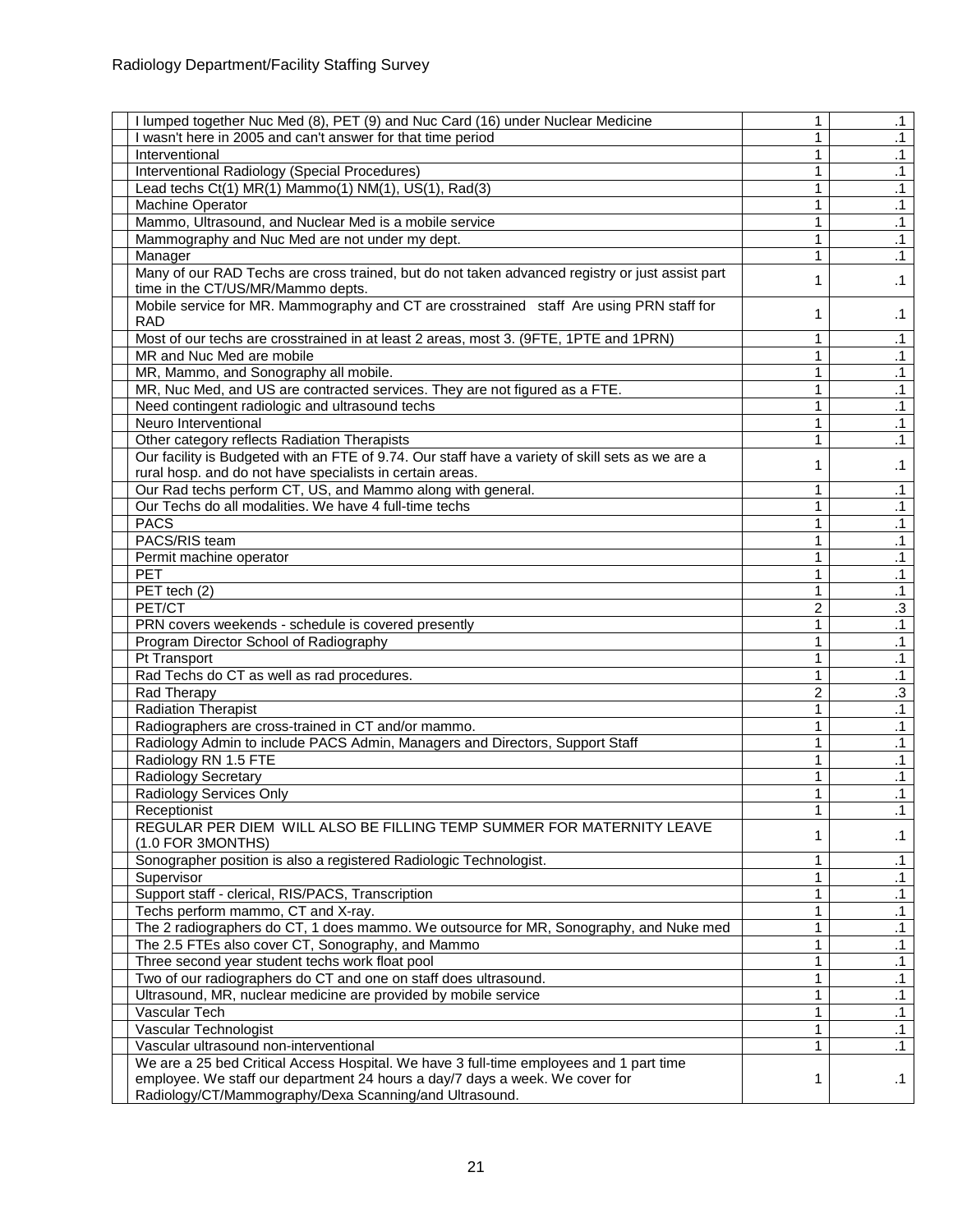| We contract for Nuc Med and MR services and the vendor supplies the technologist                                                                          |     |       |
|-----------------------------------------------------------------------------------------------------------------------------------------------------------|-----|-------|
| We have 2 technologists employed, R.T., CT certified.                                                                                                     |     |       |
| We have 4 techs total all 4 do rad and CT and 2 do mammo also.                                                                                            |     |       |
| We have filled all our current budgeted positions.                                                                                                        |     |       |
| We typically hire Radiologic Technologists to fill positions and cross-train them. We were unable<br>to locate a Radiographer, so we hired a Sonographer. |     |       |
| X-ray operator                                                                                                                                            |     |       |
| Total                                                                                                                                                     | 693 | 100 O |

#### **Please briefly explain any instances in which you entered more "vacant and recruiting" FTEs for a given position than the total FTEs budgeted for that position.**

|                                                                                                                        | Frequency      | Percent         |
|------------------------------------------------------------------------------------------------------------------------|----------------|-----------------|
| <b>BLANK</b>                                                                                                           | 636            | 91.8            |
| 1 FTE in NM decreased to PT; 1 FTE recruited to fill position; resulting in decrease in OT.                            | 1              | $\cdot$ 1       |
| 1) All specialty staff cover Radiology when not busy 2) 5 of the staff members do CT other                             |                |                 |
| than 1 FTE, all Rad techs do head CT 3) Each modality has a back up tech to cover for                                  | 1              | $\cdot$ 1       |
| PTO 4)5 Techs can do Mammo 5)Sonographers do vascular sonography/Doppler,                                              |                |                 |
| Manager does back up for sonographers 6) Have PRN pool to help cover PTO                                               |                |                 |
| All FTEs are placed under Radiology. They are not broken down by different departments.                                | $\mathbf{1}$   | $\cdot$ 1       |
| An attempt to compete with non hospital facility, we are trying to recruit to staff for 24x7-<br>no call for the staff | 1              | $\cdot$ 1       |
| Budget of facility has not allowed hiring of another radiographer to share the 24-7 call.                              | 1              | $\cdot$ 1       |
| Can't fill night shift 11pm-7am                                                                                        | 1              | $\cdot$ 1       |
| Cardiovascular Interventionalist-since adding services this year we have expanded faster                               |                |                 |
| than we thought so we are adding another FTE that we did not expect.                                                   | 1              | $\cdot$ 1       |
| FY 06 patient volumes have been lower than FY 05                                                                       | 1              | $\cdot$ 1       |
| Have one RT moving to another town and we are actively looking for a replacement.                                      | 1              | $\overline{.1}$ |
| Have only been able to hire a part time echo tech.                                                                     | $\mathbf{1}$   | $\cdot$ 1       |
| I am swamped with students looking for jobs                                                                            | $\mathbf{1}$   | $\cdot$ 1       |
| I have 4 fulltime employees. there are three girls trained or certified in mammography.                                |                |                 |
| everyone does CT and x-ray.                                                                                            | 1              | $\cdot$ 1       |
| I have an open 1.0 FTE, I have a student that my staff wants to wait for; she graduates in                             |                |                 |
| <b>July 2006.</b>                                                                                                      | 1              | $\cdot$ 1       |
| in need of full time days RT w/call                                                                                    | 1              | $\cdot$ 1       |
| Increase in procedures                                                                                                 | 1              | $\cdot$ 1       |
| Just about impossible to fill positions. Keep in mind this is a state run correctional facility,                       |                |                 |
| wages very low too.                                                                                                    | 1              | $\cdot$ 1       |
| Mammographers and MR also do CT-Xray                                                                                   | 1              | $\cdot$ 1       |
| MR is outside company cardio - we don't do                                                                             | 1              | $\overline{.1}$ |
| MR over-hire to add additional appointments.                                                                           | $\mathbf{1}$   | $\cdot$ 1       |
| MR is a mobile service                                                                                                 | 1              | $\overline{.1}$ |
| MR is done mobile                                                                                                      | 1              | $\cdot$ 1       |
| Multi-skilled techs - mammo                                                                                            | 1              | $\overline{.1}$ |
| My facility is not looking for someone to help me, until my relief tech retires Dec. 1, 2006.                          |                |                 |
| He is 70 years old!                                                                                                    | 1              | $\cdot$ 1       |
| N/A                                                                                                                    | $\overline{2}$ | $.3\,$          |
| Need increased FTEs for volumes                                                                                        | 1              | $\cdot$ 1       |
| New business in MR and mammo                                                                                           | $\mathbf{1}$   | .1              |
| New cardiology office M-F, no call. Ultrasonographers recruited away from hospital.                                    | 1              | $\overline{.1}$ |
| NO position at time.                                                                                                   | 1              | $\cdot$ 1       |
| None                                                                                                                   | 1              | $\cdot$ 1       |
| Nontechs cover calls and my day off.                                                                                   | 1              | $\cdot$ 1       |
| Not currently recruiting -- gave up.                                                                                   | 1              | $\cdot$ 1       |
| Nuc Med. is outsourced                                                                                                 | 1              | $\cdot$ 1       |
| Our techs will be cross-trained into CT. They don't just do diagnostic or just CT.                                     |                |                 |
| Everything else is either done by mobile people or those that are specialized in their field                           | 1              | $\cdot$ 1       |
| Position not filled yet for tech who retired                                                                           | 1              | $\cdot$ 1       |
| Positions all stable                                                                                                   | $\mathbf{1}$   | .1              |
|                                                                                                                        |                |                 |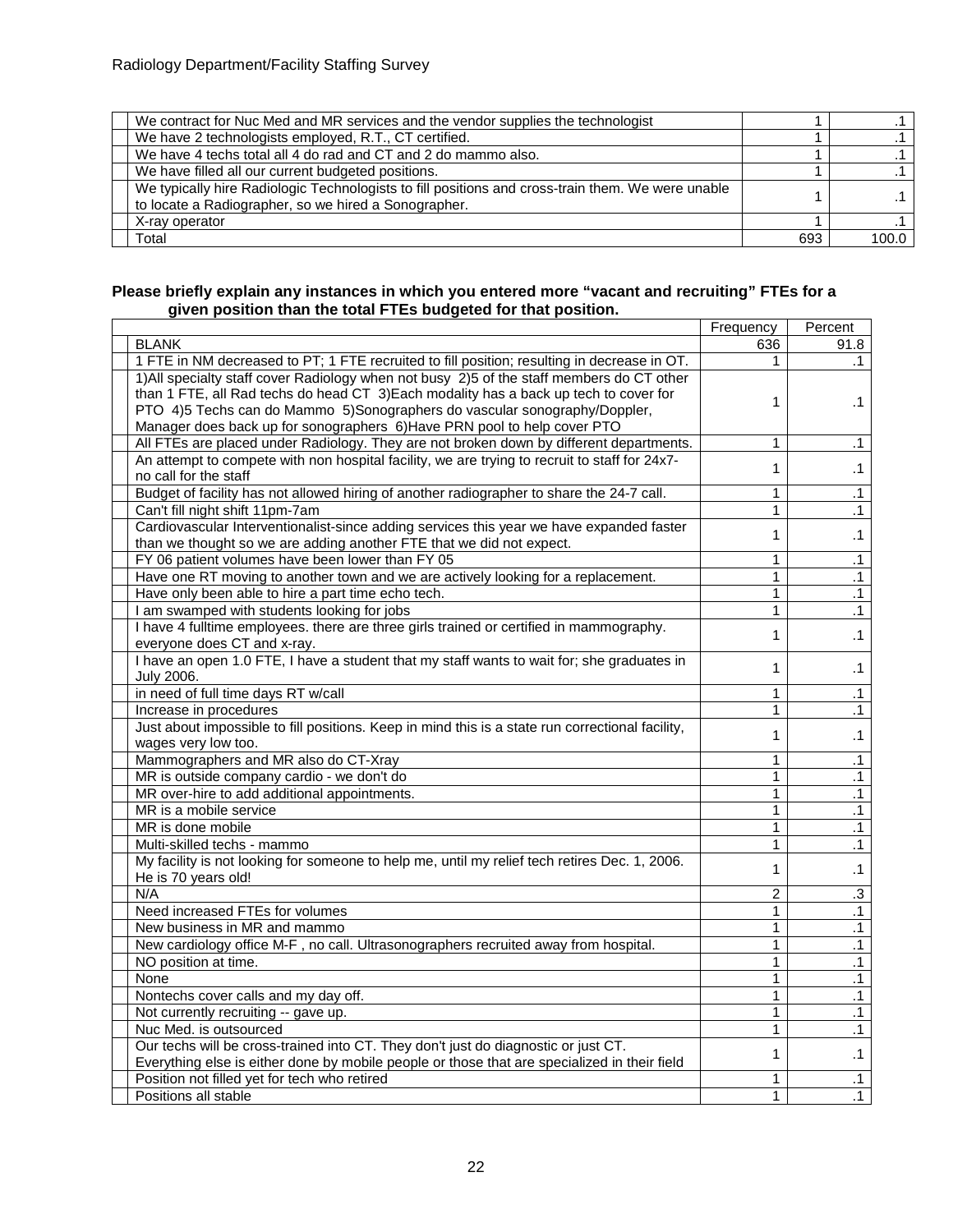| Promotion from diagnostic tech to CT. CT tech left or retired.                                                                                                                                                |     | $\cdot$ 1 |
|---------------------------------------------------------------------------------------------------------------------------------------------------------------------------------------------------------------|-----|-----------|
| Recruiting now for all part time and PRN positions.                                                                                                                                                           |     | $\cdot$ 1 |
| SCH is Overstaffed at this time!                                                                                                                                                                              |     | $\cdot$ 1 |
| Since we have so many vacancies, we have the ability to overhire, but we do not get<br>qualified apps.                                                                                                        |     | $\cdot$ 1 |
| Some of the technologists are cross-trained.                                                                                                                                                                  |     | $\cdot$ 1 |
| Technologists cross-train for MR/CT/mammography                                                                                                                                                               |     | $\cdot$ 1 |
| VA salaries significantly below the community                                                                                                                                                                 |     | $\cdot$ 1 |
| Vacant, but not recruiting to fill due to workload is down.                                                                                                                                                   |     | $\cdot$ 1 |
| Volumes have increased dramatically over the last 3 months, requiring the addition of a<br>2nd shift in Diagnostic. CT will continue to increase once OP services opens in May 06,<br>requiring a FT CT tech. |     | .1        |
| We are a cross-trained facility                                                                                                                                                                               |     | $\cdot$ 1 |
| We are expanding our MR coverage to include evenings and weekends                                                                                                                                             |     | $\cdot$ 1 |
| We are fully staffed and not recruiting                                                                                                                                                                       |     | $\cdot$ 1 |
| We are fully staffed.                                                                                                                                                                                         |     | .1        |
| We currently have a .2FTE mammography position available for which we have an R.T.<br>under permit training for.                                                                                              |     | $\cdot$ 1 |
| We do not do the studies in house                                                                                                                                                                             |     | $\cdot$ 1 |
| We have a Rad Tech School, so we usually stay fully staffed.                                                                                                                                                  |     | $\cdot$ 1 |
| We have been bought out by a "For-Profit" corporation in Oct. 05 and staff has been<br>realigned.                                                                                                             |     | $\cdot$ 1 |
| We have been looking for an Echo tech for 4-5 years and we will not be setting up an<br>echo program until we find one.                                                                                       |     | .1        |
| We have no vacant positions                                                                                                                                                                                   |     | $\cdot$ 1 |
| We need to add Technologists to accommodate growing demand for services.                                                                                                                                      |     | $\cdot$ 1 |
| We stay staffed here with no problem. We're a really small hospital in a pretty small town.                                                                                                                   |     | $\cdot$ 1 |
| Total                                                                                                                                                                                                         | 693 | 100.0     |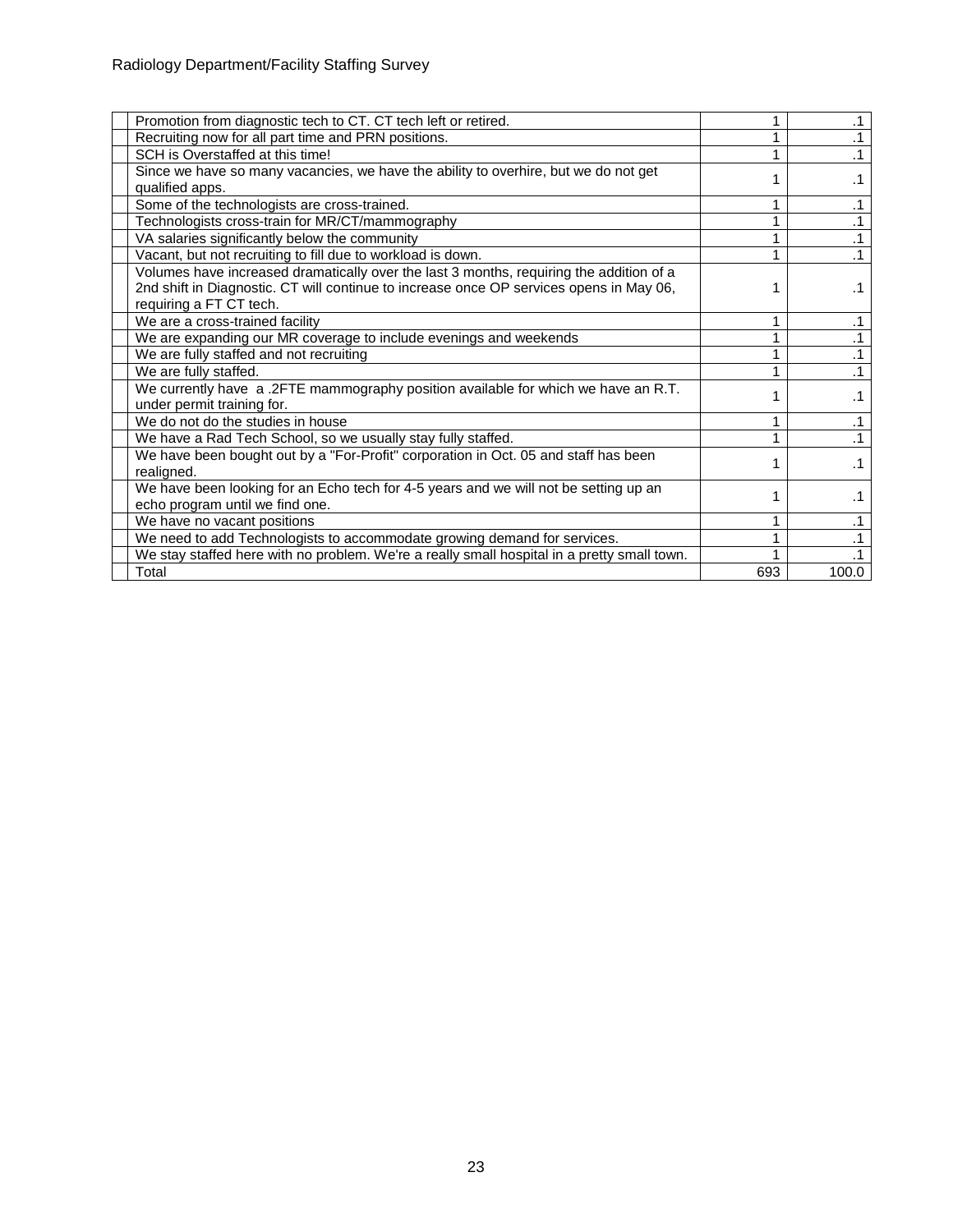# **RECRUITMENT AND RETENTION**

#### <span id="page-23-0"></span>**2. Describe how the recruitment effort for each specialty so far in 2006 compares to the effort expended during 2005.**

|         |                |                                       | Radiographer |           | СT<br>Technologist |               |       |
|---------|----------------|---------------------------------------|--------------|-----------|--------------------|---------------|-------|
|         |                | Valid Percent<br>Frequency<br>Percent |              | Frequency | Percent            | Valid Percent |       |
| Valid   | More Difficult | 44                                    | 6.3          | 8.1       | 58                 | 8.4           | 13.4  |
|         | Same           | 320                                   | 46.2         | 58.9      | 281                | 40.5          | 64.9  |
|         | Less Difficult | 179                                   | 25.8         | 33.0      | 94                 | 13.6          | 21.7  |
| Missing | Don't Know     | 66                                    | 9.5          |           | 98                 | 14.1          |       |
|         | System         | 84                                    | 12.1         |           | 162                | 23.4          |       |
|         | Total          | 693                                   | 100.0        | 100.0     | 693                | 100.0         | 100.0 |

|         |                                       |     | <b>MR</b> Technologist |         |                      | Mammographer |       |
|---------|---------------------------------------|-----|------------------------|---------|----------------------|--------------|-------|
|         | Valid Percent<br>Percent<br>Frequency |     | Frequency              | Percent | <b>Valid Percent</b> |              |       |
| Valid   | More Difficult                        | 50  | 7.2                    | 15.9    | 51                   | 7.4          | 13.7  |
|         | Same                                  | 219 | 31.6                   | 69.5    | 252                  | 36.4         | 67.9  |
|         | Less Difficult                        | 46  | 6.6                    | 14.6    | 68                   | 9.8          | 18.3  |
| Missing | Don't Know                            | 239 | 34.5                   |         | 118                  | 17.0         |       |
|         | System                                | 378 | 54.5                   |         | 204                  | 29.4         |       |
|         | Total                                 | 693 | 100.0                  | 100.0   | 693<br>100.0         |              | 100.0 |

|         |                | Nuclear Medicine Technologist         |       |           | Cardiovascular Interventional Technologist |                      |       |
|---------|----------------|---------------------------------------|-------|-----------|--------------------------------------------|----------------------|-------|
|         |                | Valid Percent<br>Percent<br>Frequency |       | Frequency | Percent                                    | <b>Valid Percent</b> |       |
| Valid   | More Difficult | 78                                    | 11.3  | 23.8      | 37                                         | 5.3                  | 19.8  |
|         | Same           | 198                                   | 28.6  | 60.4      | 127                                        | 18.3                 | 67.9  |
|         |                | 52                                    | 7.5   | 15.9      | 23                                         | 3.3                  | 12.3  |
| Missing | Don't Know     | 131                                   | 18.9  |           | 182                                        | 26.3                 |       |
|         | System         | 234                                   | 33.8  |           | 324                                        | 46.8                 |       |
|         | Total          | 693                                   | 100.0 | 100.0     | 693                                        | 100.0                | 100.0 |

|         |                |                                       | Sonographer |           | Other R.T. Specialty |                      |       |
|---------|----------------|---------------------------------------|-------------|-----------|----------------------|----------------------|-------|
|         |                | Valid Percent<br>Percent<br>Frequency |             | Frequency | Percent              | <b>Valid Percent</b> |       |
| Valid   | More Difficult | 134                                   | 19.3        | 30.2      |                      | 1.3                  | 15.8  |
|         | Same           | 257                                   | 37.1        | 58.0      | 37                   | 5.3                  | 64.9  |
|         | Less Difficult | 52                                    | 7.5         | 11.7      | 11                   | 1.6                  | 19.3  |
| Missing | Don't Know     | 84                                    | 12.1        |           | 59                   | 8.5                  |       |
|         | System         | 166                                   | 24.0        |           | 577                  | 83.3                 |       |
|         | Total          | 693                                   | 100.0       | 100.0     | 693                  | 100.0                | 100.0 |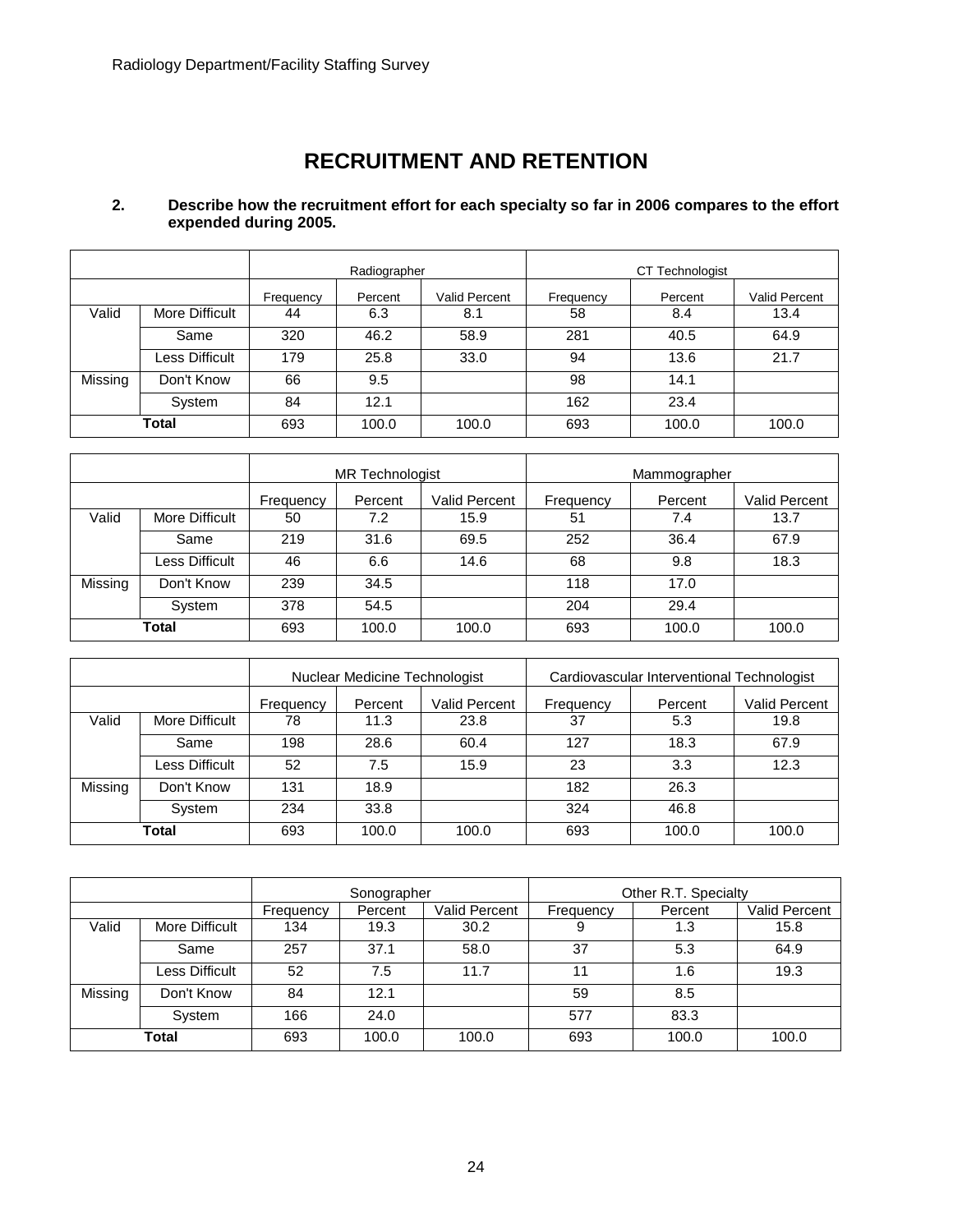| Other R.T. Specialty for Which FTE Provided: |  |  |  |
|----------------------------------------------|--|--|--|
|----------------------------------------------|--|--|--|

|                                                                                       | Frequency | Percent        |
|---------------------------------------------------------------------------------------|-----------|----------------|
| <b>BLANK</b>                                                                          | 605       | 87.3           |
| Administrator indicates there is a need for only 1.5 techs at this time.              | 1         | $\cdot$ 1      |
| All positions filled for last 4 years.                                                | 1         | $\cdot$ 1      |
| <b>BMD</b>                                                                            | 1         | $\cdot$ 1      |
| <b>Bone Density</b>                                                                   | 2         | $\overline{3}$ |
| CT and mammo are cross trained-from x-ray                                             | 1         | $\cdot$ 1      |
| CT now needs 16+ slice experience, MR needs 3T experience, NM are in short            | 1         | $\cdot$ 1      |
| supply, no one will get registered in U/S.                                            |           |                |
| Depends on time of year                                                               | 1         | $\cdot$ 1      |
| Did not have a need to recruit any new technologists                                  | 1         | $\cdot$ 1      |
| Didn't need to recruit                                                                | 1         | $\cdot$ 1      |
| Echo                                                                                  | 1         | $\cdot$ 1      |
| Echo and vascular techs                                                               | 1         | $\cdot$ 1      |
| Finding someone to come to a rural area is very difficult                             | 1         | $\cdot$ 1      |
| Have actually had calls inquiring this time - in 2005 there weren't even any phone    | 1         | $\cdot$ 1      |
| calls.                                                                                |           |                |
| Have had influx of resumes lately and no positions to offer. Usually difficult to     |           |                |
| recruit in rural setting unless applicant is from immediate area. Seeing applications | 1         | $\cdot$ 1      |
| come from further away                                                                |           |                |
| Have new online application process. Seems to be more staff available. Not sure       | 1         | $\cdot$ 1      |
| why                                                                                   |           |                |
| Have not had any turnover in 5 years                                                  | 1         | $\cdot$ 1      |
| Have not had to recruit in the past 2 years                                           | 1         | $\cdot$ 1      |
| Have not looked for additional techs. for 16 months.                                  | 1         | $\cdot$ 1      |
| Have not recruited                                                                    | 1         | $\cdot$ 1      |
| Have not recruited in the last few years.                                             | 1         | $\cdot$ 1      |
| Have only radiographer                                                                | 1         | $\cdot$ 1      |
| Haven't been doing any                                                                | 1         | $\cdot$ 1      |
| Haven't been recruiting any techs                                                     | 1         | .1             |
| Haven't had to recruit since 99, when we began NM.                                    | 1         | $\cdot$ 1      |
| I have had several people approach me asking if I have jobs in radiography. I         |           |                |
| would probably hire a sonographer if one was available, but I am not actively         | 1         | .1             |
| recruiting.                                                                           |           |                |
| I have more candidates for open positions than I have in the past.                    | 1         | $\cdot$ 1      |
| Interventional Radiology (Specials)                                                   | 1         | $\cdot$ 1      |
| It has always been difficult to recruit.                                              | 1         | $\cdot$ 1      |
| It is always difficult to find applicants with US.                                    | 1         | $\cdot$ 1      |
| It seems to be extremely difficult to find US tech to crosstrain                      | 1         | $\cdot$ 1      |
| Just trying to find someone who can cover call time                                   | 1         | $\cdot$ 1      |
| Last year we searched for an ultrasound tech that would be the right tech for the     |           |                |
| job for about 9 months before finding her.                                            | 1         | $\cdot$ 1      |
| Many of the diagnostic technologists are working for registry groups rather than the  |           |                |
| hospital facility. Wages are higher with the registry than the hospital.              | 1         | $\cdot$ 1      |
| [Name], part of the [Name] Network, has worked with local colleges to provide a       |           |                |
| loan forgiveness program for technologists who go to work in the Partners             | 1         |                |
| Network. This has existed since 2000 and provides a pipeline of talent to the         |           | $\cdot$ 1      |
| hospitals. Huge aid to recruitment and retention.                                     |           |                |
| MR and US seem to be the hardest to recruit. We are saving our two positions for      | 1         | $\cdot$ 1      |
| x-ray when the students graduate.                                                     |           |                |
| MR, Nuc Med, Ultrasound services are contracted to facility                           | 1         | $\cdot$ 1      |
| MR techs are very scarce.                                                             | 1         | .1             |
| My facility has not recruited Radiology personnel since the 1940s, I happened to      |           |                |
| inquire about a possible job in 1977 when my husband secured at job at this           |           |                |
| facility. The technologist that was then the Chief Technologist was 72 yrs of age &   | 1         |                |
| going to retire the following November, so I was hired in Sept. '77 & have remained   |           | $\cdot$ 1      |
| at this facility ever since. No recruitment efforts are usually made until after a    |           |                |
| position becomes vacant at our facility.                                              |           |                |
| My only need is more relief help, which is very difficult to find.                    | 1         | .1             |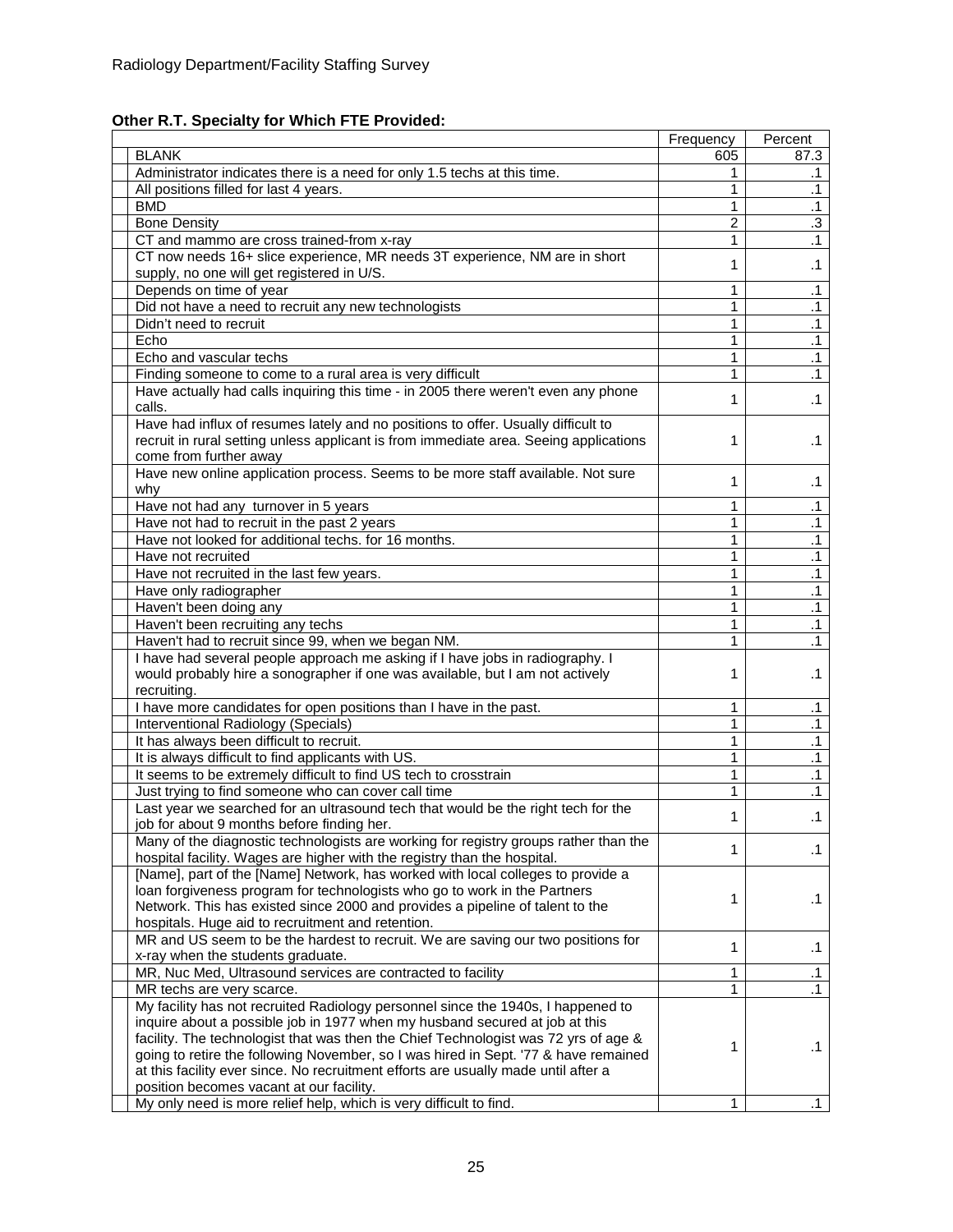| N/A                                                                                      | 1              | $\cdot$ 1       |
|------------------------------------------------------------------------------------------|----------------|-----------------|
| N/A. I think it would be less difficult as I have many applications now compared to      |                |                 |
| fewer in the past few years.                                                             | 1              | $\cdot$ 1       |
| NA                                                                                       | 1              | $\cdot$ 1       |
| Need an RVT not an RDMS - endangered species.                                            | 1              | .1              |
| Neurointerventional                                                                      | 1              | $\cdot$ 1       |
| No recruiting                                                                            | 1              | $\cdot$ 1       |
| No recruiting done, no vacant positions.                                                 | 1              | .1              |
| No Recruitment                                                                           | 1              | $\cdot$ 1       |
| No change in staff                                                                       | 1              | $\cdot$ 1       |
| Not difficult because we use NCT's                                                       | 1              | $\overline{.1}$ |
| Not recruiting                                                                           | $\overline{2}$ | $\cdot$ 3       |
| Other services performed by mobile, with Technologist provided.                          | 1              | .1              |
| Other specifies Radiation Therapists                                                     | 1              | .1              |
| <b>PACS Administration</b>                                                               | 1              | $\cdot$ 1       |
| People beg for jobs here                                                                 | 1              | $\cdot$ 1       |
|                                                                                          | $\mathbf{1}$   |                 |
| PET/CT                                                                                   |                | $\cdot$ 1       |
| Preference is given to candidates who are CT & Ultrasound experienced. However,          | 1              | .1              |
| we have cross trained 2 of our techs into CT and the Director does x-ray, CT & US.       |                |                 |
| Radiation therapist                                                                      | $\overline{2}$ | $\cdot$ 3       |
| Recruitment efforts have been virtually the same as we have not had any turnover.        |                |                 |
| However, efforts to obtain a registered sonographer over the last 4 years have           |                |                 |
| forced us to train 2 technologists on the job. They are currently registry eligible, but | 1              | .1              |
| are not yet registered and we continue to invest in their education to retain them       |                |                 |
| and to assist them in the registry process.                                              |                |                 |
| Registered Vascular Technologists                                                        | 1              | $\cdot$ 1       |
| Skilled clerical positions.                                                              | 1              | $\cdot$ 1       |
| The other fields are done by mobile units                                                | 1              | $\cdot$ 1       |
| There is no recruitment effort, since there is only one radiographer FTE at our          | 1              | .1              |
| institution & that position has been held by me since 1977                               |                |                 |
| There seems to be a shortage of Nuclear Medicine Technologists for my                    |                |                 |
| geographical area. The techs available only want fulltime also. Diagnostic               |                |                 |
| Mammography in my hospital system is performed at one central site and not at            | 1              | .1              |
| my facility. Mammographers performing screening only quickly burn out and feel           |                |                 |
| like there is no longer a challenge.                                                     |                |                 |
| They had PRN personnel here before I came. Myself and 1 other employee plus              | 1              | .1              |
| weekend techs only persons at this facility                                              |                |                 |
| Ultrasound more difficult to recruit due to on call duties                               | 1              | $\cdot$ 1       |
| Ultrasound program in community fills most positions.                                    | $\mathbf{1}$   | $\cdot$ 1       |
| US Techs are hardest to find (esp. per-diem)                                             | 1              | .1              |
| We're filling open position with Temporary help.                                         | $\mathbf{1}$   | $\cdot$ 1       |
| We are a rural facility that has had no attrition since 2004 We pay a generous           |                |                 |
| salary and benefits package to our employees. We have a completely digital               | 1              | $\cdot$ 1       |
| environment (X6 years) Digital mammo X 2 years) All techs are very happy                 |                |                 |
| We are a small 25 bed critical access hospital that needs a sonographer who can          |                |                 |
| do echo and vascular studies. It seems that most U/S techs are competent at one          |                |                 |
| or the other specialties and not usually both cardiac and vascular. Also the salary      | 1              | .1              |
| ranges requested by them are very high.                                                  |                |                 |
| We are fully staffed                                                                     | 1              | $\cdot$ 1       |
| We are not recruiting                                                                    | $\mathbf{1}$   | $\cdot$ 1       |
| We are not recruiting at this time.                                                      | $\overline{2}$ | $\overline{.3}$ |
| We did not have to recruit any staff in '05                                              | 1              | .1              |
| We do not recruit                                                                        | 1              | .1              |
| We don't have to recruit                                                                 | 1              | $\cdot$ 1       |
| We had been recruiting for an R.T. to cover weekends for a long time and finally         |                |                 |
| hired one.                                                                               | $\mathbf{1}$   | .1              |
| We have a full staff, even more than enough. We are actually losing techs and not        |                |                 |
| replacing them                                                                           | 1              | .1              |
| We have a Radiologic Technology program within 40 miles, so we usually have              |                |                 |
| new students looking for jobs.                                                           | 1              | $\cdot$ 1       |
|                                                                                          |                |                 |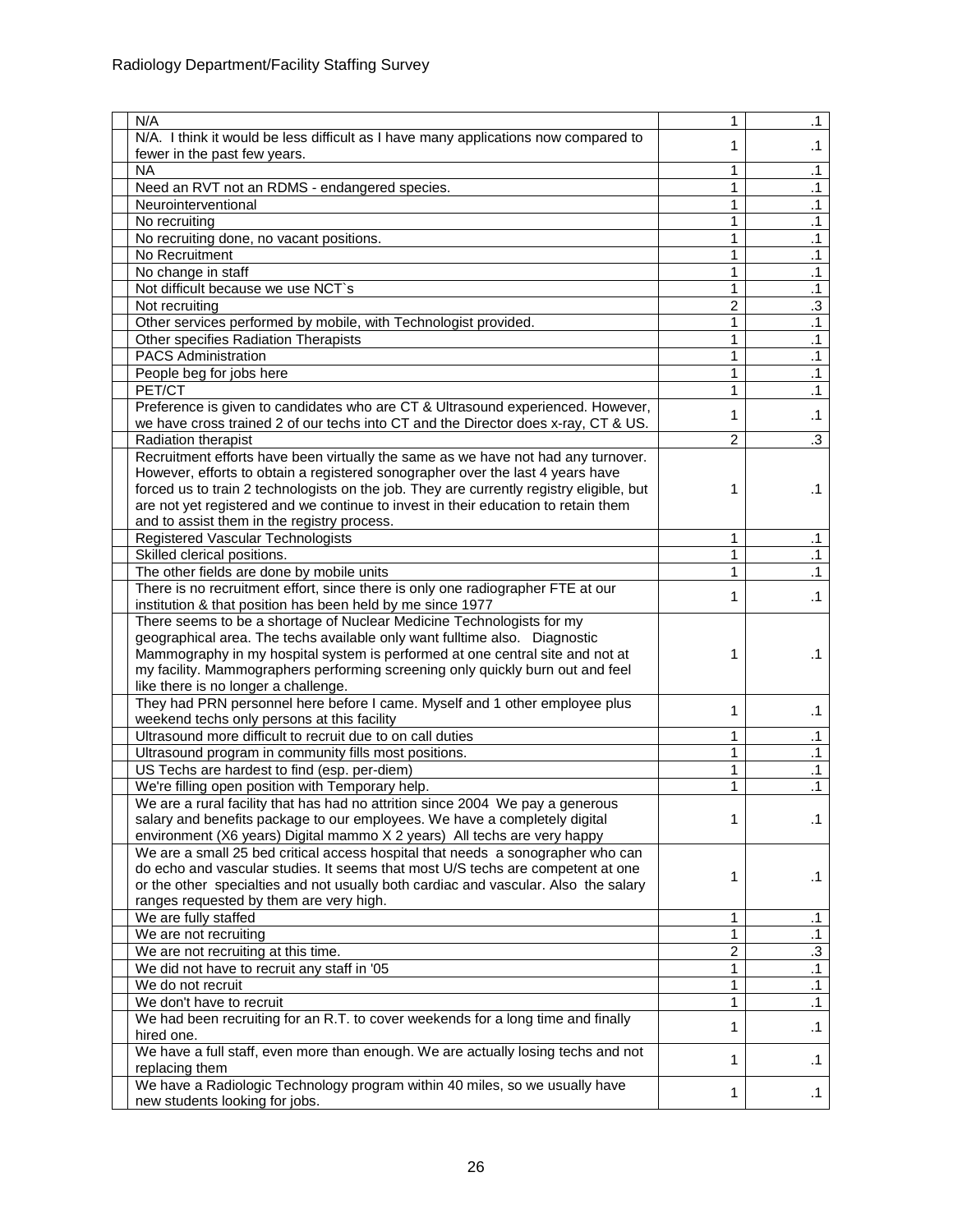| We have had no need to recruit technologist since we are staffed completely with<br>no near future changes.          |     |  |
|----------------------------------------------------------------------------------------------------------------------|-----|--|
| We have had no need to recruit staff in 2 yrs. we train about 8 students each year<br>and they fill any vacancies    |     |  |
| We Have not recruited any new staff since 2005 due to being fully staffed.                                           |     |  |
| We have recently expanded our imaging technology schools that now include MR,<br>CT, Ultrasound, Nuc Med and Gen Rad |     |  |
| We hire staff technologists that are multi-trained. Have been full staff for 5 yrs. No<br>recent recruitment.        |     |  |
| Total                                                                                                                | 693 |  |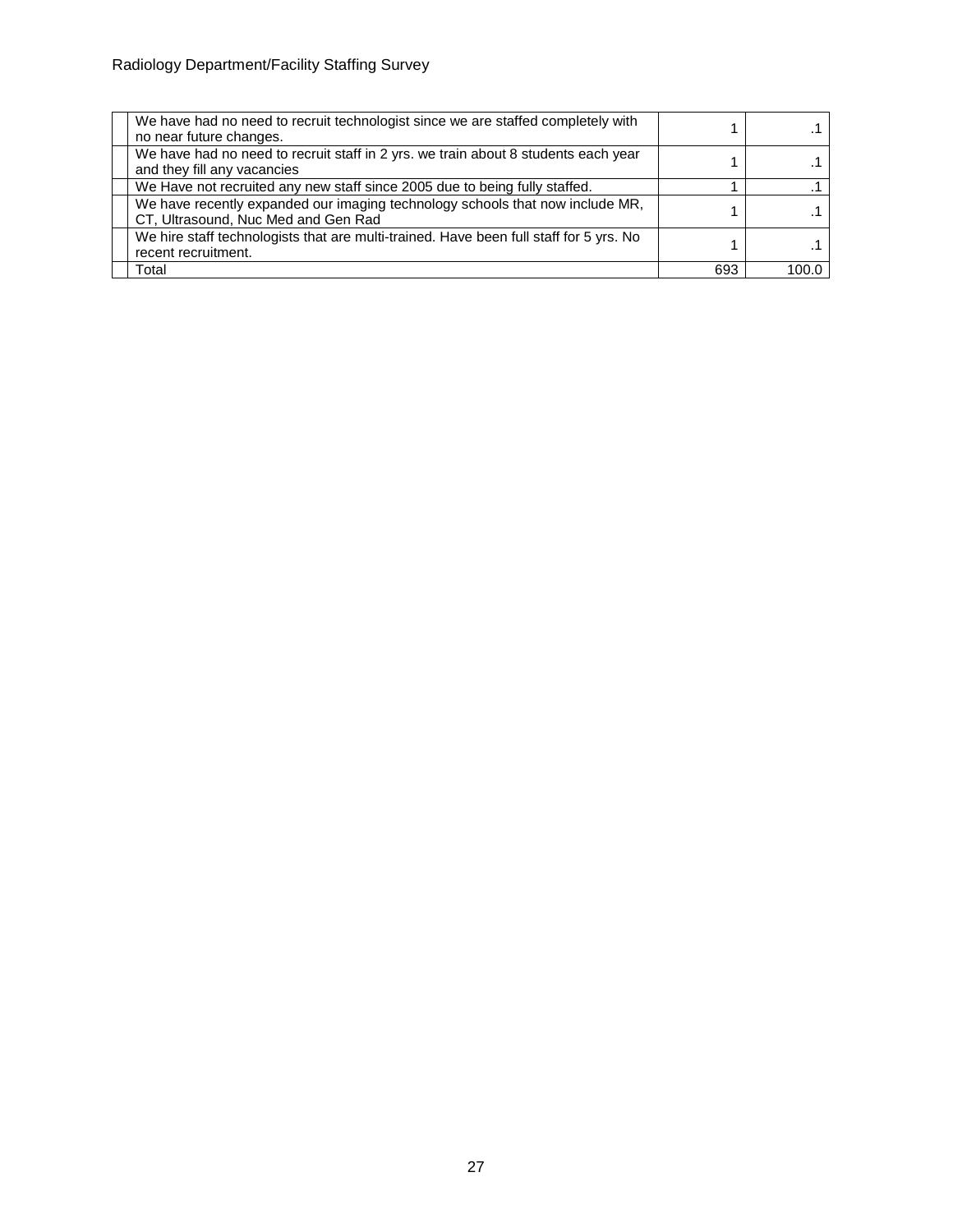#### **3. If budgeted FTEs in any of these modalities have decreased over the past year, what do you believe is the reason for this decrease?**

First, what proportion of the facilities offering services in each modality showed decreases in budgeted FTEs, and what proportion of the facilities showed a decrease in budgeted FTEs for one or more modalities from 2005 to 2006?

|                                          | N   | Sum    | Proportion "Yes" |
|------------------------------------------|-----|--------|------------------|
| Did FTEs for any specialty decrease?     | 649 | 122.00 | .1880            |
| Did radiography FTEs decrease?           | 647 | 56.00  | .0866            |
| Did CT FTEs decrease?                    | 647 | 29.00  | .0448            |
| Did MR FTEs decrease?                    | 647 | 25.00  | .0386            |
| Did mammography FTEs decrease?           | 648 | 29.00  | .0448            |
| Did Nuc Med FTEs decrease?               | 647 | 30.00  | .0464            |
| Did Cardio/Interv (CVIT) FTEs decrease?  | 647 | 11.00  | .0170            |
| Did sonography FTEs decrease?            | 648 | 43.00  | .0664            |
| Did FTEs for another specialty decrease? | 647 | 5.00   | .0077            |

Quite a few of the respondents checked one or more reasons for a decline in budgeted FTEs, even though the FTEs they reported did not indicate a decrease had occurred for any specialty, or if they had not reported any FTEs. These managers and directors probably interpreted the question to more generally mean their perceived causes of decreases in FTEs, when and if such decreases occur. The percentage of respondents mentioning different reasons is therefore reported separately for each of these subgroups in the following table. One column lists the reasons checked by those who reported no FTEs; a second column gives the reasons checked by those whose reported FTEs showed no decrease in any specialty from 2005 to 2006, and a third column is for those whose FTEs showed a decrease for at least one specialty from 2005 to 2006.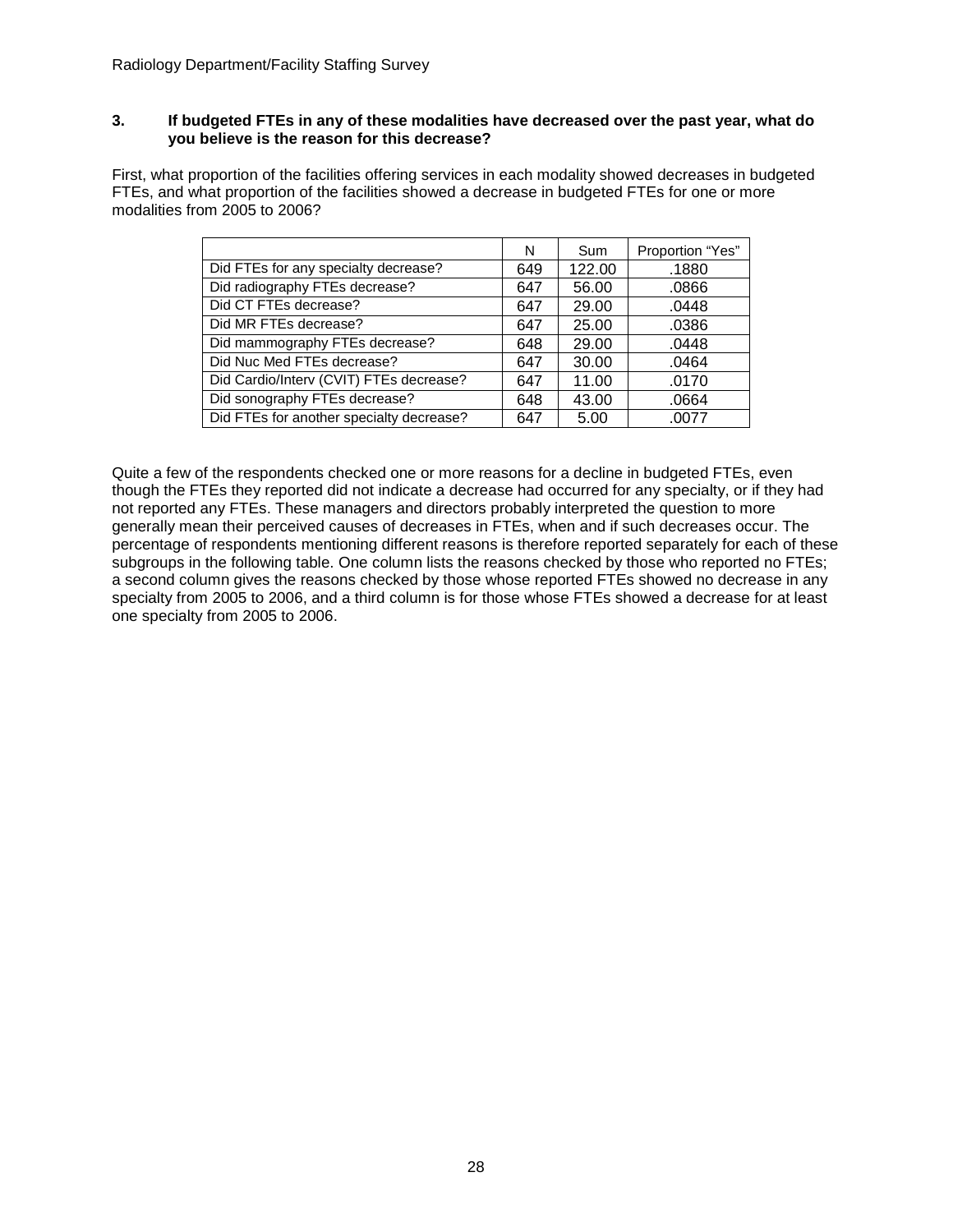|                                    | Reason for decline in budgeted FTE                                                                                                          | Did FTEs for any specialty decrease?* |             |              |                         |
|------------------------------------|---------------------------------------------------------------------------------------------------------------------------------------------|---------------------------------------|-------------|--------------|-------------------------|
|                                    |                                                                                                                                             | Missing                               | <b>No</b>   | Yes          | Total* <sup>*</sup>     |
|                                    |                                                                                                                                             | 30                                    | 437         | 57           | 524                     |
| No reason given                    |                                                                                                                                             | 49.18%                                | 70.48%      | 28.50%       | 59.48%                  |
|                                    | Patient demand declined                                                                                                                     | 5<br>8.20%                            | 23<br>3.71% | 20<br>10.00% | 48<br>5.45%             |
|                                    | Overall department or<br>facility budget declined,<br>forcing downsize.                                                                     | $\overline{7}$<br>11.48%              | 26<br>4.19% | 24<br>12.00% | 57<br>6.47%             |
|                                    | Formerly budgeted FTEs<br>were so difficult to fill they<br>were dropped from the<br>budget.                                                | 1<br>1.64%                            | 4<br>0.65%  | 4<br>2.00%   | 9<br>1.02%              |
| One or<br>More<br>Reasons<br>Given | Number of patients<br>processed per hour by<br>each R.T. increased, so<br>number of FTEs required<br>to handle the workload<br>declined.    | 2<br>3.28%                            | 6<br>0.97%  | 14<br>7.00%  | 22<br>2.50%             |
|                                    | Average number of hours<br>worked per week by our<br>R.T.s increased, so<br>number of R.T.s required<br>to handle the workload<br>declined. | $\Omega$<br>$0.00\%$                  | 4<br>0.65%  | 3<br>1.50%   | $\overline{7}$<br>0.79% |
|                                    | Other                                                                                                                                       | $\mathfrak{p}$<br>3.28%               | 30<br>4.84% | 13<br>6.50%  | 45<br>5.11%             |
|                                    | Respondents giving one                                                                                                                      | 14                                    | 90          | 65           | 169                     |
|                                    | or more reasons                                                                                                                             | 22.95%                                | 14.52%      | 32.50%       | 19.18%                  |
| <b>Total Responses</b>             |                                                                                                                                             | 61                                    | 620         | 200          | 881                     |

#### **Other Reasons:**

-

|                                                                        | Frequency | Percent |
|------------------------------------------------------------------------|-----------|---------|
| <b>BLANK</b>                                                           | 608       | 87.7    |
| Becoming a digital department                                          |           |         |
| Benchmarking to standard                                               |           |         |
| Budget was held same from 2005 to 2006                                 |           |         |
| Budgeted FTEs have not decreased.                                      |           |         |
| Buy-out by corporation                                                 |           |         |
| CAH facility - love volume - able to retain present stall.             |           |         |
| Competition for patients and staff                                     |           | .1      |
| Cross-trained rad/ct techs changed to ct tech.                         |           | .1      |
| Decline in nuclear cardiology due to imaging in cardiologists' offices |           |         |
| Divided workload into two (.8)FTEs                                     |           |         |
| Does not apply                                                         |           |         |
| <b>Faster CT Scanners</b>                                              |           | .1      |
| FTE did not decrease                                                   |           |         |
| FTEs have not decreased                                                |           |         |
| FTEs have remained the same for the past 8 years.                      |           |         |
| FTEs remained the same                                                 |           |         |
| Has not changed                                                        |           | .1      |
| Has not decreased but also more efficient thru technology.             |           |         |
| Have not decreased.                                                    |           |         |
| Holding same pt. workload same # of employees                          |           |         |
| Hurricane Katrina hit us hard                                          |           |         |

<span id="page-28-0"></span><sup>\*</sup> Percents add to more than 100% because some respondents gave multiple reasons for declines.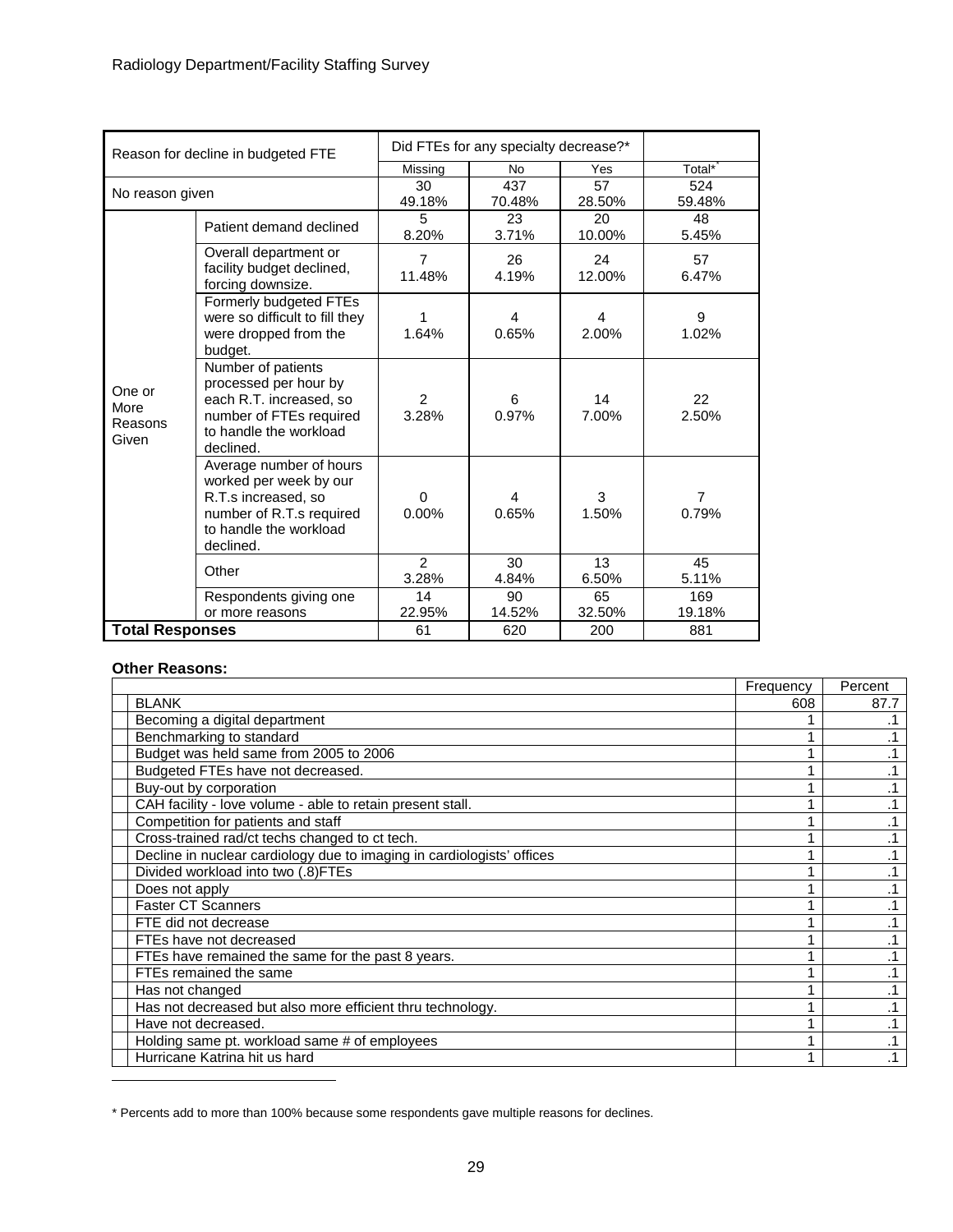| I have eliminated one part time position due to 2 physicians leaving our area. That position will<br>be reinstated when additional physicians are added.                                                                                                                                   | 1            | $\cdot$ 1 |
|--------------------------------------------------------------------------------------------------------------------------------------------------------------------------------------------------------------------------------------------------------------------------------------------|--------------|-----------|
| I need another RT to move to our area, who would like to be my relief tech?!!!                                                                                                                                                                                                             | 1            | $\cdot$ 1 |
| In nuclear med for example, pt volume has declined.                                                                                                                                                                                                                                        | 1            | $\cdot$ 1 |
| MR - downsized work force slightly - more efficient.                                                                                                                                                                                                                                       | 1            | $\cdot$ 1 |
| N/A or NA                                                                                                                                                                                                                                                                                  | 7            | 1.0       |
| N/A We are a very busy facility                                                                                                                                                                                                                                                            | $\mathbf{1}$ | $\cdot$ 1 |
| N/A ONLY ONE TECH                                                                                                                                                                                                                                                                          | 1            |           |
|                                                                                                                                                                                                                                                                                            | 1            | $\cdot$ 1 |
| need replacement for leaving RT, unable to fill this position for lack of applicants.                                                                                                                                                                                                      |              | $\cdot$ 1 |
| No change                                                                                                                                                                                                                                                                                  | 2            | $\cdot$ 3 |
| No changes, other than increase in part-time technologist's hours when full-time tech was off on<br>maternity leave.                                                                                                                                                                       | 1            | $\cdot$ 1 |
| No decline in FTEs                                                                                                                                                                                                                                                                         | 1            | $\cdot$ 1 |
| No Decrease                                                                                                                                                                                                                                                                                | 8            | 1.1       |
| No decrease in FTEs                                                                                                                                                                                                                                                                        | 1            | $\cdot$ 1 |
| No hrs. needed.                                                                                                                                                                                                                                                                            | 1            | $\cdot$ 1 |
| None of the Above                                                                                                                                                                                                                                                                          | $\mathbf{1}$ | $\cdot$ 1 |
| Nuc Med FTE decline because we were overstaffed.                                                                                                                                                                                                                                           | 1            | $\cdot$ 1 |
| Nuclear is declining, have not decreased FTEs as of yet.                                                                                                                                                                                                                                   | 1            | $\cdot$ 1 |
| Our budgeted FTEs have not decreased. In fact, we have recently added an FTE due to                                                                                                                                                                                                        |              |           |
| changing dynamics of our staff and potential loss of technologists due to evening and on call<br>shifts.                                                                                                                                                                                   | 1            | $\cdot$ 1 |
| Our budgeted positions increased because we eliminated evening and weekend Contract Labor<br>Coverage. Two of our techs work 3-12's M-F overlapping on Wednesdays. Our Weekend Tech<br>is scheduled for Fri 4pm-12, Sat 8am-MN, Sun 8am-10 pm. We alternate call                           | 1            | $\cdot$ 1 |
| Our FTEs have increased from 4 to 6 techs                                                                                                                                                                                                                                                  | 1            | $\cdot$ 1 |
| Our students fill our open position                                                                                                                                                                                                                                                        | 1            | $\cdot$ 1 |
| Outpatient, ie, x-rays, sono, echo being performed at practitioners office                                                                                                                                                                                                                 | 1            | $\cdot$ 1 |
| Overstaffed                                                                                                                                                                                                                                                                                | 1            | $\cdot$ 1 |
| PACS has increased the workload per tech.                                                                                                                                                                                                                                                  | 1            | $\cdot$ 1 |
| PACS install reduced need for staff                                                                                                                                                                                                                                                        | 1            | $\cdot$ 1 |
| Patient demand same as last year.                                                                                                                                                                                                                                                          | 1            | $\cdot$ 1 |
| People do not want to move to a small town and get paid less money than a bigger hospital will                                                                                                                                                                                             |              |           |
| pay.                                                                                                                                                                                                                                                                                       | 1            | $\cdot$ 1 |
| Personnel reasons                                                                                                                                                                                                                                                                          | 1            | $\cdot$ 1 |
| Rad Tech education position                                                                                                                                                                                                                                                                | 1            | $\cdot$ 1 |
| Radiologic Technologist position was filled by a less technical position that now performs the<br>administrative (nontechnical) duties that were formerly performed by the technologist.                                                                                                   | 1            | $\cdot$ 1 |
| Renovated dept and streamlined work flow.                                                                                                                                                                                                                                                  | 1            | $\cdot$ 1 |
| Retirement absorbed by current staff                                                                                                                                                                                                                                                       | 1            | $\cdot$ 1 |
| <b>Rural Hospital</b>                                                                                                                                                                                                                                                                      | 1            |           |
|                                                                                                                                                                                                                                                                                            |              | $\cdot$ 1 |
| Same                                                                                                                                                                                                                                                                                       | 1            | $\cdot$ 1 |
| Shift from radiology to CT                                                                                                                                                                                                                                                                 | 1            | $\cdot$ 1 |
| Some of our clinics closed. OB/GYN clinic affected Sonography.                                                                                                                                                                                                                             | 1            | $\cdot$ 1 |
| Something that has evolved over the last several years is how my budget is geared toward<br>flexing. If not busy, someone flexes or leaves work. We are expected to staff according to<br>business. My full-time staff are scheduled to work only 36 hrs per week or 72 hrs per pay cycle. | 1            | $\cdot$ 1 |
| Stayed the same                                                                                                                                                                                                                                                                            | 1            | $\cdot$ 1 |
| The hospital felt that we didn't need another person therefore did not pursue hiring one. Our<br>work increased but they felt we didn't do enough exams to warrant more peopleWrong                                                                                                        | 1            | $\cdot$ 1 |
| There was no decrease                                                                                                                                                                                                                                                                      | 1            |           |
| This is a small facility only requiring one technologist.                                                                                                                                                                                                                                  | 1            | $\cdot$ 1 |
|                                                                                                                                                                                                                                                                                            |              | $\cdot$ 1 |
| We've been low for several years -- can't go any lower and provide coverage                                                                                                                                                                                                                | 1            | $\cdot$ 1 |
| We are at correct level of staffing based on AHRA 2004 report for community hospitals utilizing<br>2004 statistics; Statistics for our facility have dropped 2006 compared to 2005 due to fewer<br>patient admissions                                                                      | 1            | $\cdot$ 1 |
| We are the same                                                                                                                                                                                                                                                                            | 1            | $\cdot$ 1 |
| We have 4 budgeted FTEs radiographer, however we have one vacancy and have not, at this<br>time, been approved to fill it.                                                                                                                                                                 | 1            | $\cdot$ 1 |
| We have not had a need to increase our FTE's in the past two years nor have we had any                                                                                                                                                                                                     | $\mathbf{1}$ | .1        |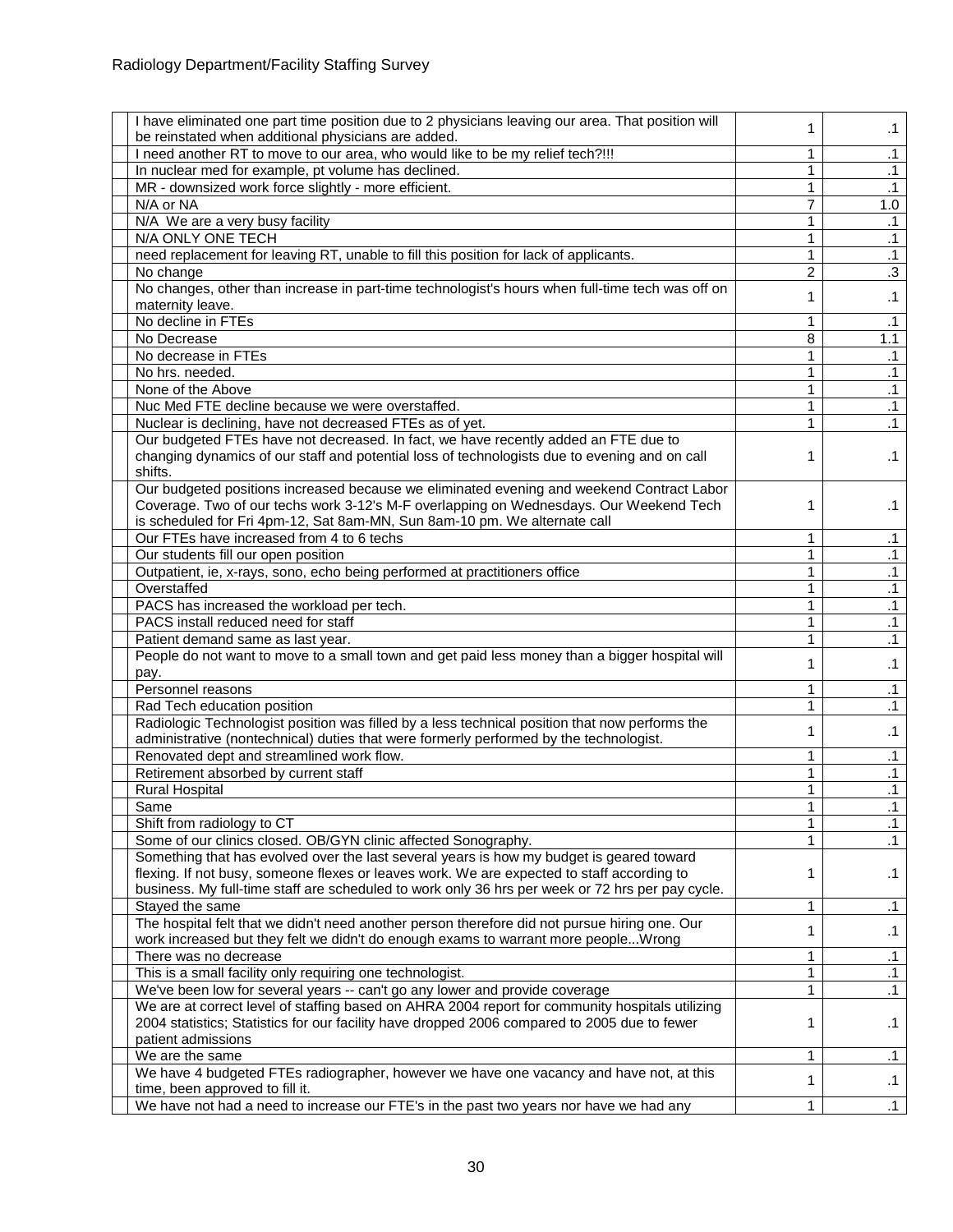| turnovers in the past 2 years.                                              |     |         |
|-----------------------------------------------------------------------------|-----|---------|
| We have not hired or lost techs since Jan 05                                |     |         |
| We will be starting digital CT within the next year so will need more help. |     |         |
| Work load decrease increase in computer input                               |     |         |
| Total                                                                       | 693 | 100.0 l |

#### **4. For each specialty area, how have the following staffing indicators changed since January 2005?**

|                     | Radiography<br>Employees'<br>average length<br>of employment<br>at your facility | Radiography<br>Turnover rate | <b>CT</b><br>Employees'<br>average length<br>of employment<br>at your facility | <b>CT</b><br>Turnover<br>rate | <b>MR</b><br>Employees'<br>average length of<br>employment at<br>your facility | <b>MR</b><br>Turnover<br>rate | Mammography<br>Employees'<br>average length of<br>employment at<br>your facility | Mammography<br>Turnover rate |
|---------------------|----------------------------------------------------------------------------------|------------------------------|--------------------------------------------------------------------------------|-------------------------------|--------------------------------------------------------------------------------|-------------------------------|----------------------------------------------------------------------------------|------------------------------|
| Valid               | 604                                                                              | 549                          | 509                                                                            | 465                           | 344                                                                            | 318                           | 447                                                                              | 402                          |
| Missing             | 89                                                                               | 144                          | 184                                                                            | 228                           | 349                                                                            | 375                           | 246                                                                              | 291                          |
| Mean                | 3.31                                                                             | 2.50                         | 3.39                                                                           | 2.53                          | 3.31                                                                           | 2.56                          | 3.33                                                                             | 2.50                         |
| Median              | 3.19                                                                             | 2.56                         | 3.23                                                                           | 2.60                          | 3.17                                                                           | 2.65                          | 3.29                                                                             | 2.59                         |
| Std. Deviation      | .834                                                                             | .919                         | .817                                                                           | .913                          | .774                                                                           | .860                          | .835                                                                             | .916                         |
| % Much Lower        | 2.3                                                                              | 19.5                         | 1.0                                                                            | 19.1                          | 1.2                                                                            | 17.6                          | 2.2                                                                              | 20.9                         |
| % Lower             | 6.1                                                                              | 20.6                         | 5.3                                                                            | 18.1                          | 5.2                                                                            | 14.8                          | 4.9                                                                              | 15.4                         |
| % About the<br>Same | 60.6                                                                             | 51.9                         | 60.1                                                                           | 54.8                          | 65.4                                                                           | 61.9                          | 62.2                                                                             | 57.7                         |
| % Higher            | 20.0                                                                             | 6.9                          | 20.4                                                                           | 6.9                           | 17.7                                                                           | 5.0                           | 18.6                                                                             | 4.7                          |
| % Much Higher       | 10.9                                                                             | 1.1                          | 13.2                                                                           | 1.1                           | 10.5                                                                           | .6                            | 12.1                                                                             | 1.2                          |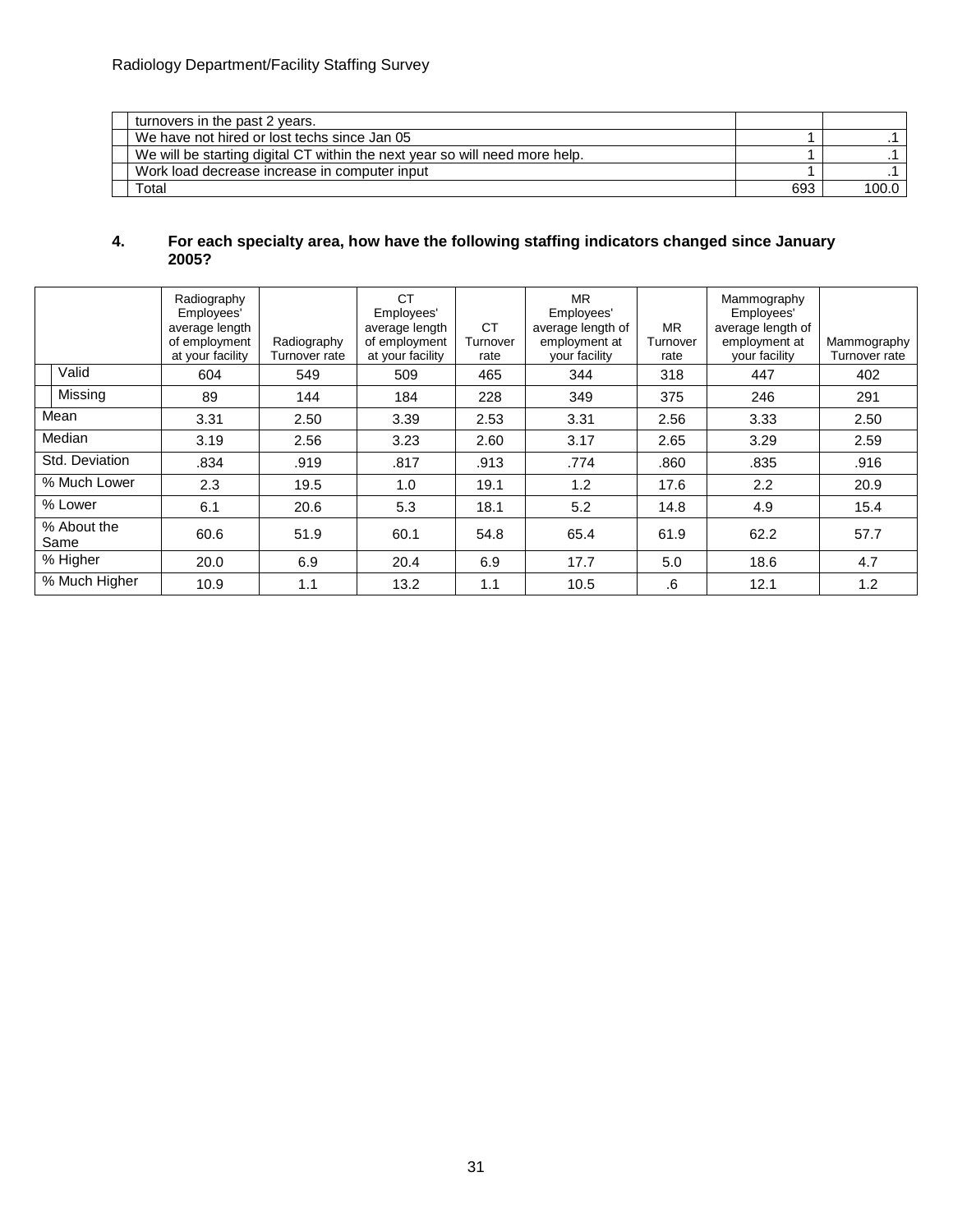|                        |                      |                            |     | Statistical Significance of<br>Difference |          |              |
|------------------------|----------------------|----------------------------|-----|-------------------------------------------|----------|--------------|
| Measure                |                      | Percent<br>paying<br>bonus | N   | Std. Deviation                            | $t(N-2)$ | $\mathsf{P}$ |
| Pair 1: CT             | January 2005         | 15%                        | 527 | .355                                      | $-2.907$ | .004         |
|                        | Currently (2006)     | 12%                        | 527 | .325                                      |          |              |
| Pair 2: CT             | 2005 Bonus<br>Amount | \$3146.00                  | 50  | \$1676.51                                 | .682     | .498         |
|                        | 2006 Bonus<br>Amount | \$3106.00                  | 50  | \$1712.67                                 |          |              |
| Pair 3:<br>Radiography | January 2005         | 20%                        | 599 | .397                                      | $-5.465$ | .000         |
|                        | Currently (2006)     | 14%                        | 599 | .344                                      |          |              |
| Pair 4:                | 2005 Bonus<br>Amount | \$2942.42                  | 66  | \$1641.21                                 | .825     | .413         |
| Radiography            | 2006 Bonus<br>Amount | \$2915.15                  | 66  | \$1665.32                                 |          |              |
| Pair 5: MR             | January 2005         | 12%                        | 446 | .329                                      | $-3.646$ | .000         |
|                        | Currently (2006)     | 9%                         | 446 | .287                                      |          |              |
| Pair 6: MR             | 2005 Bonus<br>Amount | \$3328.57                  | 35  | \$1666.90                                 | $-0.858$ | .397         |
|                        | 2006 Bonus<br>Amount | \$3500.00                  | 35  | \$2029.20                                 |          |              |
| Pair 7:<br>Mammography | January 2005         | 11%                        | 495 | .310                                      | $-2.908$ | .004         |
|                        | Currently (2006)     | 9%                         | 495 | .282                                      |          |              |
| Pair 8:                | 2005 Bonus<br>Amount | \$3540.63                  | 32  | \$1925.53                                 | 1.000    | .325         |
| Mammography            | 2006 Bonus<br>Amount | \$3478.13                  | 32  | \$1975.45                                 |          |              |

#### **5. Were you paying sign-on bonuses for R.T.s in 2005? Are you paying them currently? If yes, please indicate amount typically paid.**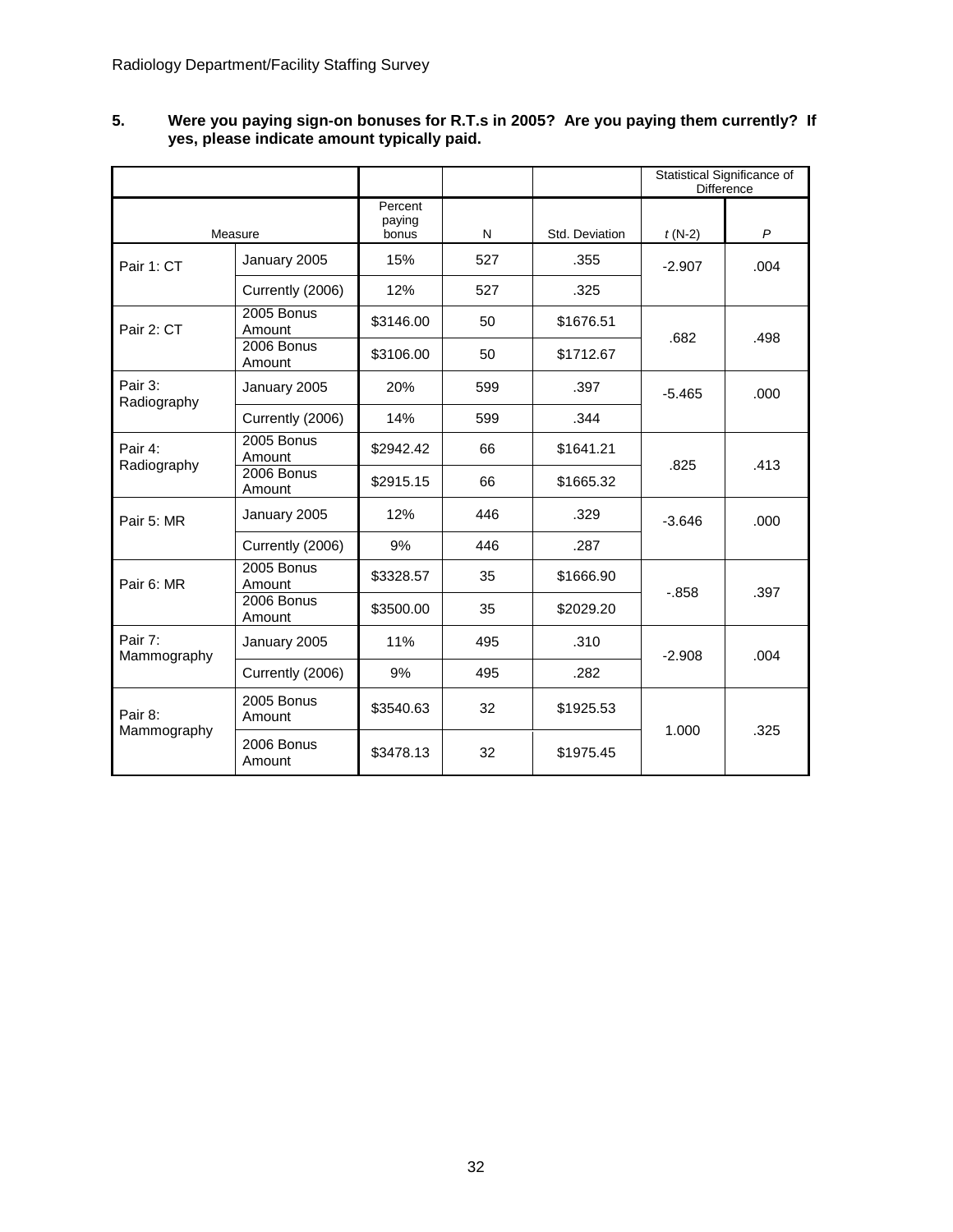#### **Indicate the percentage range you estimate for the following radiologic technology coverage situations:**

Respondents could select from 0%, 1-6%, 7-13%, 14-20%, 21+%, or write in a specific percentage. For purposes of this analysis, each range selection was replaced with the midpoint of that range – e.g., if the respondent checked "1-6%" it was scored as 3.5%.

|                     |         | Percent of<br>radiographer<br>FTEs filled w/<br>temps/travelers | Percent above<br>average<br>temp/traveling<br>radiographers<br>are paid | Percent of CT<br>FTEs filled w/<br>temps/travelers | Percent above<br>average<br>temp/traveling<br>CT techs<br>are paid |
|---------------------|---------|-----------------------------------------------------------------|-------------------------------------------------------------------------|----------------------------------------------------|--------------------------------------------------------------------|
| N                   | Valid   | 674                                                             | 537                                                                     | 623                                                | 489                                                                |
|                     | Missing | 19                                                              | 156                                                                     | 70                                                 | 204                                                                |
| Mean                |         | 1.4401                                                          | 16.9944                                                                 | .7689                                              | 12.2658                                                            |
| Median <sup>a</sup> |         | .0971                                                           | 1.3503                                                                  | .1909                                              | .8117                                                              |
| Std. Deviation      |         | 6.21472                                                         | 35.24037                                                                | 5.41014                                            | 30.98264                                                           |
| Minimum             |         | .00                                                             | .00                                                                     | .00                                                | .00                                                                |
| Maximum             |         | 60.00                                                           | 200.00                                                                  | 99.00                                              | 100.00                                                             |
| Percent zeroes      |         | 86.1%                                                           | 71.7%                                                                   | 94.7%                                              | 81.0%                                                              |

|                     |         | Percent of MR<br>FTEs filled w/<br>temps/travelers | Percent above<br>average<br>temp/traveling<br>MRs are paid | Percent of<br>mammographer<br>FTEs filled w/<br>temps/travelers | Percent above<br>average<br>temp/traveling<br>mammographers<br>are paid |
|---------------------|---------|----------------------------------------------------|------------------------------------------------------------|-----------------------------------------------------------------|-------------------------------------------------------------------------|
| N                   | Valid   | 541                                                | 439                                                        | 588                                                             | 473                                                                     |
|                     | Missing | 152                                                | 254                                                        | 105                                                             | 220                                                                     |
| Mean                |         | 1.4667                                             | 8.3542                                                     | .6420                                                           | 8.8351                                                                  |
| Median <sup>a</sup> |         | .1856                                              | .5818                                                      | .1209                                                           | .5791                                                                   |
| Std. Deviation      |         | 10.00934                                           | 25.61992                                                   | 4.99529                                                         | 26.92628                                                                |
| Minimum             |         | .00                                                | .00                                                        | .00                                                             | .00                                                                     |
| Maximum             |         | 100.00                                             | 100.00                                                     | 50.00                                                           | 100.00                                                                  |
| Percent zeroes      |         | 94.8%                                              | 85.6%                                                      | 96.6%                                                           | 85.6%                                                                   |

j

a Calculated from grouped data.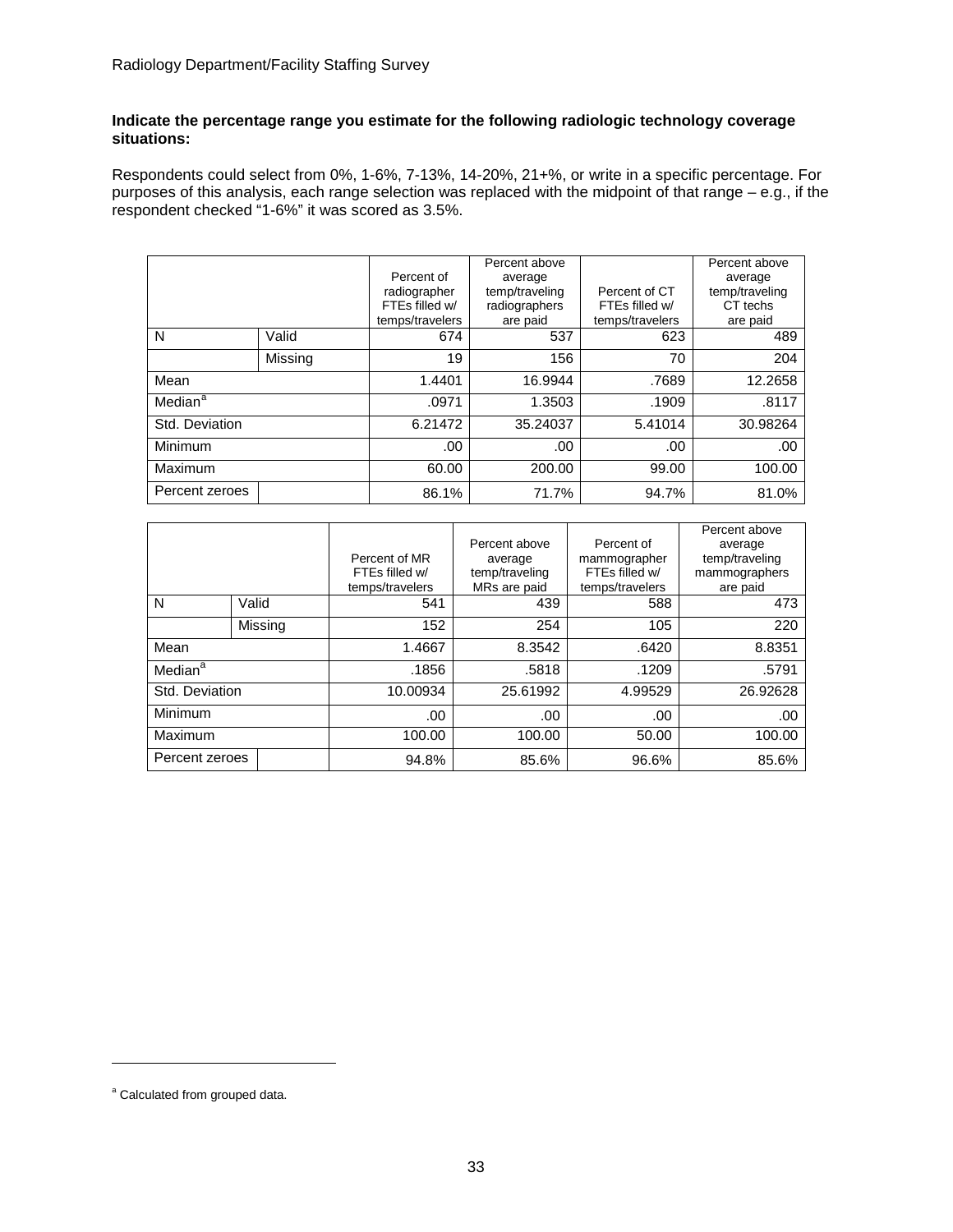#### **7. Has your facility experienced any of the following consequences of a work force shortage?**

| Consequence                                   | Valid N | Yes   | <b>No</b> | Unknown |
|-----------------------------------------------|---------|-------|-----------|---------|
| Curtailed plans for facility expansion.       | 637     | 4.9%  | 95.1%     | 4.5%    |
| Curtailed plans for acquiring new technology. | 640     | 8.4%  | 91.6%     | 3.9%    |
| Reduced number of staffed diagnostic units.   | 645     | 6.5%  | 93.5%     | 2.7%    |
| Discontinued R.T. educational programs.       | 630     | 3.0%  | 97.0%     | 4.3%    |
| Increased wait times for procedures.          | 645     | 21.6% | 78.4%     | 2.9%    |
| Cancelled procedures.                         | 647     | 11.6% | 88.4%     | 2.9%    |
| Decreased patient satisfaction.               | 629     | 15.7% | 84.3%     | 5.3%    |
| Increased patient complaints.                 | 631     | 14.6% | 85.4%     | 4.8%    |
| Other                                         | 157     | 7.0%  | 93.0%     | 19.1%   |

# **Other consequence:**

| Response                                                                                            | Frequency    | Percent         |
|-----------------------------------------------------------------------------------------------------|--------------|-----------------|
| <b>BLANK</b>                                                                                        | 665          | 96.0            |
| Blocked off some slots for procedure                                                                | 1            | .1              |
| Creates a we / they environment. We have had too many bad experiences with temp                     | 1            | $\cdot$ 1       |
| employees - poor quality and many social issues.                                                    |              |                 |
| Decreasing volumes                                                                                  | $\mathbf{1}$ | $\cdot$ 1       |
| Dept is continually expanding, with present staff, one complaint in 12 months                       | $\mathbf{1}$ | $\overline{.1}$ |
| Extended hours of operation                                                                         | $\mathbf{1}$ | $\cdot$ 1       |
| In the past 2 years we have been blessed to attract registered technologists. 2 stayed for 1 year   |              |                 |
| while we awaited our sponsored local student's graduation. By eliminating contract                  | 1            | .1              |
| technologists, we have vastly improved services to our community. Prior to that, NCTs filled        |              |                 |
| positions causing decrease in quality of exams provided and service to the community.               |              |                 |
| Increase in patient safety issues and procedural errors. Increase opportunity for workplace         | 1            | .1              |
| injuries.                                                                                           |              |                 |
| Increased call hours due to understaffing                                                           | $\mathbf{1}$ | $\cdot$ 1       |
| Increased provider complaints                                                                       | $\mathbf{1}$ | $\cdot$ 1       |
| May get a CT scan. Concerned about staffing for it.                                                 | 1            | $\cdot$ 1       |
| My main concern is covering call time after hours                                                   | 1            | $\cdot$ 1       |
| N/A no turnover                                                                                     | 1            | $\overline{.1}$ |
| No only because we use travelers                                                                    | 1            | $\cdot$ 1       |
| No work shortage!                                                                                   | $\mathbf{1}$ | $\cdot$ 1       |
| Only area affected by Staffing is Ultrasound. Scheduled appointments were reduced                   | $\mathbf{1}$ | $\overline{.1}$ |
| Only shortage area is Mammography, we have had to extend time for exam and in some cases,           |              |                 |
| cancel out one room. Current staff did not want to continue doing mammograms                        | 1            | $\cdot$ 1       |
| Our numbers have increased, our services have increased, and FTEs have increased.                   | 1            | $\overline{.1}$ |
| Our regular R.T.s have had less time off                                                            | 1            | $\cdot$ 1       |
| Patient complaints and dissatisfaction have to do with shortages in nursing that we are             |              |                 |
| experiencing--none have been related to Radiology. We have actually increased services              |              |                 |
| offered and brought in new technology even with staffing shortages. Agency was brought into         |              |                 |
| Radiology in Feb. 06 to relieve burnout and stress on current Radiology staff. My Administrative    | 1            | .1              |
| workload seems increased, but is due to the fact that I am working as a staff technologist in       |              |                 |
| addition to my regular duties.                                                                      |              |                 |
| Patients sent to other facilities for exams.                                                        | 1            | $\cdot$ 1       |
| Since I am the only tech here, except for my relief tech (traveler) a lot of your questions in this | 1            | $\cdot$ 1       |
| survey do not apply.                                                                                |              |                 |
| Staffing shortages resulting in burnout of current staff by having to work extra hours in providing | 1            | $\cdot$ 1       |
| coverage for open shifts.                                                                           |              |                 |
| The biggest need is registered ultrasound techs. We have experienced increased wait times -         | 1            | $\cdot$ 1       |
| up to 2 weeks to get on the ultrasound schedule                                                     |              |                 |
| To cover vacations we sometimes close rooms.                                                        | 1            | $\cdot$ 1       |
| We've had no shortage                                                                               | 1            | $\cdot$ 1       |
| We are a pretty static operation here. Not much has changed. Coverage from 8-5 Mon-Fri and          | 1            | $\cdot$ 1       |
| not on holidays or university vacations                                                             |              |                 |
| We are fortunate enough not to have a shortage in any field.                                        | 1            | $\cdot$ 1       |
| You didn't inquire about Nuclear Medicine above. NM is the only modality I have utilized            | 1            | $\overline{.1}$ |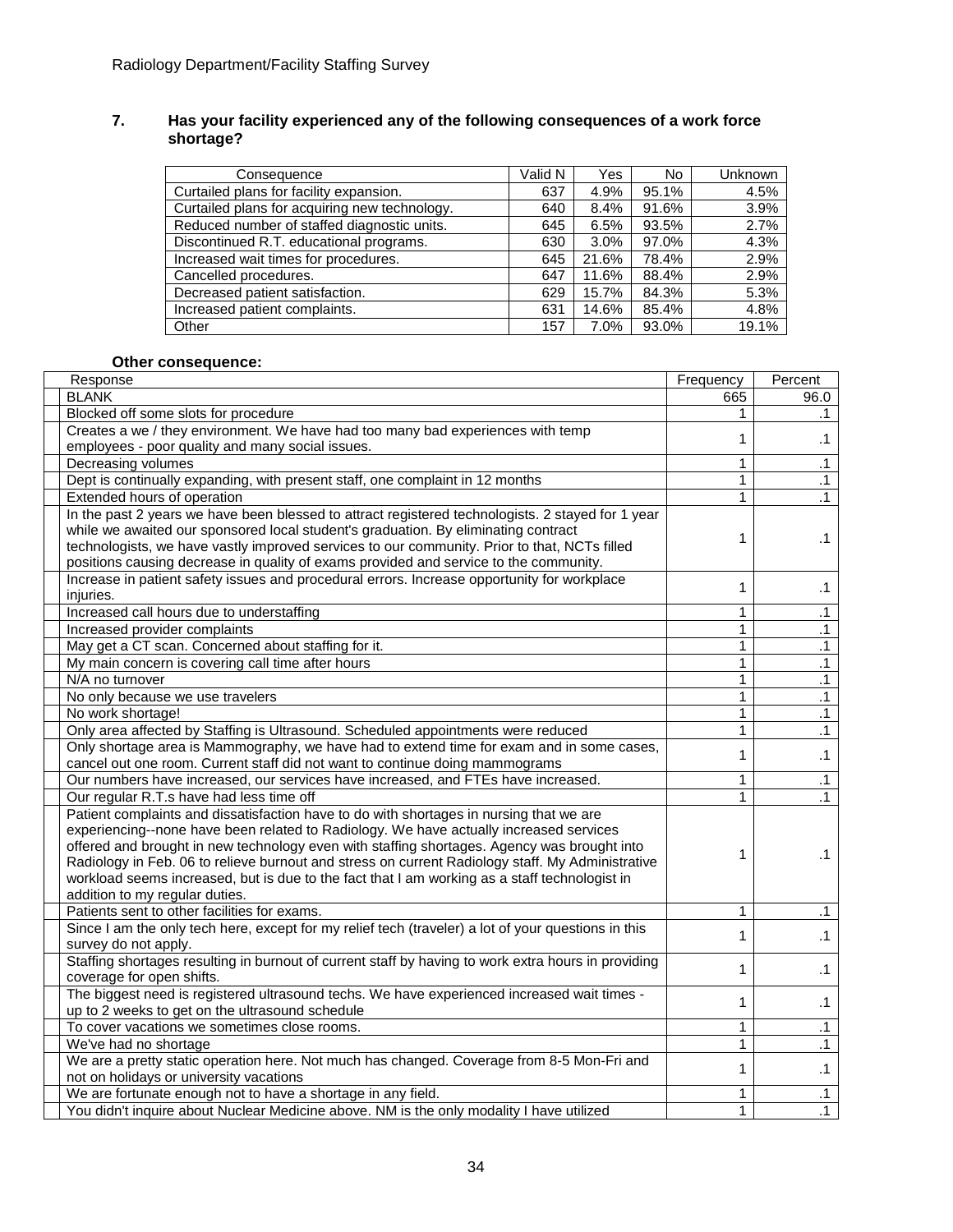| $\Lambda$ <sup>O</sup><br>ated<br>staff<br>∩atel∨<br>and<br>.oxim<br>____<br>higher<br>--<br>dedica<br>wer<br>$\sim$<br>w<br>appr<br>TOI<br>paid<br>mev<br>a ian-<br>70<br>шаы<br>סוכו<br>our |               |     |
|-----------------------------------------------------------------------------------------------------------------------------------------------------------------------------------------------|---------------|-----|
| otal                                                                                                                                                                                          | $\sim$<br>ხუა | '00 |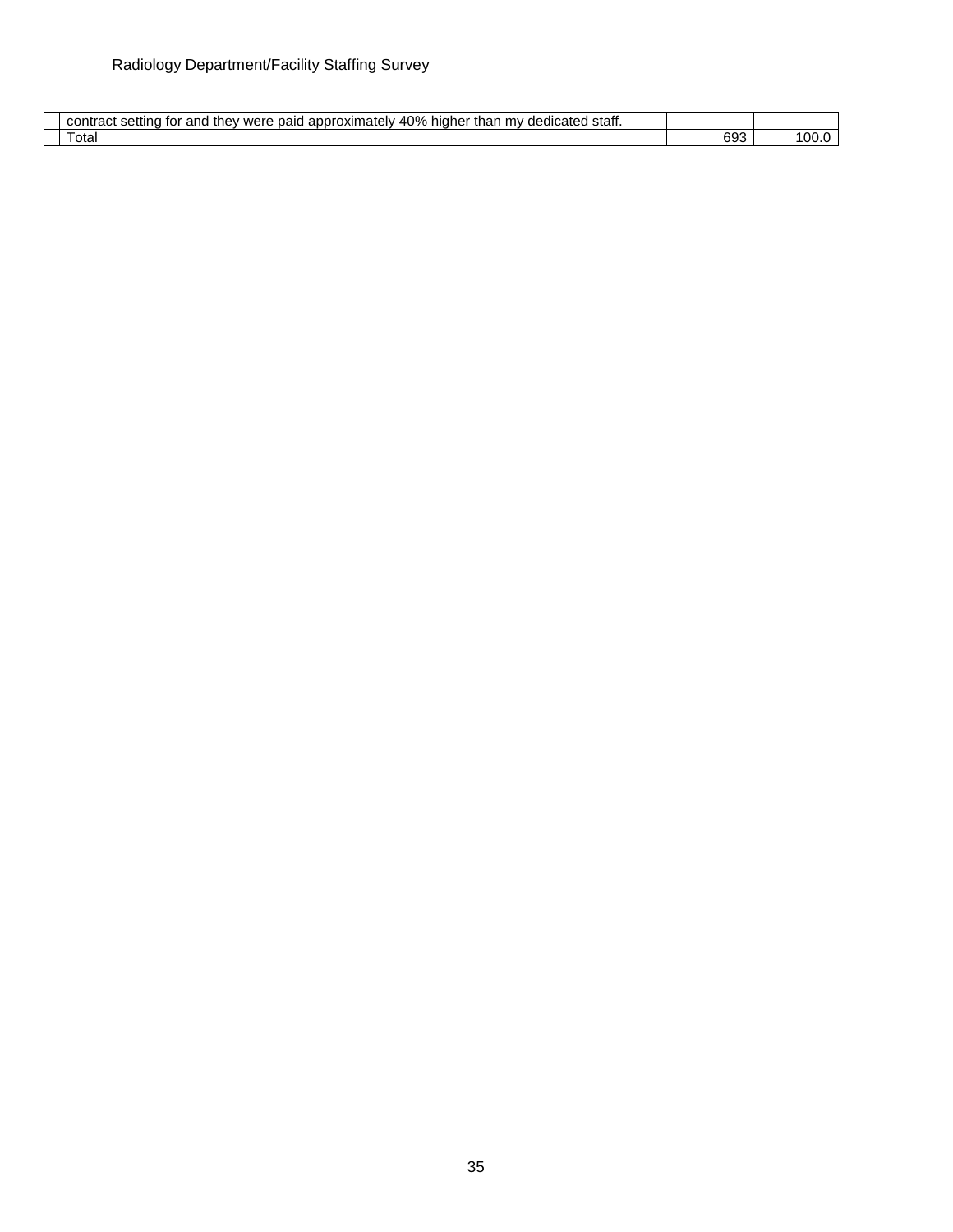# **VERBATIM COMMENTS**

#### <span id="page-35-0"></span>**8. Please add any comments you feel are necessary to clarify any of your responses to the preceding seven questions and/or any additional comments you wish to share on your perceptions of the supply of radiologic technologists.**

| Response                                                                                                                                                                                                                                                                                                                                                                                                                                                                                                                                                                                                    | Frequency | Percent   |
|-------------------------------------------------------------------------------------------------------------------------------------------------------------------------------------------------------------------------------------------------------------------------------------------------------------------------------------------------------------------------------------------------------------------------------------------------------------------------------------------------------------------------------------------------------------------------------------------------------------|-----------|-----------|
| <b>BLANK</b>                                                                                                                                                                                                                                                                                                                                                                                                                                                                                                                                                                                                | 492       | 71.0      |
| #6 We are currently using a traveler for Nuc Med and have for 2 years now. He is<br>paid by his company and the exact wage is difficult to validate but I feel that it is<br>probably 30% higher than the average salary in my dept.                                                                                                                                                                                                                                                                                                                                                                        | 1         | $\cdot$ 1 |
| 1 man/woman department per diem difficult to find that actually are flexible enough<br>to come in.                                                                                                                                                                                                                                                                                                                                                                                                                                                                                                          | 1         | $\cdot$ 1 |
| 2005 looks good, but we changed complete staff except for one tech in 2004.                                                                                                                                                                                                                                                                                                                                                                                                                                                                                                                                 | 1         | $\cdot$ 1 |
| 6 new radiology programs started within the last 3 years in the Northwest. 2007<br>there will be a glut of R.T.s                                                                                                                                                                                                                                                                                                                                                                                                                                                                                            | 1         | $\cdot$ 1 |
| All areas are completely staffed. There is a list of casual part time techs waiting for<br>hours at our hospital.                                                                                                                                                                                                                                                                                                                                                                                                                                                                                           | 1         | $\cdot$ 1 |
| All of our technologists are cross-trained in one or more modalities. With a school<br>45 minutes South of us and one 30 minutes North of us, we don't have a shortage<br>here in NW Ga. Our turnover rate is 0 and my average length of employment at<br>this time is 6.42 years.                                                                                                                                                                                                                                                                                                                          | 1         | .1        |
| As mentioned earlier, we are a small, diagnostic, one room department with two<br>part-time technologists. At present we are staffed fully and see no changes<br>upcoming. Our department is limited because of government budgeting cuts- we<br>have no need for expansion                                                                                                                                                                                                                                                                                                                                 | 1         | .1        |
| As physician-based and private outpatient centers continue to open due to better<br>reimbursement, the hospital volumes are decreasing and reimbursement is<br>declining on the input side. This is creating difficulties in hospital staffing.                                                                                                                                                                                                                                                                                                                                                             | 1         | .1        |
| At our Department there are many staff that have been here for over 15 years. In<br>the 23 years I have been at this facility, I have seen a definite increase in the<br>number of applicants I believe due in part to our student program. We would pay a<br>sign on bonus if we needed to. At this time it has not been necessary.                                                                                                                                                                                                                                                                        | 1         | .1        |
| At this time we are most plagued by outdated, inefficient technology and limited<br>radiologist availability. Although grant programs are available, our administrator is<br>resistant to apply because our facility has money in the bank awaiting Medicare<br>overpayment penalties. If we invested in 21st century technology, we might be<br>able to retain our technologists longer than 18 months because it would eliminate<br>an enormous amount of frustration.                                                                                                                                    | 1         | $\cdot$ 1 |
| Because of all of the schools in this area we have not experienced any difficulties<br>in obtaining staff.                                                                                                                                                                                                                                                                                                                                                                                                                                                                                                  | 1         | .1        |
| Because we are a small facility, on a tight budget. We could use contingent<br>personnel who are familiar with our procedures, as opposed to temp help that are<br>more costly and who are unfamiliar with our routine.                                                                                                                                                                                                                                                                                                                                                                                     | 1         | $\cdot$ 1 |
| Being a clinical training site for RTs has helped our recruitment and retention. We<br>also have a nuc med and ultrasound school here.                                                                                                                                                                                                                                                                                                                                                                                                                                                                      | 1         | $\cdot$ 1 |
| Being a hospital in a rural setting makes it hard to replace technologists, plus                                                                                                                                                                                                                                                                                                                                                                                                                                                                                                                            | 1         | $\cdot$ 1 |
| technologists are multimodality and finding replacement is extremely hard.<br>Being a rural area it is difficult to draw new grads to a small community. Getting<br>them to stay longer that 1-2 years is a bigger challenge. Small rural hospitals have<br>to cross train their techs into several modalities as we can not afford to have 1 or 2<br>techs per modality. In our facility we are cross-trained in the following areas:<br>Radiography, mammography, CT, diagnostic ultrasound and vascular ultrasound.<br>This way only one tech has to be "on call" for the department at nights/weekends. | 1         | $\cdot$ 1 |
| Being a rural hospital, we tend to find only new graduates interested, which we<br>hire. Our wage is below average. We require all of our techs to learn CT and US.                                                                                                                                                                                                                                                                                                                                                                                                                                         | 1         | $\cdot$ 1 |
| Biggest factor is salary rates between new techs and those with 10 plus years of<br>experience (not good).                                                                                                                                                                                                                                                                                                                                                                                                                                                                                                  | 1         | $\cdot$ 1 |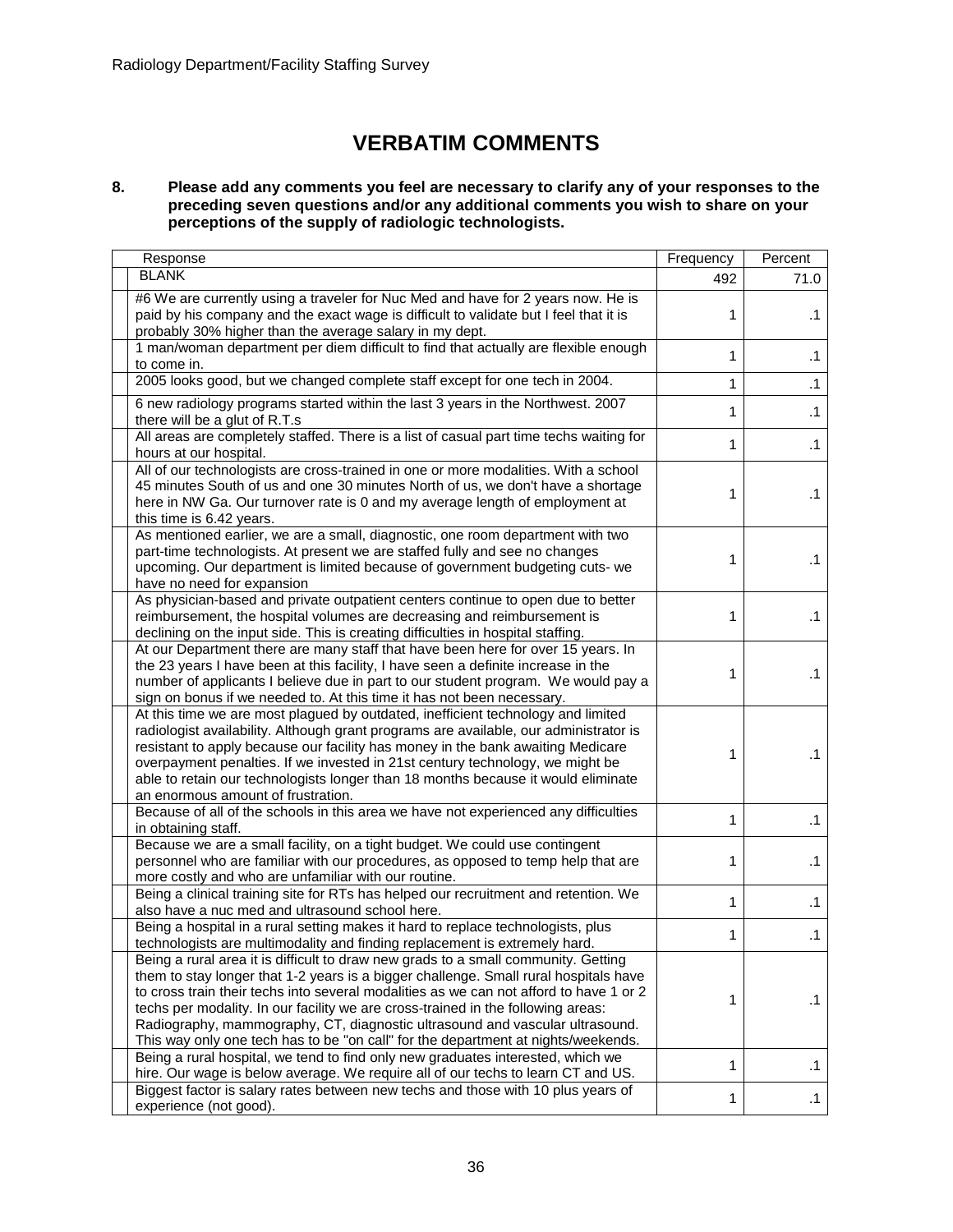| Compared to 5 years ago, I now have multiple applicants from which to make my<br>hiring selection.                                                                                                                                                                                                                                                                                                                                                                                                                         | 1 | .1        |
|----------------------------------------------------------------------------------------------------------------------------------------------------------------------------------------------------------------------------------------------------------------------------------------------------------------------------------------------------------------------------------------------------------------------------------------------------------------------------------------------------------------------------|---|-----------|
| CT and MR modalities are new services starting - MR 7/2005 and CT pending<br>staff.                                                                                                                                                                                                                                                                                                                                                                                                                                        | 1 | $\cdot$ 1 |
| CT and sonography are performed by crosstrained techs and are not filled by<br>specialized personnel. MR is currently being done by a portable service that<br>supplies its own tech.                                                                                                                                                                                                                                                                                                                                      | 1 | $\cdot$ 1 |
| CT position is filled but using a temp until new person begins. Radiology techs are<br>in abundance. Constantly getting resumes though no positions open. Specialty<br>areas need more recruitment/training. That is were our shortage is.                                                                                                                                                                                                                                                                                 | 1 | $\cdot$ 1 |
| Decrease in tech shortage. Increase in resumes I receive even if no opening<br>posted.                                                                                                                                                                                                                                                                                                                                                                                                                                     | 1 | $\cdot$ 1 |
| Due to reduction in budgeted FTEs, I do feel some day we have greater wait times.<br>We do have a good per diem pool that help fill shortages.                                                                                                                                                                                                                                                                                                                                                                             | 1 | $\cdot$ 1 |
| Even in our rural area, there are more RTs available for hire AND the number of<br>licensed limited operators has greatly increased to staff rural hospitals and clinics.                                                                                                                                                                                                                                                                                                                                                  | 1 | $\cdot$ 1 |
| Expanding the facility and acquiring new technology has helped us attract R.T.s<br>and retain them. We are reducing number of rad units because we have moved to<br>an almost completely digital environment.                                                                                                                                                                                                                                                                                                              | 1 | $\cdot$ 1 |
| Finding a qualified sonographer has proven extremely challenging.                                                                                                                                                                                                                                                                                                                                                                                                                                                          | 1 | $\cdot$ 1 |
| For the last couple of years I have been fortunate not to have problems staffing like<br>I had in the past.                                                                                                                                                                                                                                                                                                                                                                                                                | 1 | $\cdot$ 1 |
| For the past two years students in our area are having a difficult time acquiring full<br>time positions. I feel we have over filled the need of imaging technologist. In our<br>small county hospital, we employ one CT tech and one US tech prn that can't find<br>full-time positions.                                                                                                                                                                                                                                  | 1 | $\cdot$ 1 |
| Four years ago, we were short 3 technologists. All of our Technologist are cross<br>trained in more then one modality. We use temp. techs at that time. It was very<br>expensive. We are very lucky to have a very low turnover rate.                                                                                                                                                                                                                                                                                      | 1 | $\cdot$ 1 |
| Fully staffed with no turnover since Jan 2005                                                                                                                                                                                                                                                                                                                                                                                                                                                                              | 1 | $\cdot$ 1 |
| Have had to use temp workers to continue our standard of care.                                                                                                                                                                                                                                                                                                                                                                                                                                                             | 1 | $\cdot$ 1 |
| Have not seen much difference from previous year.                                                                                                                                                                                                                                                                                                                                                                                                                                                                          | 1 | $\cdot$ 1 |
| Here in central northern ca, we now have more entry-level techs than jobs.                                                                                                                                                                                                                                                                                                                                                                                                                                                 | 1 | $\cdot$ 1 |
| I'd like to receive a copy of the completed survey if possible; please note,<br>ultrasound travelers are paid at 1 and 1/2 rate of onsite sonographer                                                                                                                                                                                                                                                                                                                                                                      | 1 | $\cdot$ 1 |
| I am in a rural hospital setting and have been at this job for 24 yrs. The average<br>time spent in this facility by new recruits is 2 years and that is probably because at<br>that time we did give a \$2,000 sign on bonus, for the last 15 years it has been very<br>difficult to keep staff here at our 22 bed hospital, our turnover is terrible but do not<br>know what to do about it. The new RTs coming out of school seem to want<br>everything served to them and not have to work for the money they receive. | 1 | $\cdot$ 1 |
| I am new in this position, so I may not know all of the answers. However, I did<br>answer to the best of my ability.                                                                                                                                                                                                                                                                                                                                                                                                       | 1 | .1        |
| I am the 5th director in 5 years. I have been a tech here since 1993, then<br>supervisor, manager, PACS admin, and now director. Now that we have<br>management under control, it has helped control the turnover. We are a medium<br>hospital with great technology that helps us recruit better.                                                                                                                                                                                                                         | 1 | $\cdot$ 1 |
| I am the only Radiology RT working for the State Hospital doing only Radiography.<br>I do the scheduling for all outside imaging appointments for 690 resident patients.                                                                                                                                                                                                                                                                                                                                                   | 1 | $\cdot$ 1 |
| I am the Ultrasound Section Coordinator and only could answer the questions<br>concerning Ultrasound                                                                                                                                                                                                                                                                                                                                                                                                                       | 1 | $\cdot$ 1 |
| I believe creating a team environment and focusing on employee satisfaction is the<br>key to having and keeping staff.                                                                                                                                                                                                                                                                                                                                                                                                     | 1 | $\cdot$ 1 |
| I find that it's not all about the money, it's how you treat the person, how you show<br>interest in them both in the workplace and outside the workplace. I show<br>appreciation for my staff in numerous ways. Make them feel good about<br>themselves and they do good jobs for you.                                                                                                                                                                                                                                    | 1 | $\cdot$ 1 |
| I have a small department, 2 FTE, 2 PRN . NO turnover in the past 3 years.                                                                                                                                                                                                                                                                                                                                                                                                                                                 | 1 | $\cdot$ 1 |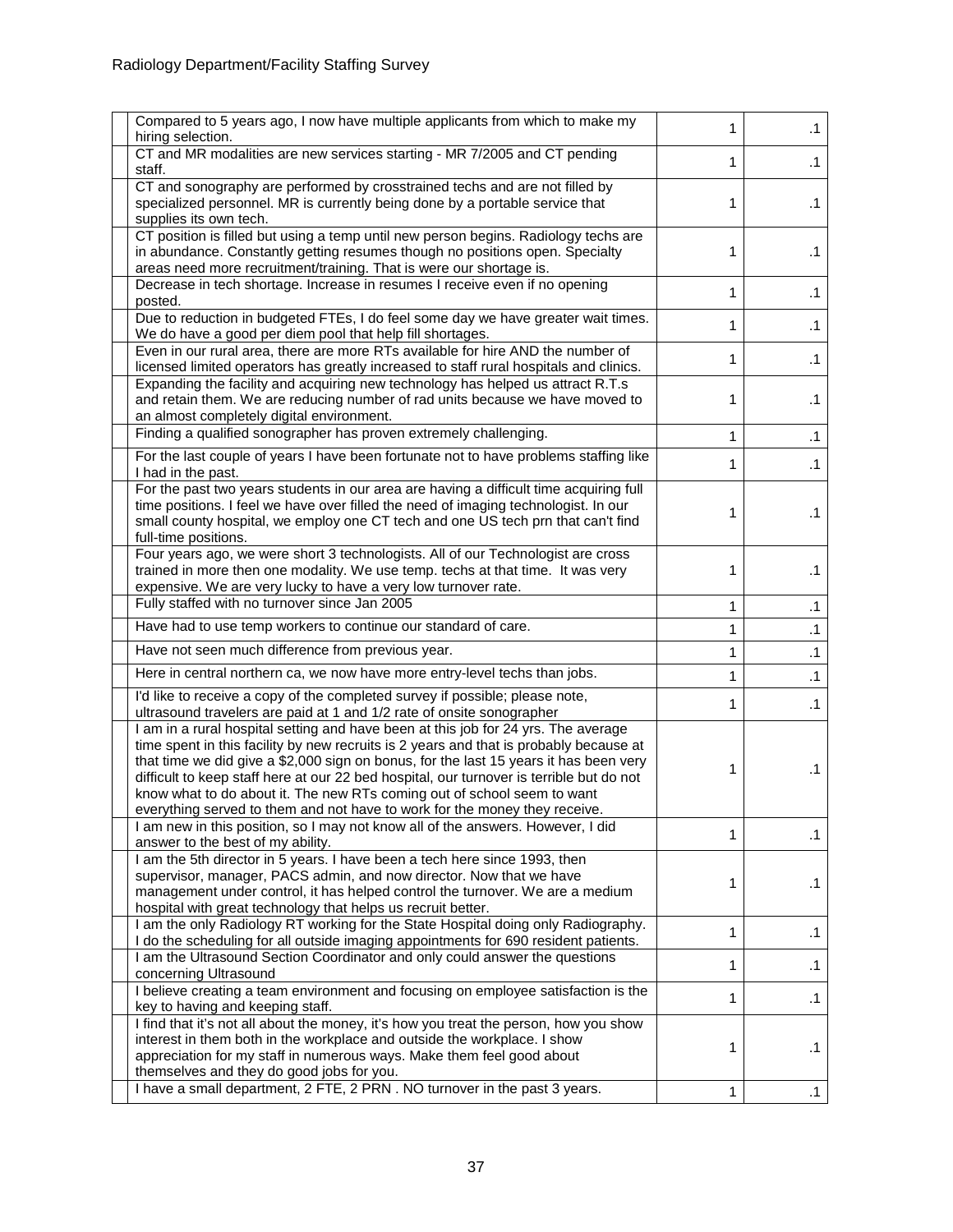| I have a very difficult time filling my per diem spots in radiology. I use local registry<br>to fill weekend, temporary vacancies.                                                                                                                                                                                                                                                                                                                                                                                      | 1 | $\cdot$ 1 |
|-------------------------------------------------------------------------------------------------------------------------------------------------------------------------------------------------------------------------------------------------------------------------------------------------------------------------------------------------------------------------------------------------------------------------------------------------------------------------------------------------------------------------|---|-----------|
| I have had very good luck retaining staff and hiring additional staff or replacements<br>from my student program. WE currently have 4 student techs from 2 different<br>programs which have entirely different schedules, so we rarely have all new<br>students.                                                                                                                                                                                                                                                        | 1 | $\cdot$ 1 |
| I have several that are cross-trained and able to function although most have not<br>taken additional certification exams beyond the R.T.                                                                                                                                                                                                                                                                                                                                                                               | 1 | $\cdot$ 1 |
| I truly feel it would be wrong to cease Hospital-based R.T. programs whereby I feel<br>these programs for one puts out the best techs and have more of a feel of what<br>radiology is all about. Degrees aren't everything and also classes not related to the<br>radiology profession are a waste when with the job we have. I have been in the<br>Profession 30-plus years and why change now You really need to think<br>about this                                                                                  | 1 | .1        |
| I use PRN techs when i need more help. Our work load is seasonal being a<br>surgery hospital                                                                                                                                                                                                                                                                                                                                                                                                                            | 1 | $\cdot$ 1 |
| I utilize permit techs (2 part-time) because I cannot acquire an R.T. on the wages<br>offered here. We are quite rural and unable to offer much as far as incentives.<br>R.T.s do not want coverage.                                                                                                                                                                                                                                                                                                                    | 1 | $\cdot$ 1 |
| In 2002-2004 I was using many traveling techs, as many as 6 at one time, we have<br>had a community college start a 2 year radiologic technology program with<br>financial support from area hospitals and this has eased our tech shortage                                                                                                                                                                                                                                                                             | 1 | $\cdot$ 1 |
| In 2005 I had 2 travelers that did CT/or and rad. a majority of the technologist are<br>crosstrained and cover several modalities.                                                                                                                                                                                                                                                                                                                                                                                      | 1 | $\cdot$ 1 |
| In our area we have more R.T.s than jobs - we have three rad schools within 40 to<br>60 miles. We have year round students doing clinicals.                                                                                                                                                                                                                                                                                                                                                                             | 1 | $\cdot$ 1 |
| It is now a lot easier to find technologists than what we experienced within the last<br>couple of years.                                                                                                                                                                                                                                                                                                                                                                                                               | 1 | $\cdot$ 1 |
| More and more staff technologists (especially CT, NM, and MR) are going to travel<br>agencies for their work. They get to pick and choose where they want to work and<br>for how long. Benefits are good. Hospitals are paying the price of travel<br>technologist vs. nonhospital imaging centers.                                                                                                                                                                                                                     | 1 | .1        |
| More Radiologic Technology programs in this area.                                                                                                                                                                                                                                                                                                                                                                                                                                                                       | 1 | $\cdot$ 1 |
| MR is outsourced, U/S is outsourced - mobile                                                                                                                                                                                                                                                                                                                                                                                                                                                                            | 1 | $\cdot$ 1 |
| MR is provided by a mobile company with a tech provided                                                                                                                                                                                                                                                                                                                                                                                                                                                                 | 1 | $\cdot$ 1 |
| MR, mammography, NM and US are contracted services.                                                                                                                                                                                                                                                                                                                                                                                                                                                                     | 1 | $\cdot$ 1 |
| MR contracted out. No unfilled openings here for over four years. Local supply of<br>rad techs exceeds demand.                                                                                                                                                                                                                                                                                                                                                                                                          | 1 | $\cdot$ 1 |
| MR, nuclear medicine, ultrasound are provided by mobile companies                                                                                                                                                                                                                                                                                                                                                                                                                                                       | 1 | $\cdot$ 1 |
| My geographic location has two community colleges with Rad Tech programs and<br>one hospital based program. The student trend seems to be for additional training<br>after graduation. Training in CT, MR, Mammography and Ultrasound are available.<br>On line classes are available also. One school provided a one year limited R.T.<br>training for physician offices also. My hospital system will hire second year<br>students but not the limited R.T.                                                           | 1 | $\cdot$ 1 |
| My hospital is part of a six hospital system. we support the local college program<br>and serve on the Advisory Council. Class size was increase years ago based on<br>the shortage. We offer opportunities for cross-training to back fill positions. We as<br>a system are not experiencing any technologist shortage.                                                                                                                                                                                                | 1 | $\cdot$ 1 |
| My perception is that the shortage of radiologic technologists is no longer<br>happening                                                                                                                                                                                                                                                                                                                                                                                                                                | 1 | $\cdot$ 1 |
| My rad techs are multimodality technologists. So we don't hire specific<br>technologists for CT, MR is mobile. All female rad techs can perform mammos. I<br>have a rad tech, that has a job description as a sonographer she is registered w<br>ARDMS, but can perform mammography, limited body CT. I as the manager am<br>registered as a radiographer, mammographer as well as ARDMS registered, So I<br>function in any role except NM or MR. We only have one NM tech that works 64<br>hours pay. Strictly in NM. | 1 | $\cdot$ 1 |
| My technologists perform more than one modality.                                                                                                                                                                                                                                                                                                                                                                                                                                                                        | 1 | .1        |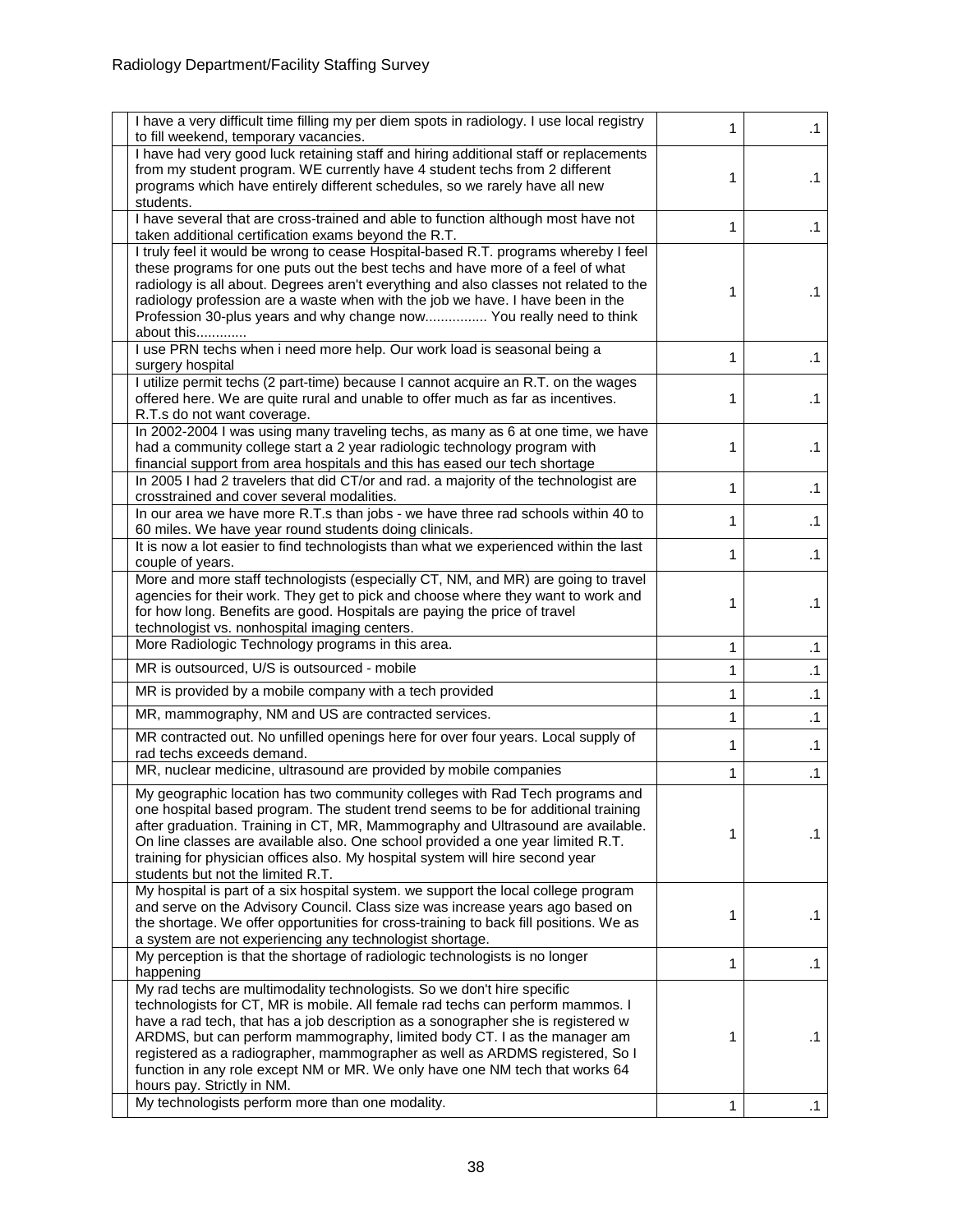| Need multimodality technologists willing to work PRN basis.                                                                                                                                                                                                                                                                                                                                                                                                                                                                  | 1 | $\cdot$ 1 |
|------------------------------------------------------------------------------------------------------------------------------------------------------------------------------------------------------------------------------------------------------------------------------------------------------------------------------------------------------------------------------------------------------------------------------------------------------------------------------------------------------------------------------|---|-----------|
| Need to increase the size of programs by increasing the number of qualified<br>instructors                                                                                                                                                                                                                                                                                                                                                                                                                                   | 1 | $\cdot$ 1 |
| New grads are easy to find. When an experienced technologist is needed they are<br>more difficult to find                                                                                                                                                                                                                                                                                                                                                                                                                    | 1 | $\cdot$ 1 |
| No current issues with finding staff.                                                                                                                                                                                                                                                                                                                                                                                                                                                                                        | 1 | $\cdot$ 1 |
| No sign-on bonuses given. Retention bonuses given annually over 3 year period.<br>10% of annual wages.                                                                                                                                                                                                                                                                                                                                                                                                                       | 1 | $\cdot$ 1 |
| None.                                                                                                                                                                                                                                                                                                                                                                                                                                                                                                                        | 1 | $\cdot$ 1 |
| Nuc. Med. and MR are staffed by contract service techs in our facility.                                                                                                                                                                                                                                                                                                                                                                                                                                                      | 1 | $\cdot$ 1 |
| Nuclear medicine techs are the most difficult to hire, survey did not address this<br>question. Was willing to use a sign on bonus for nuclear tech opening which lasted<br>6 months.                                                                                                                                                                                                                                                                                                                                        | 1 | .1        |
| One- two years ago we have high turnover and many open positions in MR, CT<br>and nuclear medicine. We started our own hospital based educational programs<br>and now have a continual supply of qualified technologists. We have students in<br>every department either through affiliation with a college program or our own<br>program. We do not offer sign-on bonuses but we do offer scholarship packages<br>in exchange for 6months to 1 year of employment. We have done this in<br>Radiography, MR, CT and nuclear. | 1 | .1        |
| Our facility has been blessed with good return and the acquisition of a new facility<br>and technology. This has contributed to the technologist's interest of working at a<br>small rural facility, greatly eliminating our turnover rate.                                                                                                                                                                                                                                                                                  | 1 | .1        |
| Our facility has been very fortunate to have very stable staffing and we use<br>minimal local temp coverage.                                                                                                                                                                                                                                                                                                                                                                                                                 | 1 | .1        |
| Our facility is going into a joint venture to build a new 400 bed facility.                                                                                                                                                                                                                                                                                                                                                                                                                                                  | 1 | $\cdot$ 1 |
| Our facility is in a special situation. We are fully staffed with student techs waiting<br>to fill positions. We are not feeling the effect of the shortage and our wages and<br>bonuses reflect that. :- (                                                                                                                                                                                                                                                                                                                  | 1 | $\cdot$ 1 |
| Our facility is small therefore I am the director, Rad Tech, and bone density<br>person.                                                                                                                                                                                                                                                                                                                                                                                                                                     | 1 | $\cdot$ 1 |
| Our FTEs have remained constant due to the facility paying the techs a fair wage<br>and working with them to provide time off for them to spend with their families.                                                                                                                                                                                                                                                                                                                                                         | 1 | $\cdot$ 1 |
| Our hospital has expanded in the past two years and we have been hiring with the<br>expansion without difficulty. Because of the new digital equipment tech that lives in<br>this town had to travel and now they don't.                                                                                                                                                                                                                                                                                                     | 1 | $\cdot$ 1 |
| Our local community college provides all the Imaging programs. In FYs 2001,<br>2002, and 2003 several hospitals in our community provided financial assistance<br>to the college for the purpose of increasing student enrollment in each of the<br>imaging modalities.                                                                                                                                                                                                                                                      | 1 | $\cdot$ 1 |
| Our pay scale is government controlled. Even though we make less than our<br>private counterparts we have great job satisfaction and all the vacations the<br>students get throughout the year                                                                                                                                                                                                                                                                                                                               | 1 | .1        |
| Our Radiologic techs also perform CT.                                                                                                                                                                                                                                                                                                                                                                                                                                                                                        | 1 | $\cdot$ 1 |
| Our techs are not staffed in one modality, they rotate thru all areas, with the<br>exception of the one male tech we have; he does not rotate thru mammos.                                                                                                                                                                                                                                                                                                                                                                   | 1 | $\cdot$ 1 |
| PACS technology has increased efficiency and reduced patient wait times and<br>dissatisfaction.                                                                                                                                                                                                                                                                                                                                                                                                                              | 1 | $\cdot$ 1 |
| Paid \$10,000 sign-on bonuses with ultrasound.                                                                                                                                                                                                                                                                                                                                                                                                                                                                               | 1 | $\cdot$ 1 |
| Presently, we have a glut of Technologists in our area driving salaries down.                                                                                                                                                                                                                                                                                                                                                                                                                                                | 1 | $\cdot$ 1 |
| Quality general radiographers seem to be more difficult to find. R.T.s seem to want<br>more specialized jobs, ex CT, MR< CATH Lab                                                                                                                                                                                                                                                                                                                                                                                            | 1 | $\cdot$ 1 |
| Rad techs are easy to find but most are w/o experience - new grads. Experienced<br>techs are harder to find.                                                                                                                                                                                                                                                                                                                                                                                                                 | 1 | $\cdot$ 1 |
| Radiographic Techs are getting harder to find. Everyone wants a specialty area,<br>such a CT, MR or mammography.                                                                                                                                                                                                                                                                                                                                                                                                             | 1 | .1        |
| Radiologic technologist shortage is not near as bad as the nuc med tech shortage<br>in Florida.                                                                                                                                                                                                                                                                                                                                                                                                                              | 1 | $\cdot$ 1 |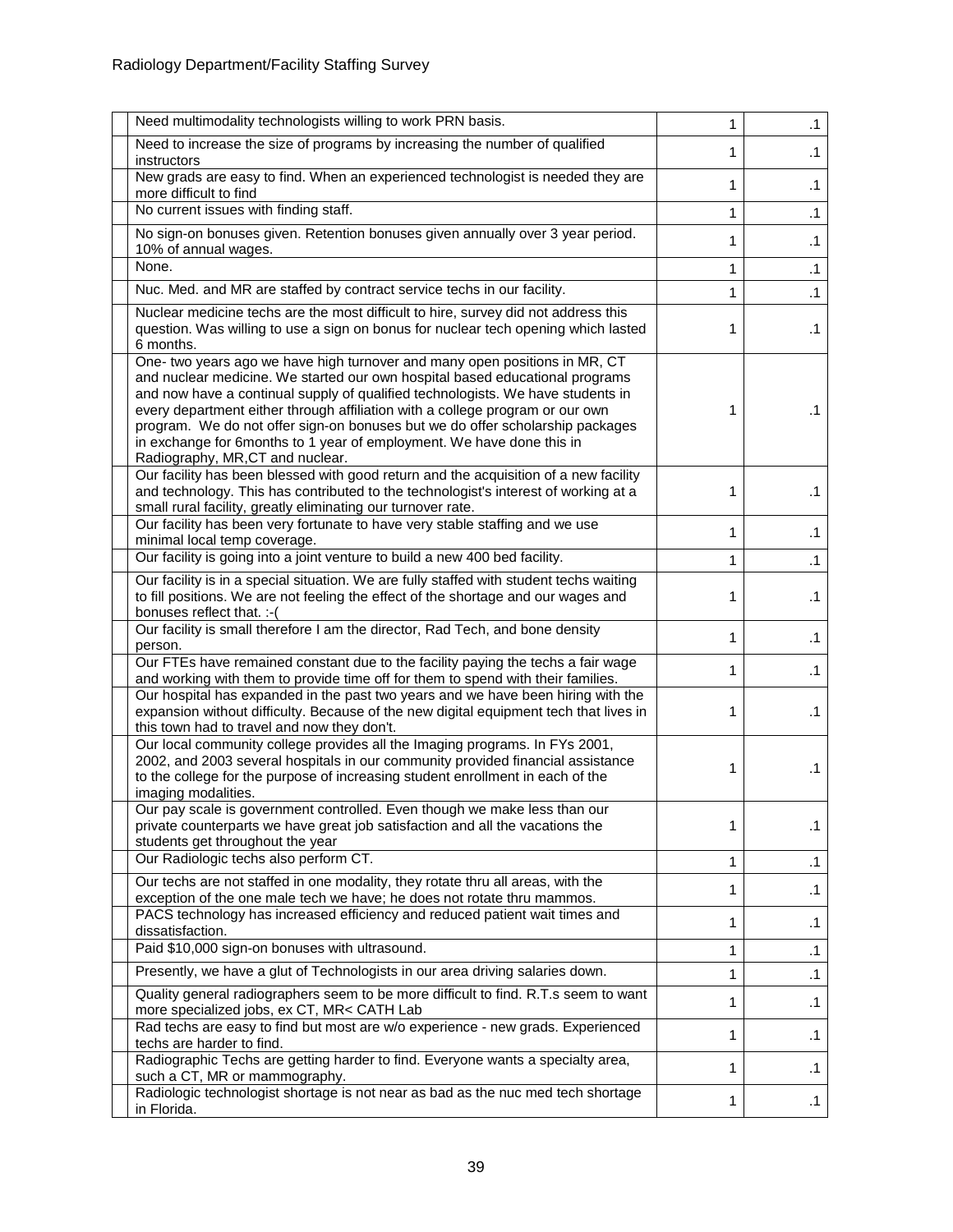| Ready supply of qualified individuals is greatly improved compared to 5 years ago                                                                                                                                                                                                                                                                                                                                                                                                                                                         | 1 | .1        |
|-------------------------------------------------------------------------------------------------------------------------------------------------------------------------------------------------------------------------------------------------------------------------------------------------------------------------------------------------------------------------------------------------------------------------------------------------------------------------------------------------------------------------------------------|---|-----------|
| Recruitment not currently a problem                                                                                                                                                                                                                                                                                                                                                                                                                                                                                                       | 1 | $\cdot$ 1 |
| Recruitment to rural area has historically been difficult. Also difficult to recruit<br>students to enroll in radiology programs due to extended waiting lists at local<br>colleges.                                                                                                                                                                                                                                                                                                                                                      | 1 | .1        |
| Rural technologists perform all modalities and can not be pigeon holed in one<br>modality.                                                                                                                                                                                                                                                                                                                                                                                                                                                | 1 | $\cdot$ 1 |
| Salary and work environment are critical to maintaining staff.                                                                                                                                                                                                                                                                                                                                                                                                                                                                            | 1 | $\cdot$ 1 |
| Shortage has occurred in ultrasound.                                                                                                                                                                                                                                                                                                                                                                                                                                                                                                      | 1 | $\cdot$ 1 |
| Small community hospital. Very low turnover and no problem recruiting.                                                                                                                                                                                                                                                                                                                                                                                                                                                                    | 1 | $\cdot$ 1 |
| Stable staff -- low turnover rate                                                                                                                                                                                                                                                                                                                                                                                                                                                                                                         | 1 | $\cdot$ 1 |
| Techs like working at [name of facility], virtually no turnover and no vacancies.                                                                                                                                                                                                                                                                                                                                                                                                                                                         | 1 | $\cdot$ 1 |
| Temp/travel question #6 - I am the only radiographer on call 24-7, but I try to find<br>money to get temps on at least 2 weekends a month                                                                                                                                                                                                                                                                                                                                                                                                 | 1 | $\cdot$ 1 |
| Thank God! I have not had to hire any travelers or temps for 5 years. I'm glad I<br>have been able to keep our school open.                                                                                                                                                                                                                                                                                                                                                                                                               | 1 | $\cdot$ 1 |
| The attrition rate here was horrible before I came on as director. I know, because I<br>was a staff tech. I feel that the biggest reason was because of lack of solid<br>orientation and the fact that the previous director did not lead by example. We<br>have a wonderful department with the staff taking ownership of their duties as well<br>as of their department.                                                                                                                                                                | 1 | $\cdot$ 1 |
| The facility would allow me to hire a part time employee but out here you can not<br>find part time help. So as usual we make do. Hopefully the quality of care does not<br>decrease!!!!                                                                                                                                                                                                                                                                                                                                                  | 1 | .1        |
| The increased wait time is for mammography only - increased backlogs due to<br>equipment/staff shortage                                                                                                                                                                                                                                                                                                                                                                                                                                   | 1 | $\cdot$ 1 |
| The problem on the Gulf Coast is available housing.                                                                                                                                                                                                                                                                                                                                                                                                                                                                                       | 1 | $\cdot$ 1 |
| The salaries need to be increased. There is a definite decrease due to schools<br>closing. It's hard to recruit when registry techs get more money than our full time.                                                                                                                                                                                                                                                                                                                                                                    | 1 | .1        |
| The State of Hawaii only has one AMA approved entry level Radiologic<br>Technology program sponsored by The UH aka KCC. Program growth in terms of<br>increased students is determined by legislative funding and university budget<br>prioritization. Also by JRCERT based upon inaccurate survey. The survey used by<br>UH/KCC depends on census of open RT jobs but does not account for how many<br>R.T.s work two and three jobs as RFT, RPT, and CI's. This facility supplements<br>needed FTEs with RPT & CIs which = 40% of need. | 1 | $\cdot$ 1 |
| The supply of rad techs is much improved over 5 years ago.                                                                                                                                                                                                                                                                                                                                                                                                                                                                                | 1 | $\cdot$ 1 |
| The supply of radiographers is not that critical but the ultrasound technologists are<br>very hard to find.                                                                                                                                                                                                                                                                                                                                                                                                                               | 1 | $\cdot$ 1 |
| The work force is getting older, we are experiencing more time off due to personal<br>injuries, chronic conditions and health.                                                                                                                                                                                                                                                                                                                                                                                                            | 1 | .1        |
| There are more techs than jobs in this area. The area schools are flooding the<br>field.                                                                                                                                                                                                                                                                                                                                                                                                                                                  | 1 | $\cdot$ 1 |
| There is a glut of techs in MN. Too many students are being trained in relation the<br>number of jobs. Students that graduated 2 years ago still have not found jobs.                                                                                                                                                                                                                                                                                                                                                                     | 1 | $\cdot$ 1 |
| There is a real shortage of techs that can cover for relief help in a small rural<br>community. Full time techs like me have a hard time finding help so you can take<br>vacations, or time off, even weekends. Help is difficult to find with the new laws<br>taking effect, and cross training once done with lab is no longer an option. ASRT<br>and the state governments may have thought this was a great idea to create a<br>mandatory license, but it has created great problems for the small hospitals.                         | 1 | $\cdot$ 1 |
| There is no shortage.                                                                                                                                                                                                                                                                                                                                                                                                                                                                                                                     | 1 | $\cdot$ 1 |
| There were no comments on the use of permanent placement companies. [Facility]<br>has always preferred to get a permanent (average cost = 20% of yearly salary)<br>employee over using a temp (average cost of \$12,000-\$15,000/month). [Facility]<br>continues to use perm placement companies as an adjunct to Web searches. This<br>is much less expensive than temp companies.                                                                                                                                                       | 1 | $\cdot$ 1 |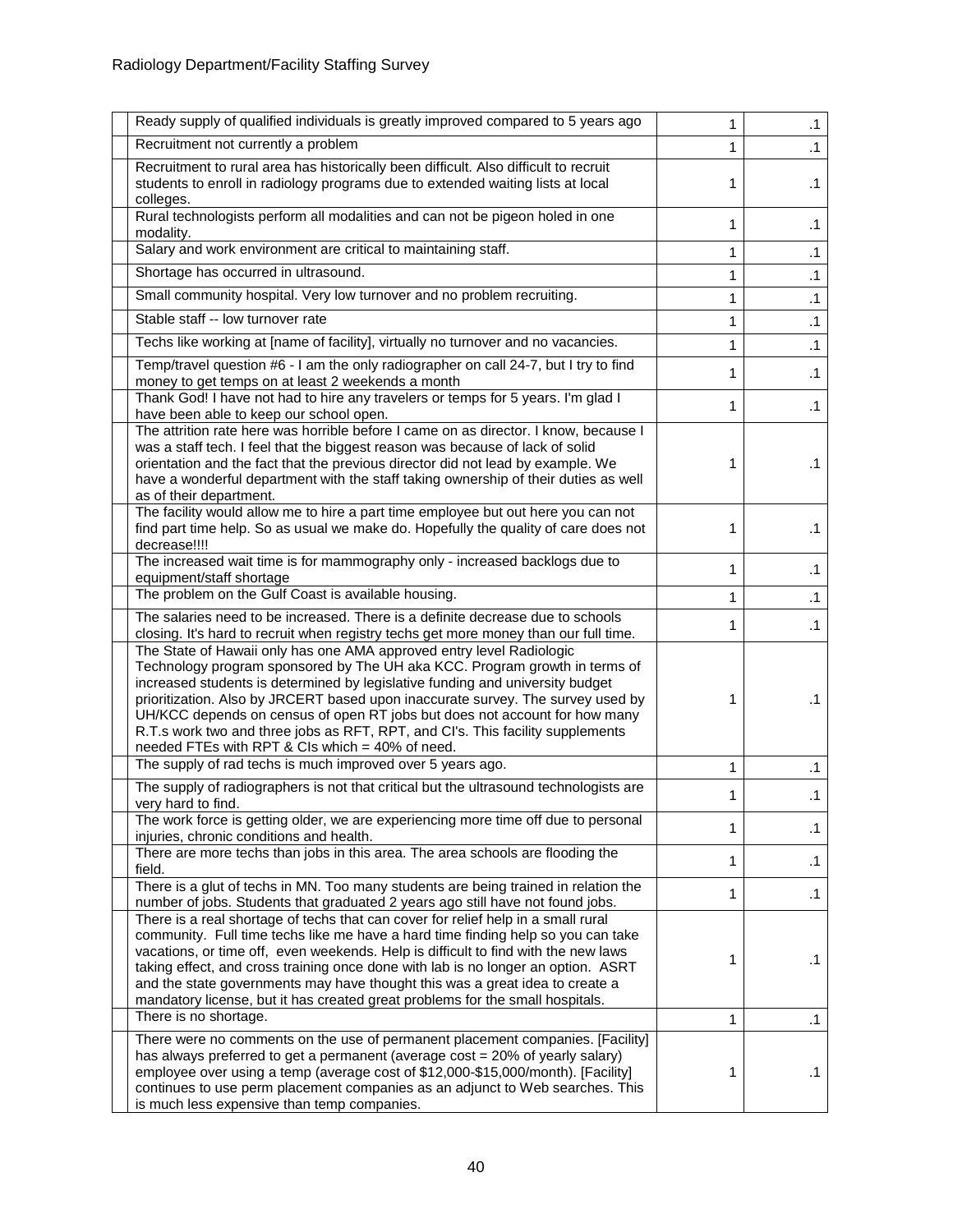| This hospital on requires 1 FTE so I am not very helpful with your survey. Sorry                                                                                                                                                                                                                                                                                                                                            | 1 | $\cdot$ 1 |
|-----------------------------------------------------------------------------------------------------------------------------------------------------------------------------------------------------------------------------------------------------------------------------------------------------------------------------------------------------------------------------------------------------------------------------|---|-----------|
| This is a small rural community hospital with multi-talented technologists<br>committed to improving the health and well-being of the people they serve; we are<br>a very luck facility and community to have this group.                                                                                                                                                                                                   | 1 | $\cdot$ 1 |
| This is a small rural hospital with low occupancy. Revenue streams are scanty and<br>often borrowing operational funds is necessary. Recruitment if very difficult<br>because techs see no long term future for upward mobility/significant salary<br>increases.                                                                                                                                                            | 1 | $\cdot$ 1 |
| This is a small rural hospital with only a 2300 population. Techs are disinclined to<br>relocate here and if they do, the length of stay is short. The 24/7 call requirement is<br>a serious challenge and p/t techs who work elsewhere are assisting significantly,                                                                                                                                                        | 1 | $\cdot$ 1 |
| This is a very small facility and staffed by local employees who are well trained.                                                                                                                                                                                                                                                                                                                                          | 1 | $\cdot$ 1 |
| Today's radiology supervisor/management skill sets are suboptimal. I have<br>extreme trouble hiring experienced managers/supervisors. And when I do, I have<br>to train them myself, which takes over one year.                                                                                                                                                                                                             | 1 | $\cdot$ 1 |
| U/S techs are not taking their registry exams, making it very difficult to get qualified<br>techs. U/S techs registered in vascular are difficult to get, even through agencies.<br>They aren't out there. This is my biggest problem. MR 3T techs are a close second<br>problem.                                                                                                                                           | 1 | $\cdot$ 1 |
| Ultrasound is the only area where staffing shortages have caused a reduction in<br>the patient schedule.                                                                                                                                                                                                                                                                                                                    | 1 | $\cdot$ 1 |
| Ultrasound services are provided by PRN traveling sonographers. 2 days a week<br>only.                                                                                                                                                                                                                                                                                                                                      | 1 | $\cdot$ 1 |
| Unable to determine length of employment and turnover rate because of new<br>employees.                                                                                                                                                                                                                                                                                                                                     | 1 | $\cdot$ 1 |
| Until hospital administrators/CEO's recognize that R.T.s have as much education<br>as RNs and adjust pay scales accordingly, there will continue to be staffing<br>difficulties. R.T.s can make more money and have more flexible schedules with no<br>overtime or holidays if desired by working for agency than for a hospital. Thank<br>vou.                                                                             | 1 | $\cdot$ 1 |
| Ultrasound techs are the hardest to fill. Takes us an average of 8 months to find an<br>US tech.                                                                                                                                                                                                                                                                                                                            | 1 | $\cdot$ 1 |
| Use MR regional van until new facility built to accommodate future MR in building                                                                                                                                                                                                                                                                                                                                           | 1 | $\cdot$ 1 |
| Very small facility herewould love to have one extra tech, however, CEO does<br>not see the need at this time.                                                                                                                                                                                                                                                                                                              | 1 | $\cdot$ 1 |
| Wages must increase by 25% in order to retain the staff I presently employee. This<br>is a high risk job, no raises for about 8-10 years now. The lack of raises affects<br>retirement down the road.                                                                                                                                                                                                                       | 1 | $\cdot$ 1 |
| We are a 26 bed rural hospital. We have a mobile MR, hence no technologist FTE.<br>It was very difficult finding a full time mammographer and sonographer. We have a<br>local [name of city] agency that we get our techs from and they charge about 25%<br>over our current wages. Most of our diagnostic technologists are from this locale<br>and do not want to travel to other cities so there is a low turnover rate. | 1 | $\cdot$ 1 |
| We are a clinical site for a rad training program and my experience is that the<br>students need to travel out of the area to find work. My staff is extremely stable<br>with no turnover in over 2 years.                                                                                                                                                                                                                  | 1 | $\cdot$ 1 |
| We are a small 110 bed facility. We have 2 weekday techs, who have been here<br>an average of 17 years. We have 2 weekend techs that have been here an<br>average of 3 years.                                                                                                                                                                                                                                               | 1 | $\cdot$ 1 |
| We are a small 54 bed rural hospital staffed with local people. Our turnover rate is<br>extremely low.                                                                                                                                                                                                                                                                                                                      | 1 | $\cdot$ 1 |
| We are a small hospital - 1 full-time employee -1 part time - but after hour call is<br>difficult to find - and vacation coverage is very difficult.                                                                                                                                                                                                                                                                        | 1 | $\cdot$ 1 |
| We are a small hospital so our turnover rate is low. weekends are when we are the<br>shortest in finding techs to work.                                                                                                                                                                                                                                                                                                     | 1 | $\cdot$ 1 |
| We are a small hospital. Our techs do x-ray as well as the CT. We have one<br>person to do mammograms. We have a mobile MR unit that comes every other<br>Tuesday.                                                                                                                                                                                                                                                          | 1 | $\cdot$ 1 |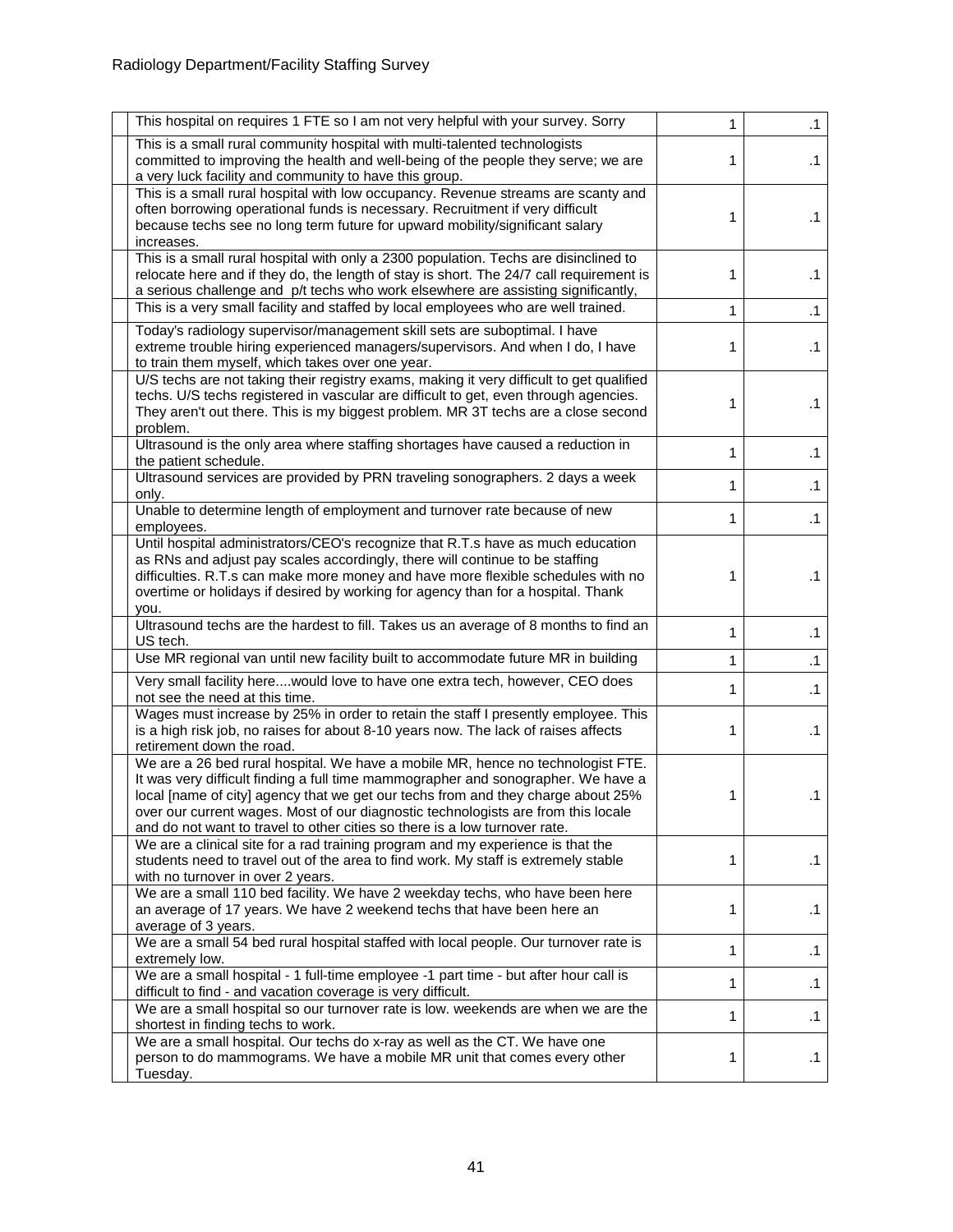| We are a small rural hospital, encounter some difficulties recruiting, but with 2<br>techs and 1 ltd scope tech we manage the workload ok, however we have to take<br>almost constantly on-call assignment                                                                                         | 1 | $\cdot$ 1 |
|----------------------------------------------------------------------------------------------------------------------------------------------------------------------------------------------------------------------------------------------------------------------------------------------------|---|-----------|
| We are a small rural hospital. All of our modalities are done with 2 FTE and 1 part-<br>time. Both FTE have worked here for 20+years. I believe it would be hard to recruit<br>when the time comes. It is difficult to find someone that does 4 modalities.                                        | 1 | $\cdot$ 1 |
| We are a small rural hospital. I am the only R.T. on staff. The admin. wants to add<br>CT to the dept, but not increase staff.                                                                                                                                                                     | 1 | $\cdot$ 1 |
| We are a very small critical access hospital, privately owned. We all are like family<br>here. We have one employee that has been here in the Radiology department for<br>36 years. Another one 18 years. I have been an employee here for 13 years. I<br>have been the Director here for 3 years. | 1 | $\cdot$ 1 |
| We are a very small hospital and all 3 techs have been here for 5-30 yrs.                                                                                                                                                                                                                          | 1 | $\cdot$ 1 |
| We are at full-staff and believe making your hospital a "best place to work" has<br>proven our success with recruitment and retention. Employees want to be valued<br>for the work they perform and feel rewarded for a job well done.                                                             | 1 | $\cdot$ 1 |
| We are clinical site for all areas of rad staffing -- not an issue.                                                                                                                                                                                                                                | 1 | $\cdot$ 1 |
| We are currently planning for the baby boomers, we have feast and fathom and it<br>hits different modalities                                                                                                                                                                                       | 1 | $\cdot$ 1 |
| We are fully staffed and have been for over a year now                                                                                                                                                                                                                                             | 1 | $\cdot$ 1 |
| We are fully staffed and have had no problems for many years                                                                                                                                                                                                                                       | 1 | $\cdot$ 1 |
| We are fully staffed at our facility. As stated above we are cross-trained in different<br>modalities, and cover call at night to provide radiology services to our community.<br>This works well for our hospital and the staff in Radiology.                                                     | 1 | $\cdot$ 1 |
| We are just a small facility that has a 1st and 2nd shift -- 1 tech per shift,                                                                                                                                                                                                                     | 1 | $\cdot$ 1 |
| everything else is covered by call and per diem workers.<br>We are located in a rural area and so I think do experience a great difficulty filling a                                                                                                                                               | 1 | $\cdot$ 1 |
| position when one becomes available.<br>We are luckily fully staffed by R.T.s who are all cross-trained or willing to be, which                                                                                                                                                                    | 1 | $\cdot$ 1 |
| is a bonus for us. At this time, we only have a need for a registered sonographer.                                                                                                                                                                                                                 |   |           |
| We are not having any staffing issues                                                                                                                                                                                                                                                              | 1 | $\cdot$ 1 |
| We are part of a 3 hospital group. There are chief techs over<br>mammo/CVIT/MR/nuc med apart from my area.                                                                                                                                                                                         | 1 | $\cdot$ 1 |
| We are presently not experiencing a technologist shortage with the addition of<br>digital equipment technologist have been reluctant. Basically they enjoy working<br>with the equipment, we have a good group to work with.                                                                       | 1 | $\cdot$ 1 |
| We are seeing more physician based imaging centers who may recruit techs from<br>hospitals. This decreases OP volume for hospitals and will eventually decrease<br>FTE's.                                                                                                                          | 1 | $\cdot$ 1 |
| We are very fortunate that we have a stable staff. Also there is a nearby site<br>providing RT training, which uses us as a clinical site.                                                                                                                                                         |   | .1.       |
| We continue to expand our types of service provided and have been adding new<br>locations that provide service. The demand at our facility continues to increase due<br>to expansion.                                                                                                              | 1 | $\cdot$ 1 |
| We contract MR/Nuclear Medicine/ and ultrasound services                                                                                                                                                                                                                                           | 1 | $\cdot$ 1 |
| We currently have a temp working in US                                                                                                                                                                                                                                                             | 1 | $\cdot$ 1 |
| We currently have one LPN trained as an x-ray operator for 2 days per week. Four                                                                                                                                                                                                                   | 1 | $\cdot$ 1 |
| lab techs are also cross-trained as x-ray operators and take all the call.<br>We do not have a very big turnover here, and there is a large radiology program                                                                                                                                      | 1 | $\cdot$ 1 |
| about 25 miles from us, that turns out lots of new students every year.<br>We don't use temps. I have had most of my techs for over 10 years -- 2 for 15                                                                                                                                           |   |           |
| and one for 20 years. Very low turnover rate. VERY Fortunate                                                                                                                                                                                                                                       | 1 | $\cdot$ 1 |
| We had issues covering 2.0 FTE in CT Dec-Jan- we used a traveler for that for 6<br>weeks. We have been lucky this past year. I most worry about Ultrasound and<br>losing one of those techs.                                                                                                       | 1 | $\cdot$ 1 |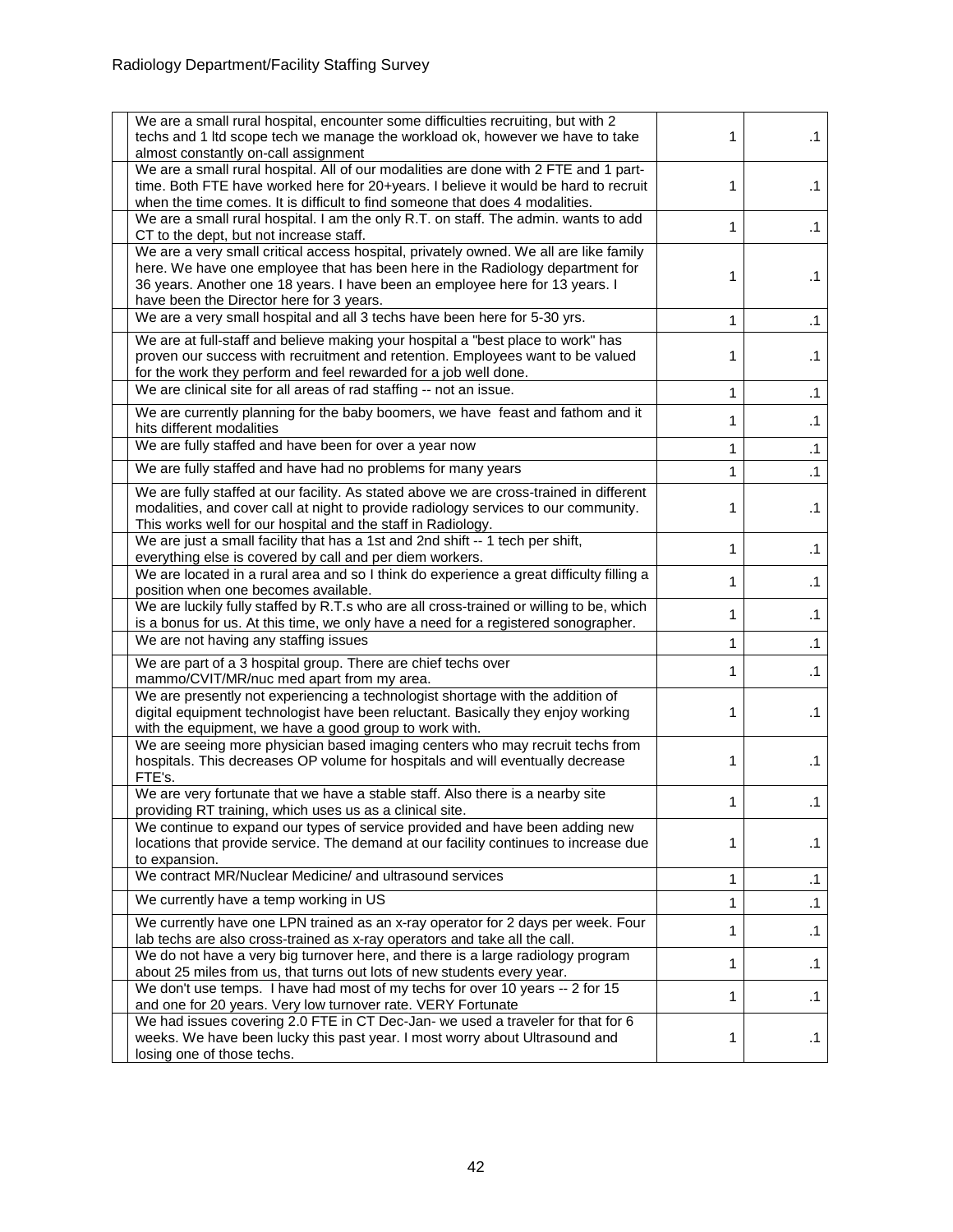| We have a hospital based education program, and are a clinical site for several<br>schools, we offer our graduates scholarships for employment. New hires from<br>other schools, or health care facilities - 10,000 employment contract for 3 years of<br>service. In addition we set up apprentice programs for CT, MR, and US, reducing<br>the orientation time for a new modality technologist. For Radiation Oncology, Nuc<br>Med, and Ultrasound we are a clinical site for various schools. EDUCATION IS<br><b>EVERYTHING</b> | 1 | .1        |
|-------------------------------------------------------------------------------------------------------------------------------------------------------------------------------------------------------------------------------------------------------------------------------------------------------------------------------------------------------------------------------------------------------------------------------------------------------------------------------------------------------------------------------------|---|-----------|
| We have a hospital based in house radiologic tech program.                                                                                                                                                                                                                                                                                                                                                                                                                                                                          | 1 | $\cdot$ 1 |
| WE have a low vacancy rate for the following reason: We have students and we<br>pick the best during clinical rotation, we offer \$15,000 scholarship money and they<br>are obligated to work for us for 2 years. We offer technologists who express an<br>interest, training in a modality (if vacancies) and we keep our promise to have<br>them work in that modality with the stipulation that they must become registered in<br>the modality within one year. We have a good PRN pool also a source of FT<br>employees.        | 1 | $\cdot$ 1 |
| We have a sign on bonus for interventional/cardiology techs. This is our shortage<br>at this time. CT/MR and Ultrasound have openings due to growth in services,<br>however no sign-on bonus offered.                                                                                                                                                                                                                                                                                                                               | 1 | $\cdot$ 1 |
| We have a training program here and are able to fill in vacancies with these<br>graduated students. We also take our diagnostic techs and cross-train interested<br>techs in mammography, interventional/cardiac cath. and CT. We can offer our MR<br>techs a chance to train in MR when an opening occurs. Our ultrasound department<br>takes on externs from ultrasound schools, most of these techs desire employment<br>here after graduation. In nuc. med. we have sponsored a tech to train in<br>anticipation of need.       | 1 | $\cdot$ 1 |
| We have a two year training school 20 miles from here. This keeps our needs met<br>in this area.                                                                                                                                                                                                                                                                                                                                                                                                                                    | 1 | $\cdot$ 1 |
| We have all of the technologists we need and then some. We fortunately have two<br>schools of radiography within 60 mi. We also have an ultrasound program about<br>80 mi. away. We do not use temps or staffing agencies.                                                                                                                                                                                                                                                                                                          | 1 | $\cdot$ 1 |
| We have an average daily census of 60 patients. Staffing is no longer an issue.<br>Last year a Radiology Tech program at the local community college graduated its<br>first class. Our area has been flooded with radiology techs.                                                                                                                                                                                                                                                                                                  | 1 | .1        |
| We have an outreach program for women patients who never had a mammogram.<br>We hired a temp/traveler for this reason. We have a new in-house MR, which we<br>are in the process of staffing.                                                                                                                                                                                                                                                                                                                                       | 1 | $\cdot$ 1 |
| We have been lucky the past few years and not had any vacancies but have had<br>great difficulties in the past because of poor benefits paid by this facility and the<br>lack of technologists.                                                                                                                                                                                                                                                                                                                                     | 1 | $\cdot$ 1 |
| We have been very fortunate in maintaining staff. I attribute this to having students<br>here and they like it here.                                                                                                                                                                                                                                                                                                                                                                                                                | 1 | $\cdot$ 1 |
| We have consistently had very low staffing and cross trained the staff in all<br>modalities except MR, sonography, nuc. Our culture tends to maintain longevity in<br>our department and many other hospital departments. Students are eager to be<br>employed by us after they graduate.                                                                                                                                                                                                                                           | 1 | $\cdot$ 1 |
| We have had a reliable, steady workforce with minimal turnover for the past<br>several years. We did use a recruiter in a search for a cardiovascular sonographer<br>in Jan. 2004 (new position). I was able to interview three excellent entry level<br>candidates for one .8 FTE radiographer position that I added in Aug. 05. Our<br>students tell us that they do not see the job openings available just 2 years ago.<br>They seem worried. We are in west central Illinois.                                                  | 1 | $\cdot$ 1 |
| We have had no hiring issues for the past 3 years. We have 3 radiology programs<br>within 100 mile radius. One is 50 miles away that also includes an ultrasound<br>program. No jobs available for some techs in our area. If classes are reduced we<br>will see a tech shortage again in 3 years as previous 15 yrs has proven. I have<br>tenured staff that have cross-training in other areas.                                                                                                                                   | 1 | $\cdot$ 1 |
| We have had to utilize laboratory staff to perform x-rays.                                                                                                                                                                                                                                                                                                                                                                                                                                                                          | 1 | $\cdot$ 1 |
| We have increased our school to 2 graduations a year starting this year                                                                                                                                                                                                                                                                                                                                                                                                                                                             | 2 | $.3\,$    |
| We have no problems getting staffing for the last two years. Staff turnover is not a<br>huge problem for our facility                                                                                                                                                                                                                                                                                                                                                                                                               | 1 | $\cdot$ 1 |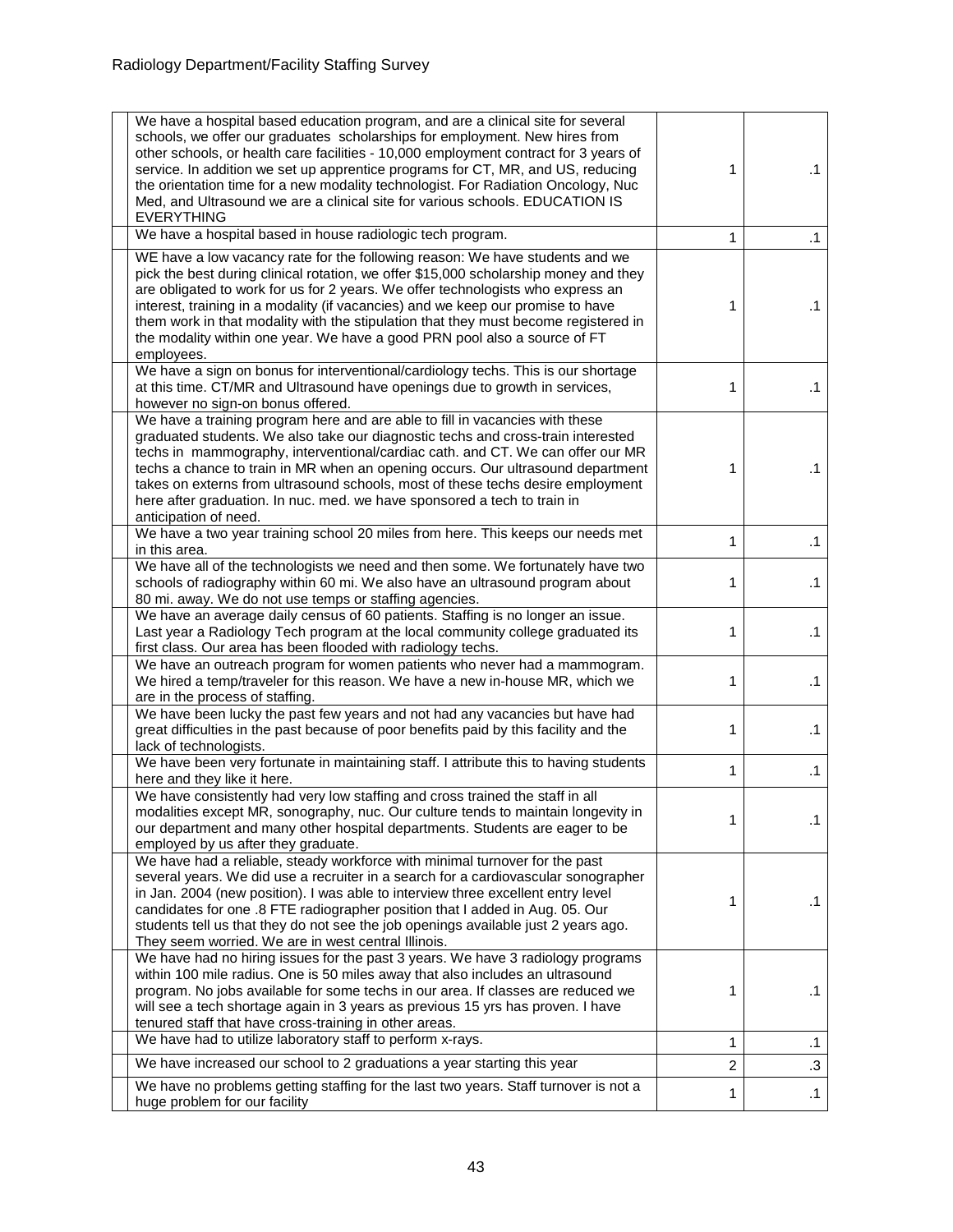| We have not had 100% permanent FTE's since 1998. We therefore, initiated our<br>own training program in conjunction with a university.                                                                                                                                                                                                                                                                                                                                                                                  | 1   | $\cdot$ 1 |
|-------------------------------------------------------------------------------------------------------------------------------------------------------------------------------------------------------------------------------------------------------------------------------------------------------------------------------------------------------------------------------------------------------------------------------------------------------------------------------------------------------------------------|-----|-----------|
| We have not had any recruitment or Radiologic Technologist vacancy issues and<br>concerns for 3 years now. The shortage of available technologists is over in my<br>market in [City], AR.                                                                                                                                                                                                                                                                                                                               | 1   | $\cdot$ 1 |
| We have not seen a shortage over the past year as more new techs are<br>graduating and FT and PT openings have dramatically decreased in the region.<br>Most facilities are now advertising only for per diem or weekend relief.                                                                                                                                                                                                                                                                                        | 1   | $\cdot$ 1 |
| We have two radiology schools that supply our demand for technologists.                                                                                                                                                                                                                                                                                                                                                                                                                                                 | 1   | $\cdot$ 1 |
| We in the VA have adequate staff.                                                                                                                                                                                                                                                                                                                                                                                                                                                                                       | 1   | $\cdot$ 1 |
| We just recently have filled all positions                                                                                                                                                                                                                                                                                                                                                                                                                                                                              | 1   | $\cdot$ 1 |
| We need to expand hrs of operation in CT to add more appts evenings and Sat.;<br>however, without a radiologist in house to oversee IV contrast injections, I refuse to<br>do so. Need radiologist or RA. We are a cancer hospital and, as such, don't have<br>ER to respond to adverse contrast reactions.                                                                                                                                                                                                             | 1   | $\cdot$ 1 |
| We only employee 2 people part time to cover the dept. During regular hours. We<br>have 4 people that share call duties. We are a 16 bed rural access facility.                                                                                                                                                                                                                                                                                                                                                         | 1   | $\cdot$ 1 |
| WE provide only biopsy and wire localization mammography procedures                                                                                                                                                                                                                                                                                                                                                                                                                                                     | 1   | $\cdot$ 1 |
| We reimburse college education for ultrasound and radiography                                                                                                                                                                                                                                                                                                                                                                                                                                                           | 1   | $\cdot$ 1 |
| We seem to have a stable and content staff. Our facility works hard to retain staff.<br>Full-time staff has been here for 4 years to 20 years.                                                                                                                                                                                                                                                                                                                                                                          | 1   | $\cdot$ 1 |
| We still have come up against the aspect that management thinks we are being<br>overpaid here, and they have the attitude that people will show up here anyway to<br>do the job. They evidently feel that there is not a shortage of techs out there, but<br>since we have been trying to hire one for over a year, I would think they would see<br>that there aren't 3 techs just waiting out there to jump at the jobs. It is very<br>depressing to think that management is stating rad techs are basically overpaid | 1   | $\cdot$ 1 |
| We were always full staff whether it was FTEs or travelers - agency or direct hire.                                                                                                                                                                                                                                                                                                                                                                                                                                     | 1   | $\cdot$ 1 |
| We will be incorporating the LPN and RN at 2 separate clinics into the hospital x-<br>ray dept when we enlarge our clinic.                                                                                                                                                                                                                                                                                                                                                                                              | 1   | $\cdot$ 1 |
| We won the Kansas Award for Excellence / Patient and Employee satisfaction<br>have been our drivers for success                                                                                                                                                                                                                                                                                                                                                                                                         | 1   | $\cdot$ 1 |
| Western Michigan seems to have a glut of graduates every spring due to the<br>number of schools turning out techs. Most of the graduates want to stay near<br>"home" and are unwilling to relocate even for employment                                                                                                                                                                                                                                                                                                  | 1   | $\cdot$ 1 |
| While our sign-on bonus is listed as \$5000, it is negotiable for the right candidate.<br>We are currently paying over 100% more for radiographer travelers.                                                                                                                                                                                                                                                                                                                                                            | 1   | $\cdot$ 1 |
| While the shortage of radiologic technologists has eased up considerably in our<br>region, the need to continue training new techs is crucial in order to maintain our<br>staffing levels due to normal outward migration, retirement and our increasing<br>volume in all diagnostic imaging modalities.                                                                                                                                                                                                                | 1   | $\cdot$ 1 |
| With the amount of staff we have for a small hospital, our patients are done very<br>timely, no complaints                                                                                                                                                                                                                                                                                                                                                                                                              | 1   | .1        |
| Total                                                                                                                                                                                                                                                                                                                                                                                                                                                                                                                   | 693 | 100.0     |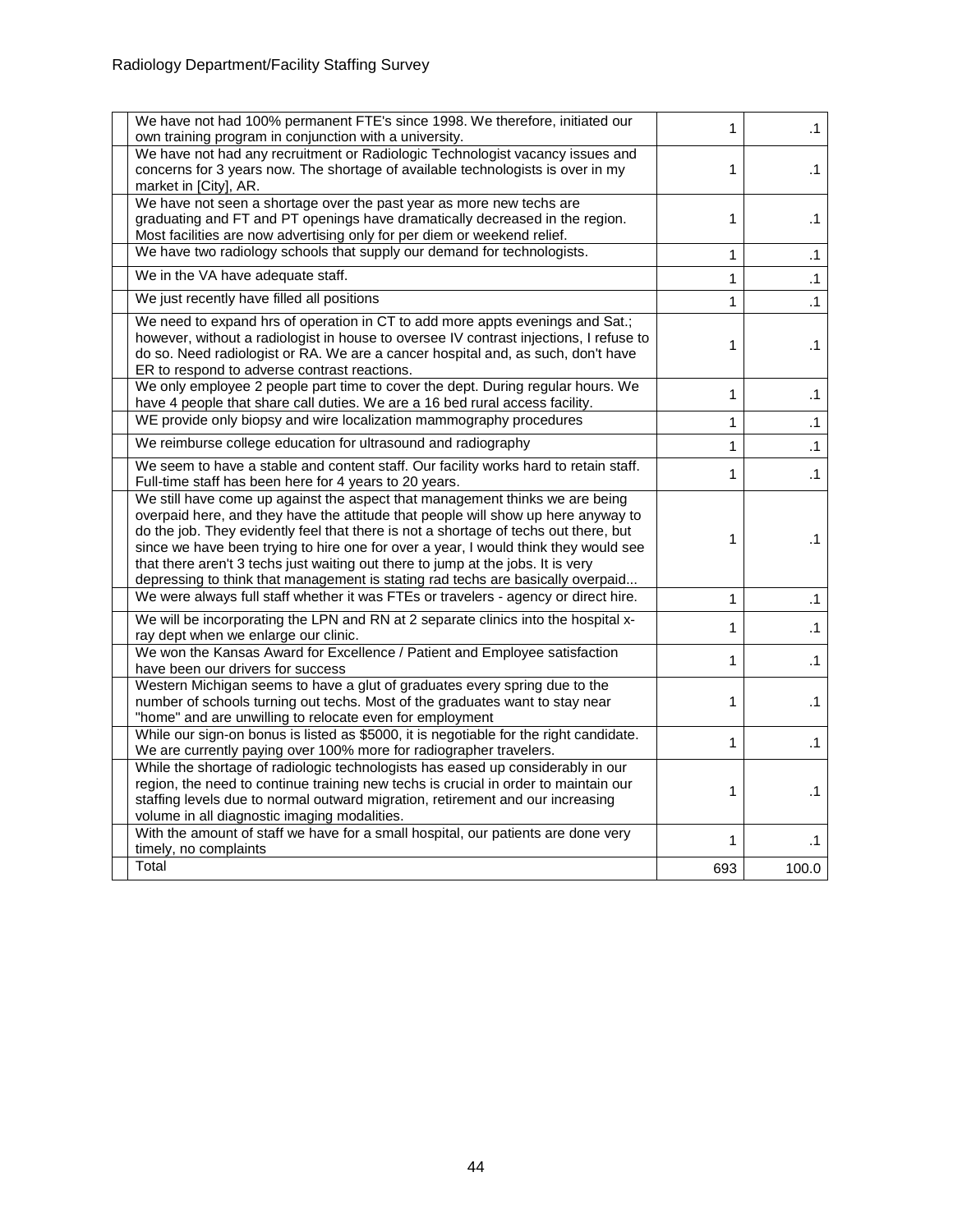# **APPENDIX**

# <span id="page-44-0"></span>**THE QUESTIONNAIRE**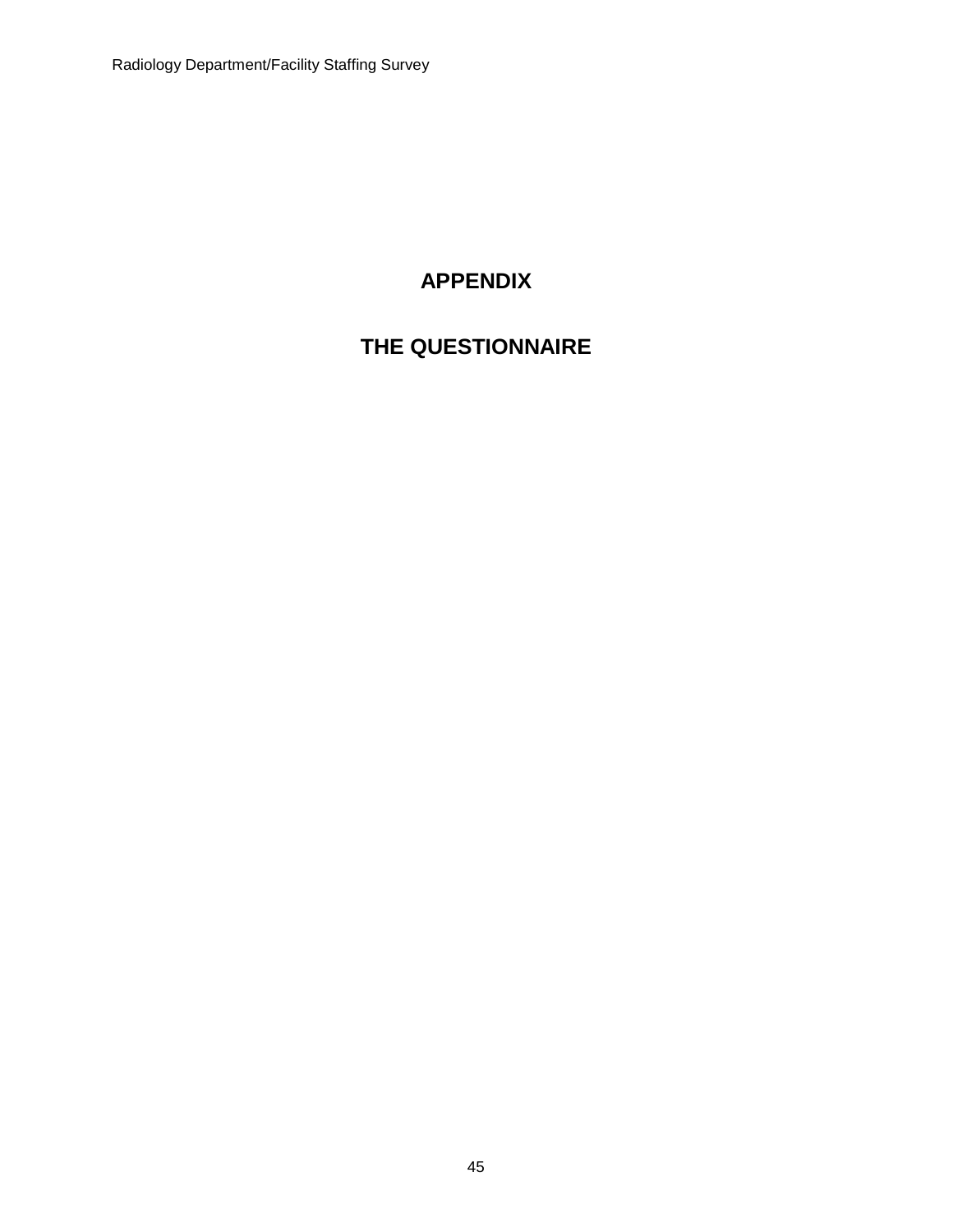February 2006

Dear Radiology Facility Manager:

We would appreciate your helping the ASRT gauge the current status of the unmet demand for radiologic technologists. Few things could be more important for the profession – R.T.s, their managers and R.T. educators alike – than an accurate assessment of the current supply and demand for radiologic technologists.

As you know, a fall 2001 American Hospital Association survey of managers and directors of hospital-based radiology facilities found that more than 15 percent of budgeted positions for radiologic technologists were unfilled. A more recent survey by the Hodes Group found a 12 percent vacancy rate in fall 2003, but there were enough differences between those two surveys to raise some doubt as to whether this truly represented a decrease in vacancy rates. The ASRT's first *Radiology Staffing Survey* in 2004 answered that question, finding vacancy rates of from 5.3 percent (mammographers) to 10.2 percent (interventional technologists) as well as providing information about what directors/managers thought to be the reasons behind unfilled positions.

This year's survey is intended to be the next in a biennial series of staffing surveys that will provide updates on vacancy rates as well as factors responsible for any changes in those vacancy rates. This information will be shared with the radiologic technology community via a report posted on the ASRT Web site. The report's accuracy will depend on your willingness to complete the Radiology Department and Facility Staffing Survey by sharing your facility's staffing data and views on staffing issues.

There are two ways for you to participate in this survey. Our preference, because of its lower cost and greater ease of data entry, is for you to complete the questionnaire online by going t[o www.asrt.org](http://www.asrt.org/) and clicking on "Radiology Staffing Survey" in the Education and Research" section of that page. Please enter the survey code, "RadStaf" as your response to the first question on the online form. Alternatively, you can complete the enclosed hard copy questionnaire and return it to ASRT's Research Department in the postage-paid reply envelope. Please respond within the next two weeks.

Thanks for your help with this important survey.

Martino

Sal Martino Executive Vice President and Chief Academic Officer

|                 | Contact Information* |
|-----------------|----------------------|
| Name            |                      |
| Title           |                      |
| Mailing address |                      |
|                 |                      |
| Telephone       | E-mail address       |

\*This form will be separated from the questionnaire upon receipt; your responses to the questionnaire will remain anonymous. This information will be used only for purposes of sharing information between radiology department/facility managers and the ASRT. It will not be sold or otherwise provided to any commercial enterprise.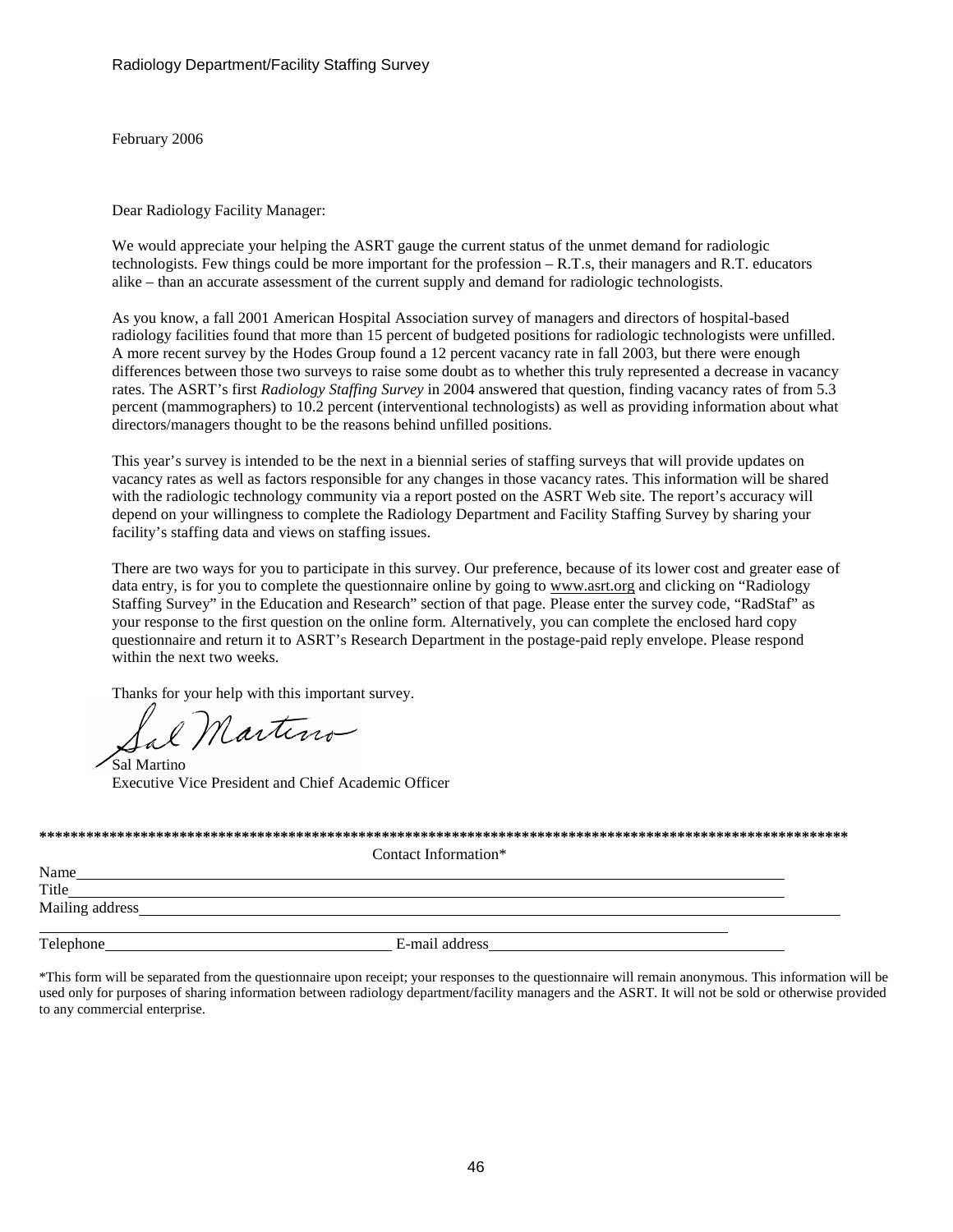5436471729 ASRT

$$
\square \square \square \square \square
$$

#### **Radiology Department/Facility Staffing Survey Logo**

Thank you for completing this important survey. Please return the completed questionnaire in the enclosed postage-paid reply envelope within the next two weeks, or go to [link to survey] to provide your data online. (You'll need to provide the survey code, RadStaf.)

| <b>Facility Demographics</b> |                                                |               |                          |                                  |  |
|------------------------------|------------------------------------------------|---------------|--------------------------|----------------------------------|--|
| Your title                   | $\Box$ Department/facility manager or director |               |                          | $\Box$ Chief technologist        |  |
|                              | $\Box$ Other (please specify                   |               |                          |                                  |  |
| Type of facility             | $\Box$ Community hospital                      |               | □ Government hospital    | $\Box$ University medical center |  |
|                              | $\Box$ Freestanding clinic                     |               | $\Box$ Teaching facility |                                  |  |
|                              | $\Box$ Other (please specify                   |               |                          |                                  |  |
| Radiology services           | $\Box$ Radiography                             | $\Box$ CT     | $\sqcap$ MR              | $\Box$ Mammography               |  |
| provided in your             | $\Box$ Nuclear medicine                        | $\sqcap$ CVIT | $\sqcap$ PET             | $\Box$ Sonography                |  |
| facility                     | $\Box$ Other (please specify                   |               |                          |                                  |  |
| Teaching status              | $\Box$ Involved in education of R.T.s          |               |                          | $\Box$ Non-teaching facility     |  |
| Location                     | □ Urban □ Suburban □ Rural                     |               |                          | State (two-letter abbreviation)  |  |

#### **Staffing**

1. For each of the following job titles within radiologic technology, please provide the number of budgeted and vacant FTEs your organization had on Jan. 1, 2005, and the number it has today (current). Leave blank the rows for any job titles not represented at your facility. For any job title for which you enter nonzero budgeted FTEs **and** for which there is or was no recruitment effort, please also enter a zero in the "vacant and recruiting" column, rather than simply leaving it blank. Check "DK" ("don't know") and leave the number of FTEs blank for any item for which you feel you cannot provide a reasonably accurate estimate.

|                                                | <b>Staffing, in Full-time Equivalents (FTEs)</b> |                                        |                                |                                 |
|------------------------------------------------|--------------------------------------------------|----------------------------------------|--------------------------------|---------------------------------|
|                                                | On Jan. 1, 2005                                  |                                        |                                | <b>2006 (Current)</b>           |
| <b>Job Title</b>                               | <b>Budgeted</b><br><b>FTEs</b>                   | <b>Vacant and</b><br><b>Recruiting</b> | <b>Budgeted</b><br><b>FTEs</b> | Vacant and<br><b>Recruiting</b> |
| Radiographer                                   | FTEs or $\Box$ DK                                | FTEs or $\Box$ DK                      | FTEs or $\Box$ DK              | FTEs or $\Box$ DK               |
| CT technologist                                | FTEs or $\Box$ DK                                | FTEs or $\Box$ DK                      | FTEs or $\Box$ DK              | FTEs or $\Box$ DK               |
| MR technologist                                | FTEs or $\Box$ DK                                | FTEs or $\Box$ DK                      | FTEs or $\Box$ DK              | FTEs or $\Box$ DK               |
| Mammographer                                   | FTEs or $\Box$ DK                                | FTEs or $\Box$ DK                      | FTEs or $\sqcap$ DK            | FTEs or $\Box$ DK               |
| Nuclear medicine<br>technologist               | FTEs or $\Box$ DK                                | FTEs or $\sqcap$ DK                    | FTEs or $\Box$ DK              | FTEs or $\Box$ DK               |
| Cardiovascular-<br>interventional technologist | FTEs or $\Box$ DK                                | FTEs or $\Box$ DK                      | FTEs or $\Box$ DK              | FTEs or $\Box$ DK               |
| Sonographer                                    | FTEs or $\Box$ DK                                | FTEs or $\Box$ DK                      | FTEs or $\Box$ DK              | FTEs or $\Box$ DK               |
| Other (specify below)                          | FTEs or $\Box$ DK                                | FTEs or $\Box$ DK                      | FTEs or $\Box$ DK              | FTEs or $\Box$ DK               |
| (Please specify                                |                                                  |                                        |                                |                                 |

Please briefly explain any instances in which you entered more "vacant and recruiting" FTEs for a given position than the total FTEs budgeted for that position.

\_\_\_\_\_\_\_\_\_\_\_\_\_\_\_\_\_\_\_\_\_\_\_\_\_\_\_\_\_\_\_\_\_\_\_\_\_\_\_\_\_\_\_\_\_\_\_\_\_\_\_\_\_\_\_\_\_\_\_\_\_\_\_\_\_\_\_\_\_\_\_\_\_\_\_\_\_\_\_\_\_\_\_\_ \_\_\_\_\_\_\_\_\_\_\_\_\_\_\_\_\_\_\_\_\_\_\_\_\_\_\_\_\_\_\_\_\_\_\_\_\_\_\_\_\_\_\_\_\_\_\_\_\_\_\_\_\_\_\_\_\_\_\_\_\_\_\_\_\_\_\_\_\_\_\_\_\_\_\_\_\_\_\_\_\_\_\_\_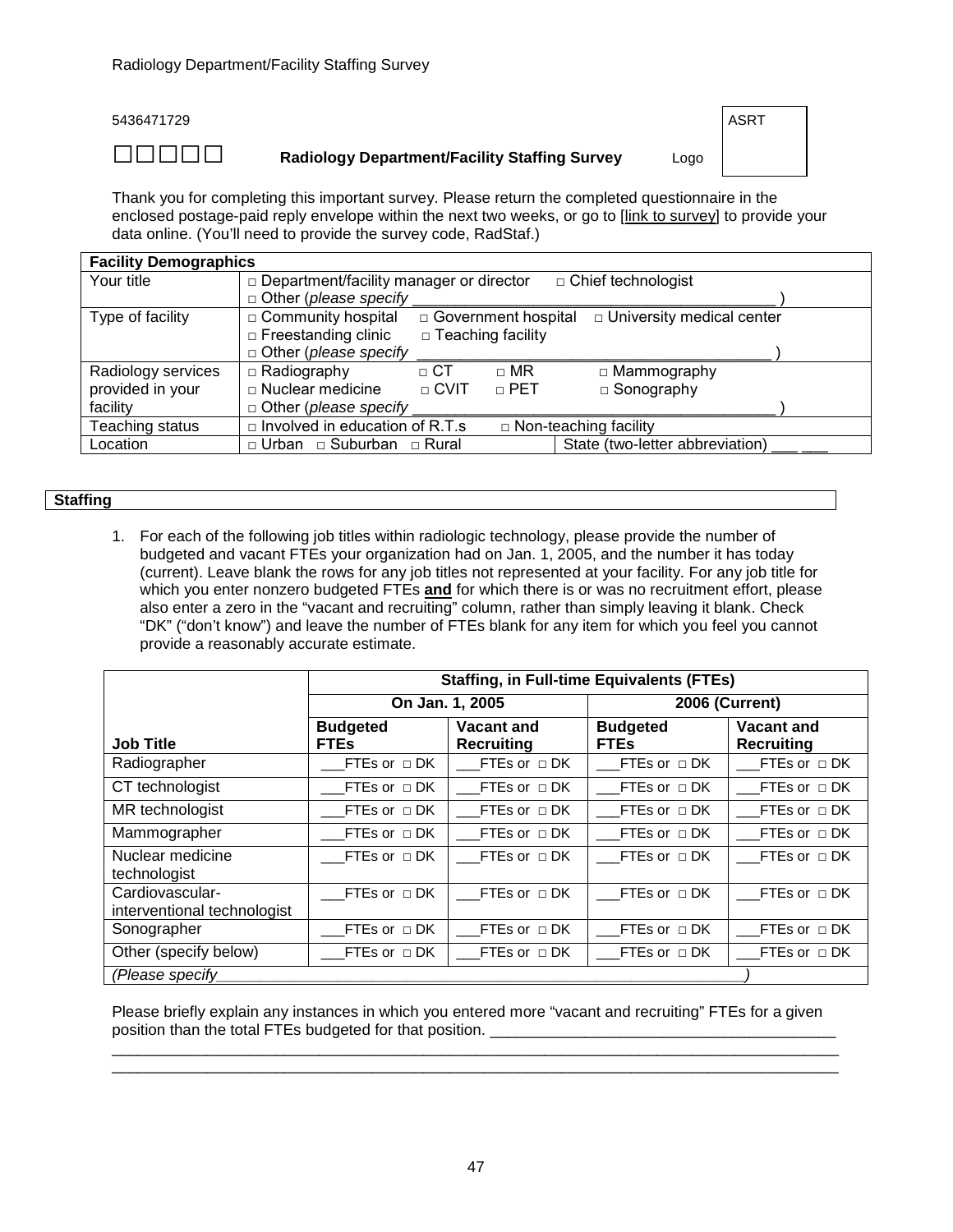0222471828

2. Describe how your facility's recruitment effort for each discipline or specialty in the past few months compares to the effort being expended at the beginning of calendar year 2005.

| <b>Job Title</b>                           | <b>Recruitment Effort - Current vs. 2005</b>                              |
|--------------------------------------------|---------------------------------------------------------------------------|
| Radiographer                               | $\Box$ More difficult $\Box$ Same $\Box$ Less difficult $\Box$ Don't know |
| CT technologist                            | $\Box$ More difficult $\Box$ Same $\Box$ Less difficult $\Box$ Don't know |
| MR technologist                            | $\Box$ More difficult $\Box$ Same $\Box$ Less difficult $\Box$ Don't know |
| Mammographer                               | $\Box$ More difficult $\Box$ Same $\Box$ Less difficult $\Box$ Don't know |
| Nuclear medicine technologist              | $\Box$ More difficult $\Box$ Same $\Box$ Less difficult $\Box$ Don't know |
| Cardiovascular-interventional technologist | $\Box$ More difficult $\Box$ Same $\Box$ Less difficult $\Box$ Don't know |
| Sonographer                                | $\Box$ More difficult $\Box$ Same $\Box$ Less difficult $\Box$ Don't know |
| Other (specify below)                      | $\Box$ More difficult $\Box$ Same $\Box$ Less difficult $\Box$ Don't know |
| (Please specify                            |                                                                           |

3. If budgeted FTEs in any of these disciplines or specialties have decreased over the past year, what do you believe is the reason for this decrease? (Check all that apply.)

- □ Patient demand declined.
- $\Box$  Overall department or facility budget declined, forcing downsizing.
- $\Box$  Formerly budgeted FTEs were so difficult to fill that they were dropped from the budget.
- $\Box$  Number of patients processed per day by each R.T. increased, so number of FTEs required to handle the workload declined.
- □ Average number of hours worked per week by our R.T.s increased, so number of R.T.s required to handle the workload declined.
- □ Other (*please specify\_\_\_\_\_\_\_\_\_\_\_\_\_\_\_\_\_\_\_\_\_\_\_\_\_\_\_\_\_\_\_\_\_\_\_\_\_\_\_\_\_*)

**R.T. Recruitment and Retention**

4. For each discipline or specialty, how have the following staffing indicators changed since January 2005?

|                                                                   | Radiography |           | СT        |           | <b>MR</b>                      |           | Mammography             |    |
|-------------------------------------------------------------------|-------------|-----------|-----------|-----------|--------------------------------|-----------|-------------------------|----|
|                                                                   | MLL SHMH    | <b>NA</b> | MLL SHMH  | <b>NA</b> | MLL SHMH                       | <b>NA</b> | MLL SHMH                | NA |
| Employees'<br>average length<br>of employment<br>at your facility | 00000       |           | .         | п         | 00000                          | $\Box$    | <b>DDDD</b><br>n.       |    |
| Turnover rate                                                     | 00000       |           | 1 0 0 0 0 | □         | $\Box$<br>$\Box$ $\Box$ $\Box$ |           | $\Box$ $\Box$<br>$\Box$ |    |

**ML:** Much lower **L:** Lower **S:** About the same **H:** Higher **MH:** Much higher **NA:** Not applicable

5. Were you paying sign-on bonuses for R.T.s in 2005? Are you paying them currently? If yes, please indicate amount typically paid.

|            | Radiography |           | СT         |           | <b>MR</b>  |           | Mammography |           |
|------------|-------------|-----------|------------|-----------|------------|-----------|-------------|-----------|
|            | Paid sign-  |           | Paid sign- |           | Paid sign- |           | Paid sign-  |           |
|            | on          | Amount    | on         | Amount    | on         | Amount    | on.         | Amount    |
|            | bonuses?    | of bonus* | bonuses?   | of bonus* | bonuses?   | of bonus* | bonuses?    | of bonus* |
| In January | $\Box$ Yes  | \$        | $\Box$ Yes |           | $\Box$ Yes |           | $\Box$ Yes  | \$        |
| 2005       | $\Box$ No   |           | $\Box$ No  |           | $\Box$ No  | \$        | $\Box$ No   |           |
| Currently  | $\Box$ Yes  |           | $\Box$ Yes | S         | $\Box$ Yes |           | $\Box$ Yes  |           |
| (2006)     | $\Box$ No   | \$        | $\Box$ No  |           | $\Box$ No  | \$        | $\Box$ No   | \$        |

\*Amount of bonus to nearest \$500.